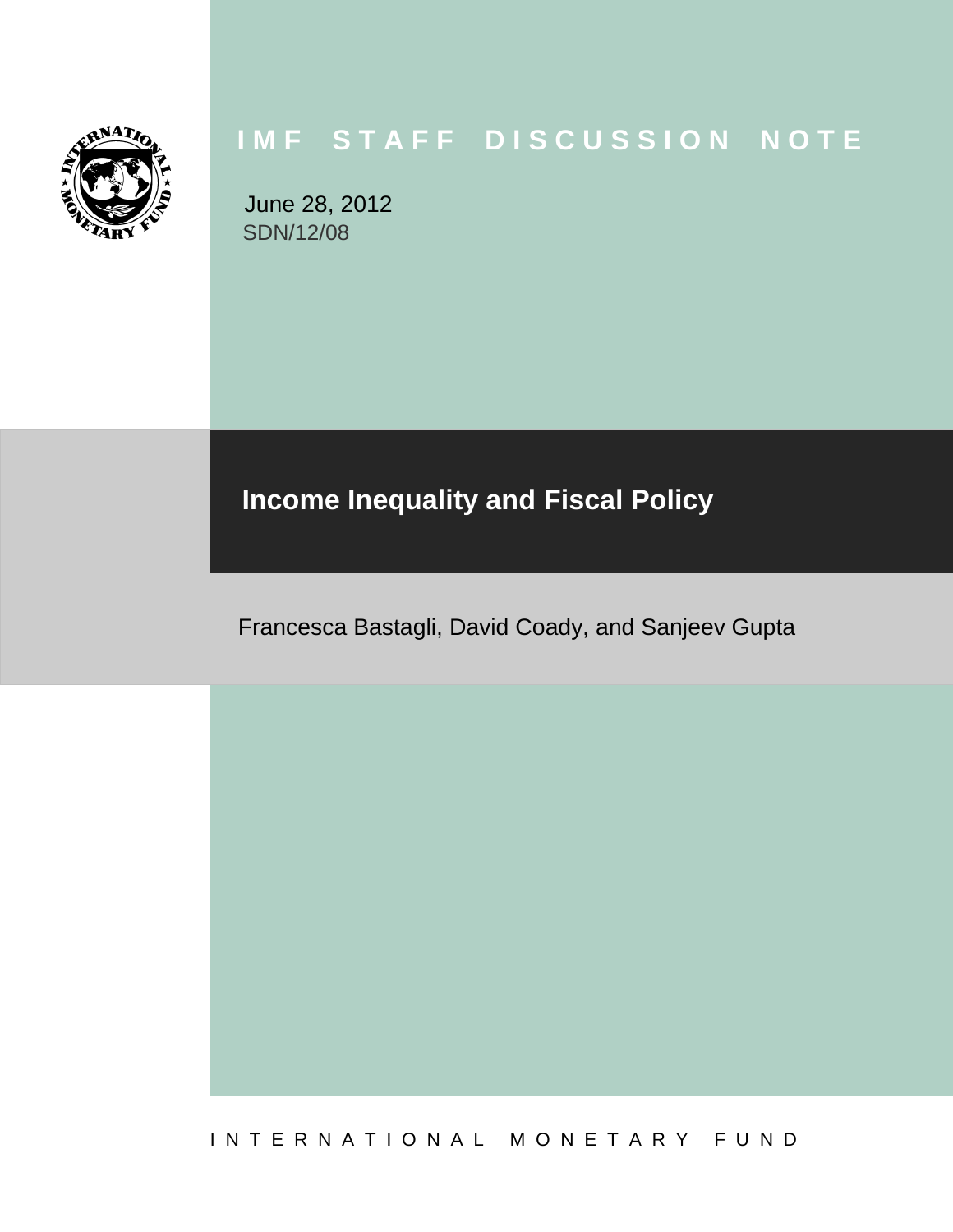#### INTERNATIONAL MONETARY FUND

#### Fiscal Affairs Department

### **Income Inequality and Fiscal Policy**

Prepared by Francesca Bastagli, David Coady, and Sanjeev Gupta<sup>1</sup>

Authorized for distribution by Carlo Cottarelli

June 28, 2012

**DISCLAIMER: This Staff Discussion Note represents the views of the authors and does not necessarily represent IMF views or IMF policy. The views expressed herein should be attributed to the authors and not to the IMF, its Executive Board, or its management. Staff Discussion Notes are published to elicit comments and to further debate.**

| <b>JEL Classification Numbers:</b> | D30, D63, H20, I14, I24                                          |
|------------------------------------|------------------------------------------------------------------|
| Keywords:                          | Income inequality, fiscal policy, tax and<br>expenditure policy  |
| Authors' E-mail Addresses:         | F.A.Bastagli@lse.ac.uk; $d$ coady@imf.org; and<br>sgupta@imf.org |

<sup>&</sup>lt;sup>1</sup>For their detailed comments and discussion, we are grateful to Jochen Andritzky, Anthony Annett, Olivier Basdevant, Andreas Bauer, Alberto Behar, Andrew Berg, Carlo Caceres, Benedict Clements, Carlo Cottarelli, Luis Cubeddu, James Daniel, Christine Dieterich, Ruud de Mooij, Roberto Fattal, Enrique Flores, David Furceri, Rodrigo Garcia-Verdu, Maria Gonzalez, Borja Gracia, Francesco Grigoli, Mark Horton, Dora Iakova, Emilia Jurzyk, Michael Keen, Padamja Khandelwal, Russell Krelove, Paolo Mauro, Roger Nord, Karen Ongley, Alejandro Simone, Martin Sommer, and Jaejoon Woo. We are especially grateful for research assistance provided by Matias Antonio.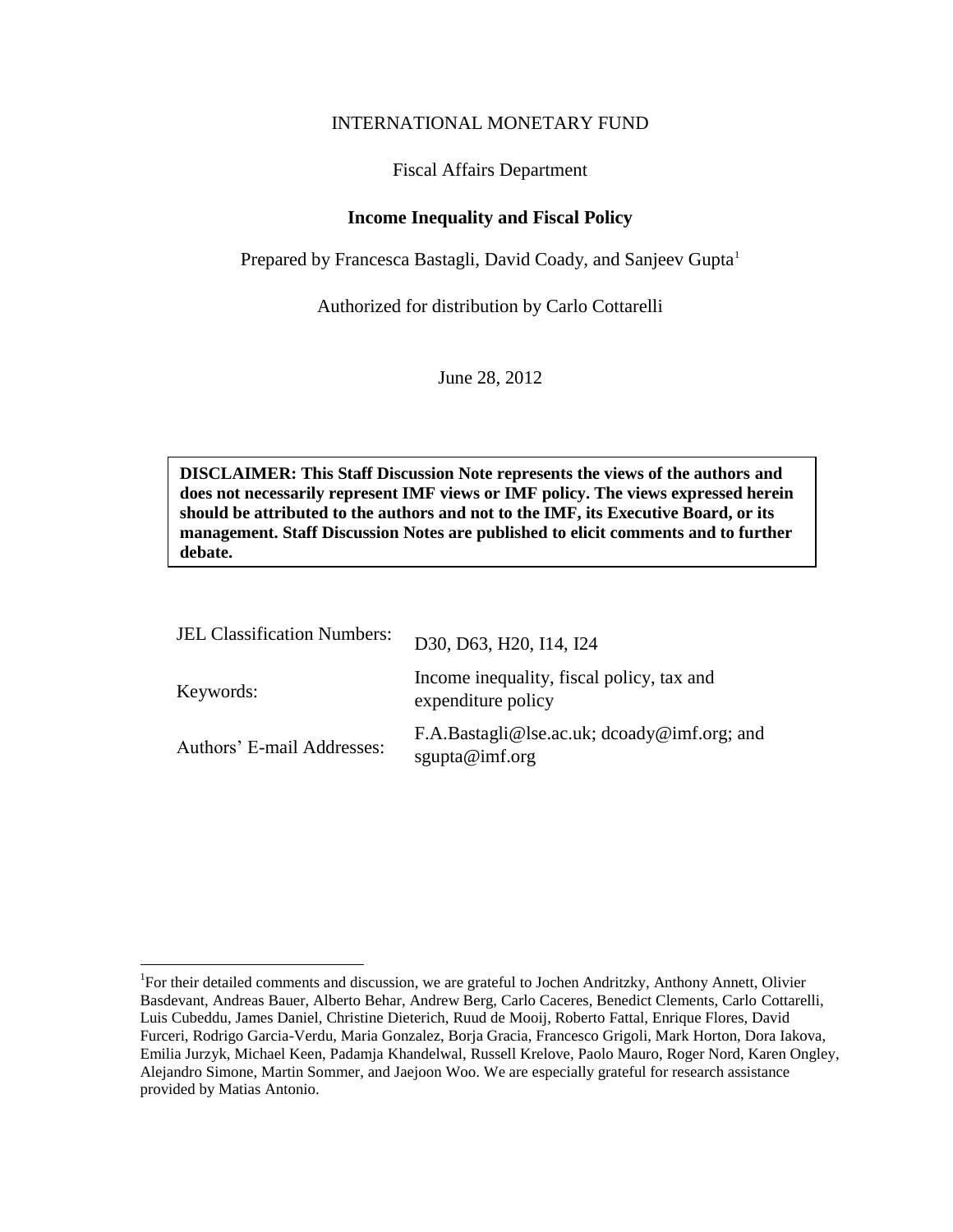| <b>Tables</b>                                                                      |  |
|------------------------------------------------------------------------------------|--|
|                                                                                    |  |
| Figures                                                                            |  |
|                                                                                    |  |
| 2. Gross Income Share of Top One-Percent in Selected Advanced and Developing       |  |
| 3. Disposable Income Inequality Trends Since the Financial Crisis, 2007-2010 10    |  |
| 4. Redistributive Impact of Income Taxes and Transfers in the EU for Early 2000s12 |  |
| 5. Diminishing Redistributive Impact of Fiscal Policy Since the Mid-1990s 13       |  |
|                                                                                    |  |
|                                                                                    |  |
| 8. Unemployment Rate Before, During, and After Large Fiscal Adjustments,           |  |
|                                                                                    |  |
| 9. Unemployment Rate Before, During, and After Large Fiscal Adjustments,           |  |
|                                                                                    |  |
| <b>Boxes</b>                                                                       |  |
|                                                                                    |  |
| Appendices                                                                         |  |
|                                                                                    |  |
| <b>Appendix Tables</b>                                                             |  |
| 1. Gini Coefficients for Advanced and Developing Economies, 1980-201025            |  |

## **Contents Page**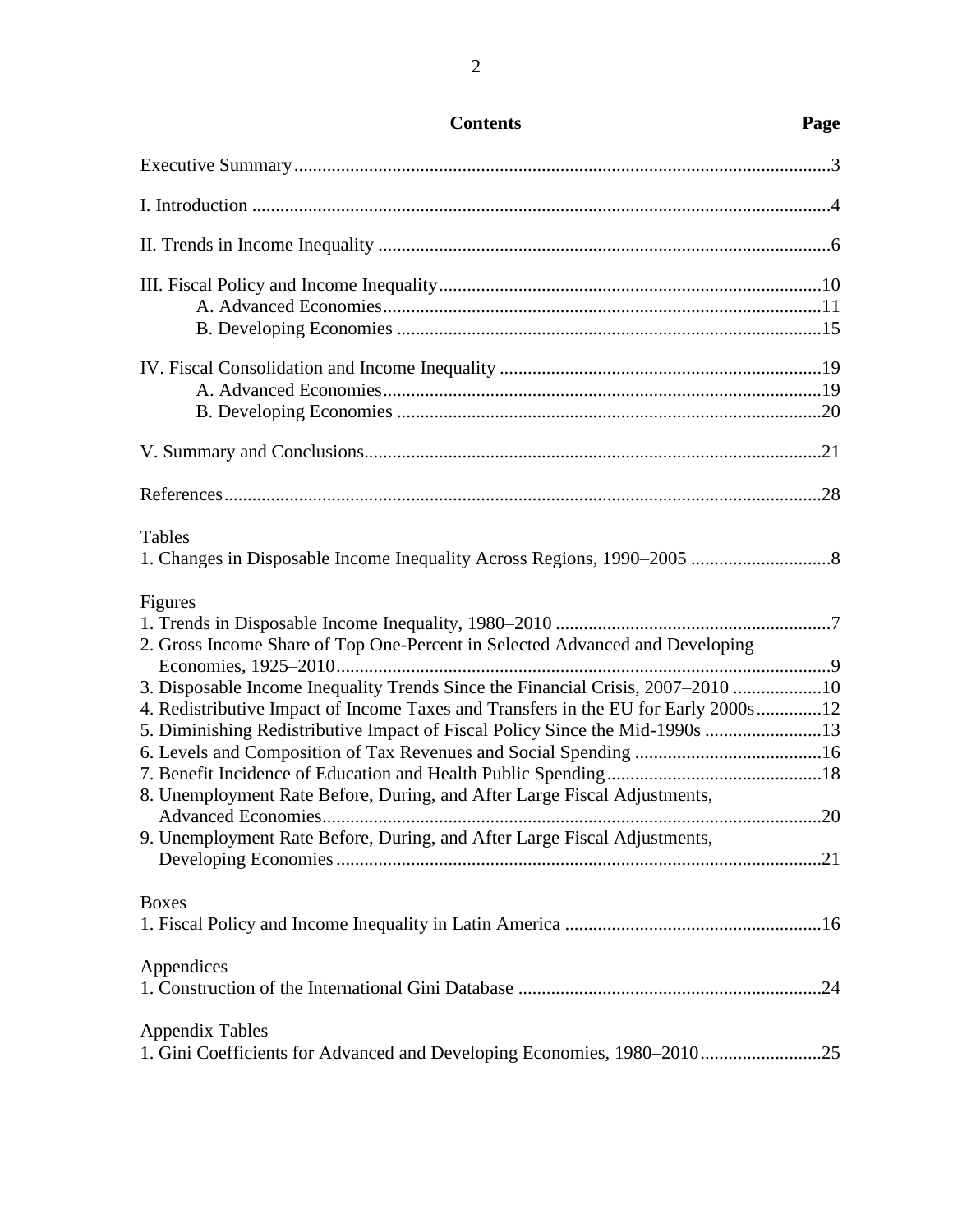#### **EXECUTIVE SUMMARY**

Income inequality has increased in most advanced and many developing economies over recent decades, reflecting a range of factors including globalization and technological change. Even more striking is the large variation in average disposable (post-tax-andtransfer) income inequality across regions, much of which can be accounted for by differences in the level and progressivity of tax and spending policies. In advanced economies, fiscal policy has played a significant role in reducing income inequality, especially on the expenditure side but also through progressive income taxation. However, reforms since the mid-1990s have lessened the generosity of social benefits and the progressivity of income tax systems in these economies making fiscal policy less redistributive.

In the context of fiscal consolidation in many economies, tax and spending measures should enhance or maintain the distributive effects of fiscal policy while supporting economic efficiency. Such measures include reducing opportunities for tax evasion and avoidance, increasing the progressivity of income taxes over higher income brackets, cutting unproductive expenditures, and expanding means-tested programs. Enhancing the distributive impact of fiscal policy in developing economies will require improving their capacity to raise tax revenues and to spend those resources more efficiently and equitably. Resource mobilization should focus on broadening income and consumption tax bases and expanding corporate and personal income taxes by reducing tax exemptions and improving compliance. Expenditure reforms should focus on reducing universal price subsidies, improving the capacity to implement better targeted transfers, and gradually expanding social insurance systems.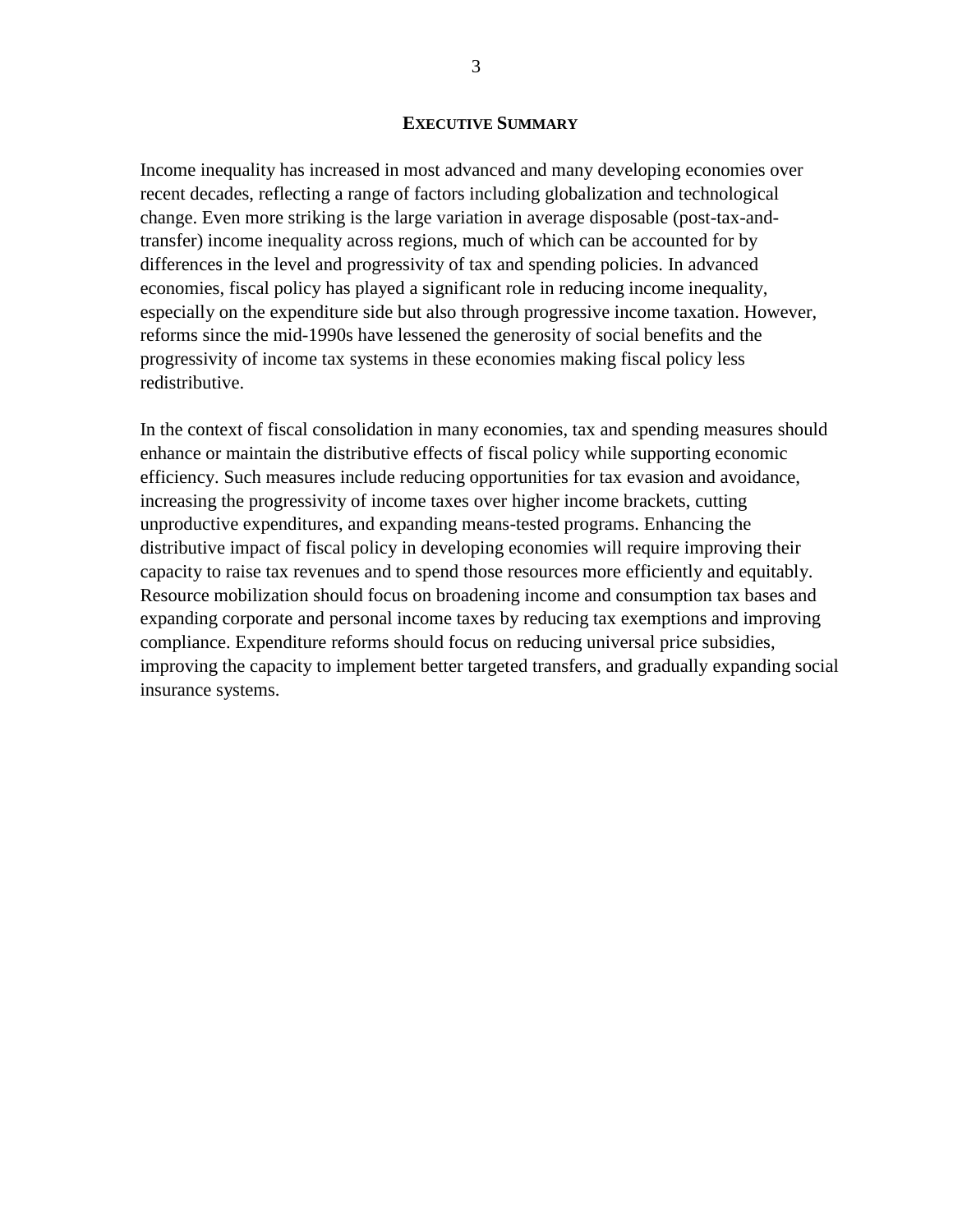#### **I. INTRODUCTION**

**Rising income inequality is a growing concern for policymakers in many economies.**<sup>2</sup> These concerns have recently been heightened by social unrest in the Middle East, high unemployment in many advanced economies in the aftermath of the financial crisis, rapid income growth among the very rich in the past three decades in relation to other income groups, and the possible adverse impact of fiscal consolidations on low-income groups in a number of advanced and emerging economies. Income inequality has been increasing in many advanced economies since 1980 owing to a range of factors, including:

- widening inter-regional inequality within economies;
- globalization, which has exerted downward pressure on the wages of low-skilled workers;
- technological change, which has favored high-skilled workers;
- institutional and regulatory reforms that have increased competition in product and factor markets and decreased the bargaining power of labor;
- increases in labor force participation by low-skilled workers; and
- the growing importance of high-income couples and single-parent households.

At the same time, high economic growth in many developing economies has also been accompanied by rising income inequality, including in China and India.

**Many policymakers view a more equal income distribution as a desirable goal, although the underlying motivations may differ.** Lower income inequality is often viewed as important for achieving greater equality of opportunities to access economic, social, and political resources. Others view it as intrinsically desirable because the existing income inequality is perceived to be the outcome of unfair access to resources and thus detrimental to social cohesion. Although some inequality is deemed necessary to provide incentives for investment and economic growth (Barro, 2000; Forbes, 2000), there is also evidence that high inequality may retard growth, especially if it reflects credit market imperfections or political corruption or if it causes political instability (Berg and Ostry, 2011). Some have

 $2$ On the broader economic policy implications of income inequality, see Atkinson (1997), Tanzi and Chu (1998), and Tanzi, Chu, and Gupta (1999).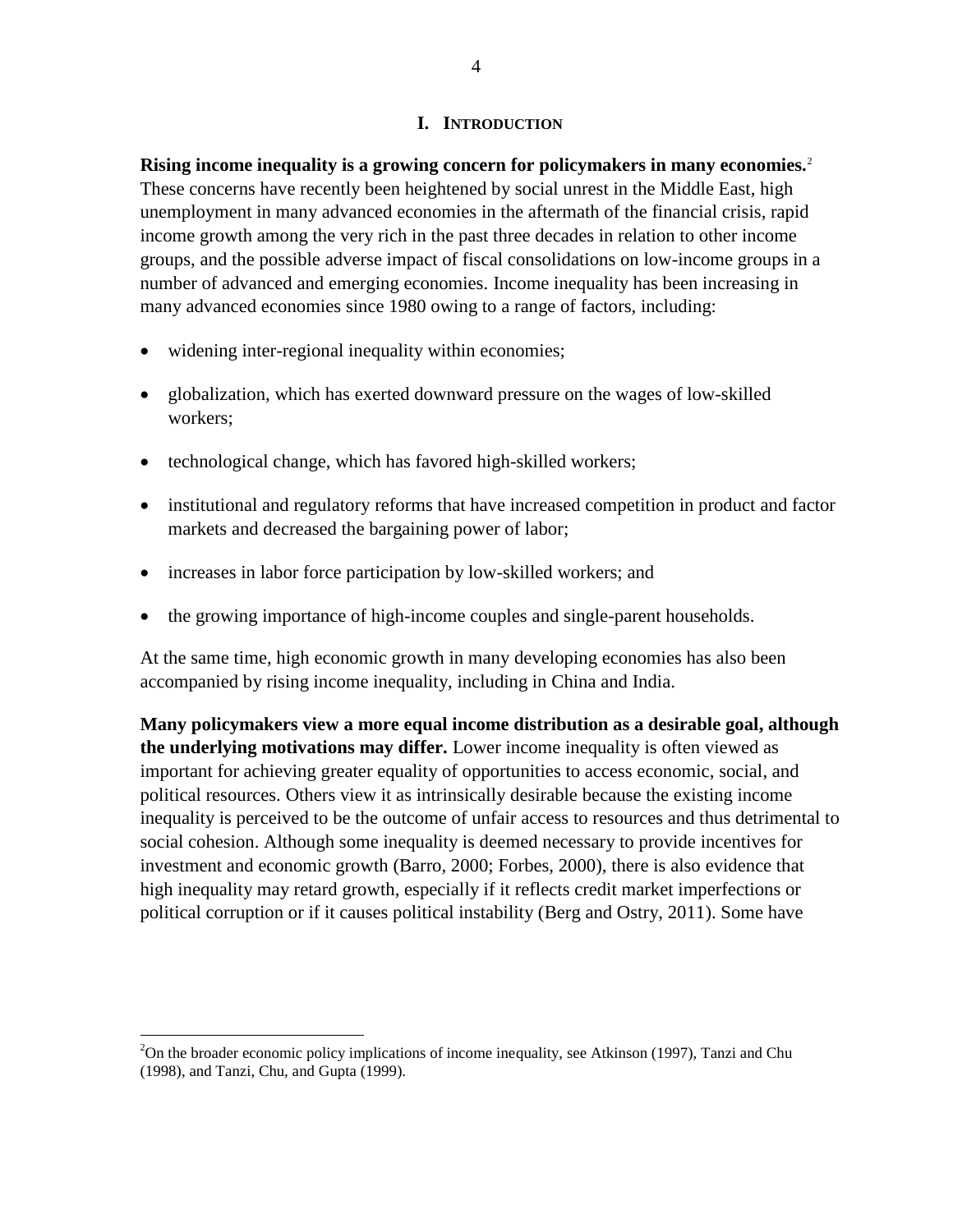argued that rising income inequality was an important contributing factor to the recent financial crisis.<sup>3</sup>

**This staff discussion note focuses on how fiscal policy can address income inequality in both advanced and developing economies.**<sup>4</sup> It reviews the relevant literature and assembles a comprehensive database on disposable (i.e., post-tax-and-transfer) income inequality for 22 advanced and 128 developing economies. Fiscal policy can influence income distribution both *directly* through its effect on current disposable incomes and *indirectly* through its effect on the future earnings capacities—and therefore on market (i.e., pre-tax-and-transfer) incomes—of individuals. Its role is likely to vary across economies, reflecting differences both in available fiscal instruments and in social preferences regarding equity and the role of government. The paper therefore focuses on what has been, rather than what should be, the redistributive impact of fiscal policy and how this can be enhanced if seen as desirable. When designing redistributive policies, it is also important to recognize that redistributive taxbenefit systems can introduce economic inefficiencies, since individuals and firms change their behaviors to avoid paying taxes or to maximize the transfers they receive, reducing the overall size of the "income pie" being redistributed. This efficiency cost of redistribution typically increases with the extent of redistribution. In practice, therefore, there is a limit to redistribution, reflecting both these inefficiencies and the recognition that not all income inequality is unfair or undesirable. It is also important to focus on the overall tax and transfer system (as opposed to its individual components) when designing fiscal policies to address income inequality.

**The following sections review the evolution of income inequality over recent decades in advanced and developing economies and discuss how fiscal policy has influenced these outcomes.** The focus is on the direct impact of fiscal policy on income inequality, that is, on how the inequality of disposable income compares to the inequality of market incomes. The note starts by describing recent regional trends in disposable income inequality both over time and across a large sample of advanced and developing economies. Changes in income inequality after the onset of the financial crisis are also discussed. The note then examines the contributions of both tax and expenditure policies in reducing income inequality in advanced and developing economies, highlighting fiscal policy's declining redistributive impact in advanced economies over the last decade as well as its relatively low redistributive impact in

 $3$ Fitoussi and Saraceno (2009) argue that increasing inequality has depressed aggregate demand, resulting in a monetary policy that has maintained low interest rates, thus fuelling a debt spiral among households. This was exacerbated by investor behavior, which created an asset bubble as investors searched for higher returns. Rajan (2010) argues that rising inequality led to political pressure for more housing credit, which distorted lending in the financial sector. Kumhof and Rancière (2010) show that in the United States, the Great Depression starting in 1929 and the Great Recession starting in 2007 were both preceded by a sharp increase in income and wealth inequality and by a rapid rise in debt-to-income ratios among lower- and middle-income households.

<sup>&</sup>lt;sup>4</sup>In this note, the category "developing economies" covers emerging and low-income economies.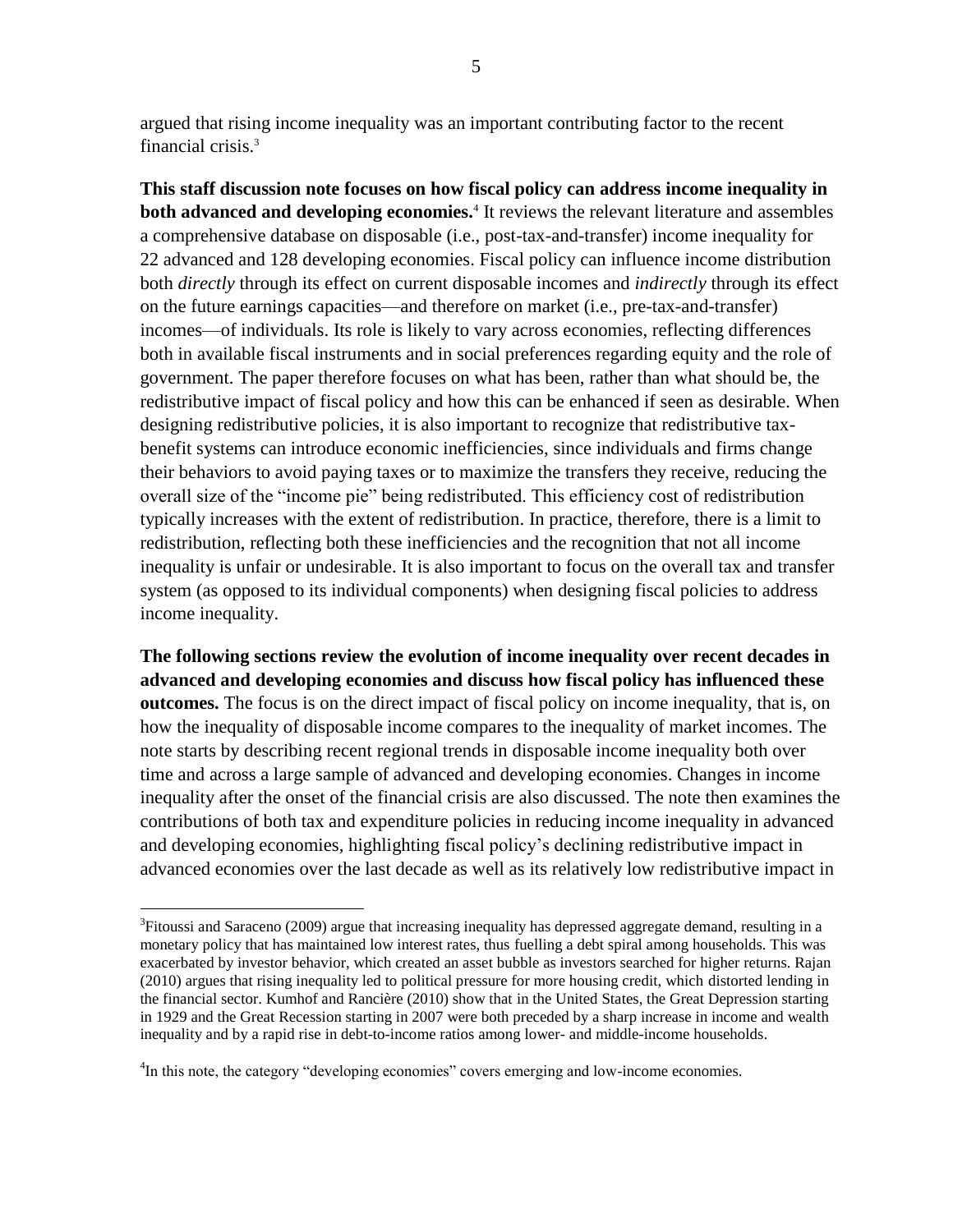developing economies. This is followed by a discussion of how fiscal consolidation strategies can be designed to address distributive concerns. Finally, lessons for the design of fiscal policy are summarized.

### **II. TRENDS IN INCOME INEQUALITY**

**Trends in income inequality often depend on the inequality indicator being used.** The most widely used and widely available inequality measure is the Gini coefficient. <sup>5</sup> Although the Gini is sensitive to what happens to income shares in the tails of the income distribution, it is more sensitive to changes in shares in the middle of the distribution. For this reason, it is common to supplement the Gini with an analysis of inequality at the extremes of the income distribution, such as the share of the top income quintile divided by the share of the bottom quintile. The discussion below focuses primarily on the Gini coefficient but makes reference to other inequality measures whenever observed trends differ in a substantive manner— Appendix 1 provides details on the construction of the international Gini database used. The discussion below focuses initially on long-term trends up to immediately prior to the recent financial crisis, and then on what has happened since the crisis.

**Differences in disposable income inequality across regions are considerably greater than changes in regional averages over time.** Figure 1 presents trends in the Gini coefficient for disposable income (i.e., market incomes minus direct taxes plus cash transfers) across regions over recent decades. Between 1990 and 2005, average inequality in each region changed by less than 3 percentage points. In contrast, while average inequality in the two most unequal regions (Sub-Saharan Africa and Latin America) exceeded a Gini of 0.45 every year, average inequality in the two most equal regions (emerging Europe and advanced economies) was less than 0.33, a difference of 12 percentage points. Measures that capture inequality at the extremes of the distribution display a similar pattern. For instance, the correlation between extreme inequality measures (including the 90/10 and 80/20 income percentiles and income-share ratios) and the Gini exceeds 0.9.

 $5$ The Gini coefficient ranges between 0 (complete equality, with everyone having the same income) and 1 (complete inequality, with one person having all the income). For example, a Gini of 0.3 (or 30 percent) indicates that if two persons were chosen at random from the population, the expected difference between their incomes would be 60 percent of the mean income.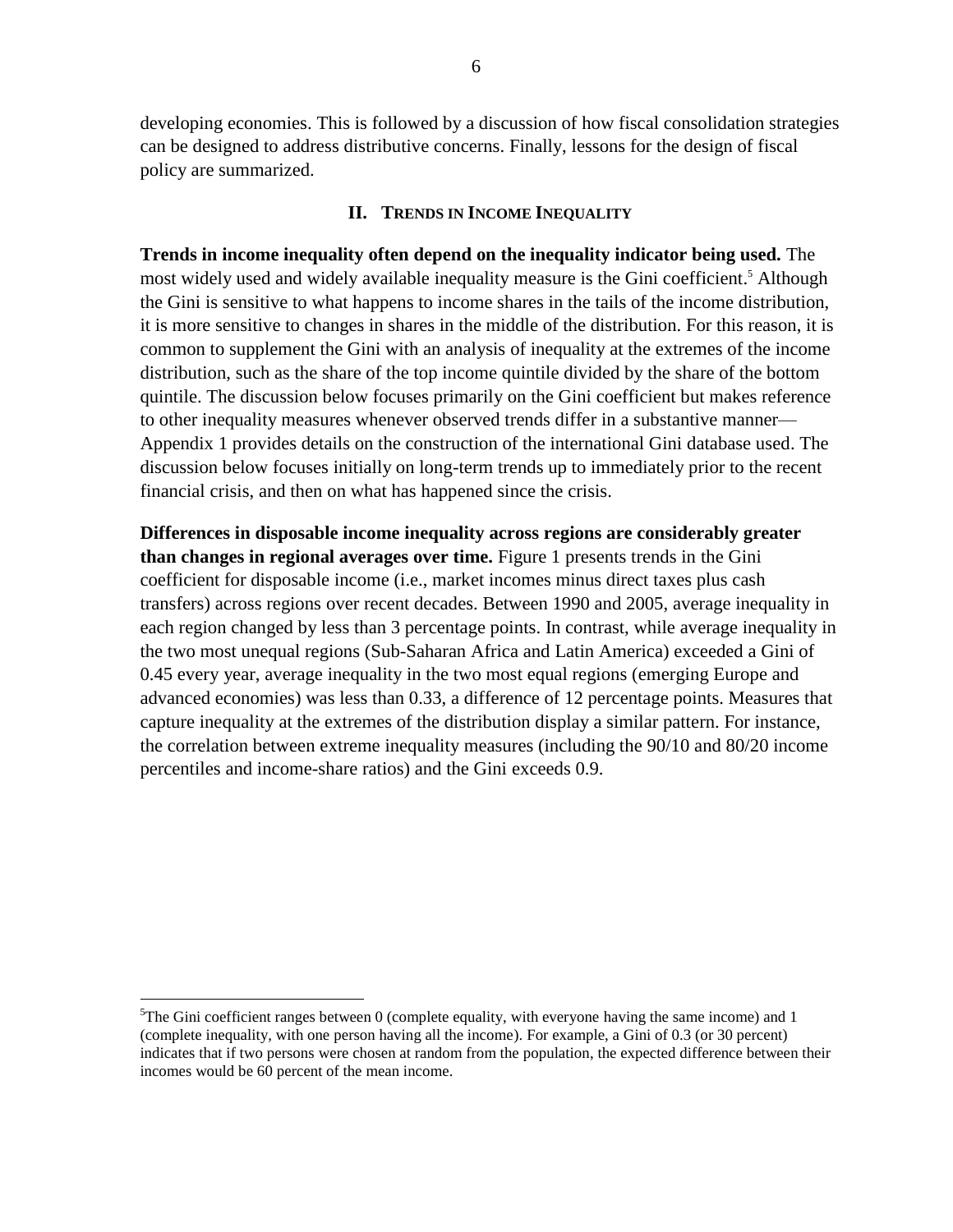

**Figure 1. Trends in Disposable Income Inequality, 1980–2010**

Source: Appendix 1 provides details on the underlying country-specific database.

**These averages hide substantial variation in trends within some regions.** Inequality increased in nearly all advanced and emerging European economies. Between 1990 and 2005, one-third of advanced economies and two-thirds of emerging Europe experienced increases exceeding 3 percentage points (Table 1). Inequality increased by more than 5 percentage points in half of emerging Europe, with most of these increases occurring between 1990 and 1995. Although inequality also increased in over half of the economies in Latin America during the same period, it has recently started to decline there, with decreases observed in nearly all economies since 2000. Inequality increased in most economies in Asia and the Pacific as well, yet two economies there witnessed decreases in excess of 5 percentage points. In Sub-Saharan Africa, although the region's average inequality has fallen, inequality has increased by more than 3 percentage points in four countries. And in the Middle East and North Africa, while average inequality has remained stable, it increased by over 3 percentage points in three economies with relatively low initial inequality and decreased by over 5 percentage points in four economies with relatively high initial inequality, resulting in a strong inequality convergence within the region.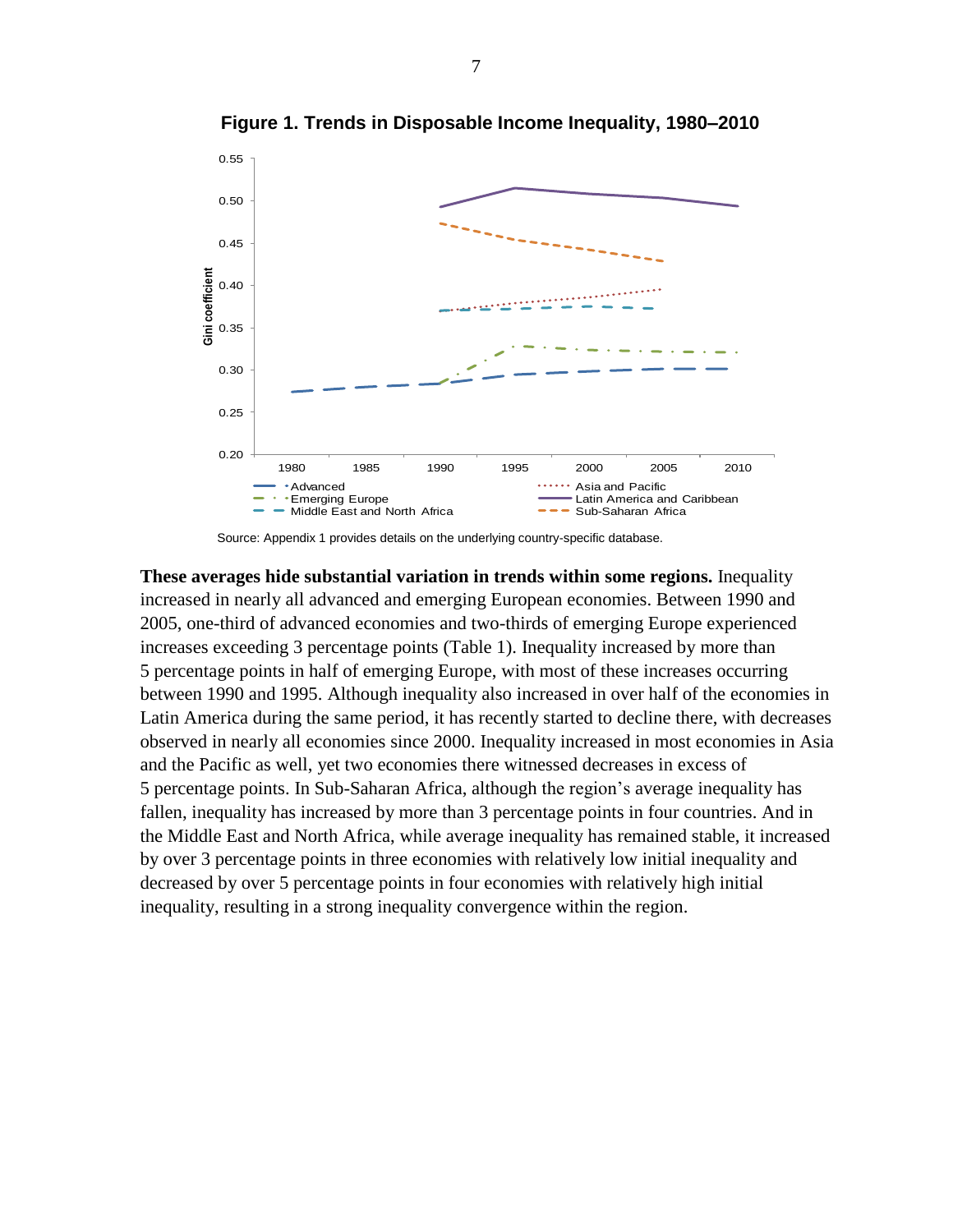# **Table 1. Changes in Disposable Income Inequality Across Regions, 1990–2005**

|                                        | Change    | Large Increase<br>(Change $\geq$ 5)                                                                           | <b>Medium Increase</b><br>$(3 \leq$ Change < 5)                                   | Small Increase<br>$(0 <$ Change $<$ 3)                                                        | <b>Small Decrease</b><br>$(-3 <$ Change $<$ 0)           | <b>Medium Decrease</b><br>$(5 <$ Change $\leq$ -3) | Large Decrease<br>(Change $\leq -5$ )                                                                                                    |
|----------------------------------------|-----------|---------------------------------------------------------------------------------------------------------------|-----------------------------------------------------------------------------------|-----------------------------------------------------------------------------------------------|----------------------------------------------------------|----------------------------------------------------|------------------------------------------------------------------------------------------------------------------------------------------|
| <b>Latin America</b><br>and Caribbean  | 1990-2005 | Colombia, Paraguay,<br>Venezuela                                                                              | Dominican Republic,<br>Costa Rica, Honduras                                       | Argentina, Bolivia,<br>Jamaica, Uruguay                                                       | Panama, Peru, El<br>Salvador                             | Brazil, Chile, Nicaragua                           |                                                                                                                                          |
| Sub-Saharan<br>Africa                  | 1990-2005 | Niger, Rwanda, Ghana,<br>Cote d'Ivoire                                                                        | Madagascar                                                                        | Mozambique, Nigeria,<br>Tanzania,<br>Madagascar, Mali                                         | Cameroon,<br>Gambia, Uganda,<br>Burundi                  | Guinea                                             | Burkina Faso, Central<br>African Republic,<br>Ethiopia, Guinea-Bissau,<br>Kenya, Lesotho,<br>Senegal, Sierra Leone,<br>Swaziland, Zambia |
| Asia and Pacific                       | 1990-2005 | China, Nepal, Sri Lanka, India, Indonesia, Taiwan                                                             |                                                                                   | Philippines, Vietnam,<br>Bangladesh,<br>Cambodia                                              | Thailand, Lao PDR                                        |                                                    | Malaysia, Mongolia                                                                                                                       |
| <b>Middle East</b><br>and North Africa | 1990-2005 | Uzbekistan, Israel                                                                                            |                                                                                   | Egypt, Morocco                                                                                | Mauritania,<br>Pakistan, Yemen                           | Mauritania, Pakistan,<br>Yemen                     | Iran, Jordan, Kyrgyz<br>Republic                                                                                                         |
| <b>Emerging Europe</b>                 | 1990-2005 | Bulgaria, Croatia, Czech<br>Republic, Kazakhstan,<br>Latvia, Lithuania,<br>Moldova, Poland,<br><b>Belarus</b> | Georgia, Russian<br>Federation, Ukraine,<br>Albania                               | Hungary, Slovenia,<br>Turkey                                                                  |                                                          |                                                    | Armenia, Azerbaijan                                                                                                                      |
| <b>Advanced</b>                        | 1980-2005 | New Zealand, Norway,<br>United Kingdom, United<br><b>States</b>                                               | Austria, Belgium,<br>Canada, Finland,<br>Germany, Luxembourg,<br>Portugal, Sweden | Australia, Italy,<br>Japan, Netherlands,<br>Spain                                             | Denmark, France,<br>Greece, Ireland                      | Switzerland                                        |                                                                                                                                          |
|                                        | 1990-2005 | Germany                                                                                                       | Canada, Finland, Italy,<br>Luxembourg, Portugal,<br><b>United States</b>          | Austria, Belgium,<br>Denmark, Japan,<br>Netherlands, New<br>Zealand, Norway,<br>Spain, Sweden | Australia, France,<br>Greece, Ireland,<br>United Kingdom | Switzerland                                        |                                                                                                                                          |

(Percentage-point change in Gini coefficient)

Source: Appendix 1 provides details of the underlying country-specific database; 1980 data are only available for advanced economies.

**More recently, the focus has been on the sharp increase in the share of total income of the top income groups.** Over the last three decades, the pre-tax-and-transfer income (i.e., market income) shares of the richest have increased substantially in English-speaking advanced economies, as well as in India and China, but much less so in Southern European and Nordic economies, and hardly at all in continental Europe and Japan (Figure 2).<sup>6</sup> For

<sup>&</sup>lt;sup>6</sup>This concentration of income is also mirrored in the unequal distribution of global wealth, with the wealthiest 0.5 percent of the global population accounting for more than 35 percent of total global wealth (Credit Suisse Research Institute, 2010).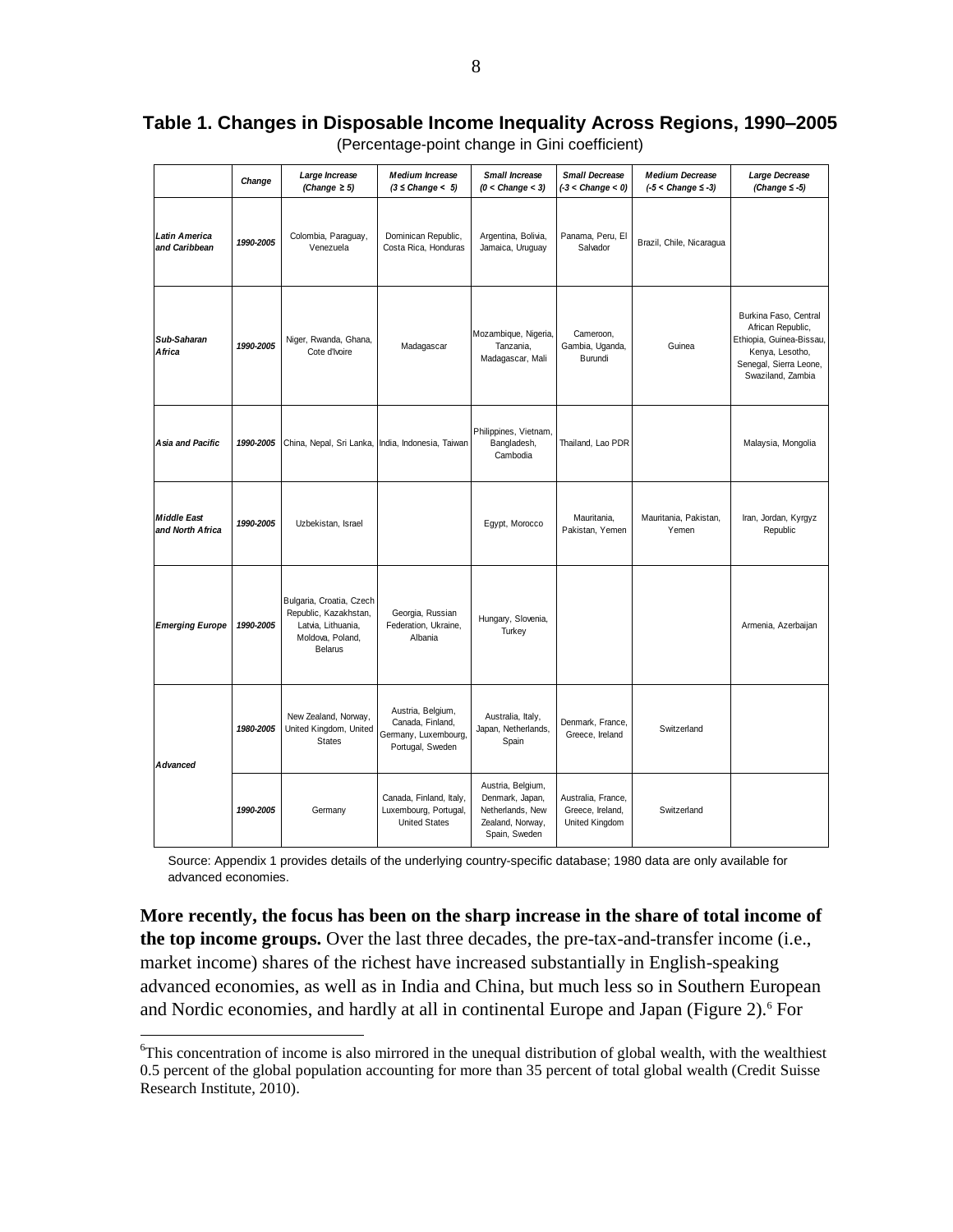example, in the United States, the share of market income captured by the richest 10 percent surged from around 30 percent in 1980 to 48 percent by 2008, while the share of the richest 1 percent increased from 8 percent to 18 percent.<sup>7</sup> More striking, the income share of the richest 0.1 percent increased fourfold, from 2.6 percent to 10.4 percent.

## **Figure 2. Gross Income Share of Top One-Percent in Selected Advanced and Developing Economies, 1925–2010**



Source: The World Top Incomes Database. Available at[: http://g-mond.parisschoolofeconomics.eu/topincomes/.](http://g-mond.parisschoolofeconomics.eu/topincomes/) Note: Income typically refers to pre-tax-and-transfer gross income (see Atkinson, Piketty, and Saez, 2011, for details).

**There does not as yet appear to be any discernible pattern to changes in income inequality in the aftermath of the financial crisis** (**Jenkins and others, 2011**)**.** In Ireland, where the macroeconomic shock was relatively large, inequality declined early in the crisis because of a relatively large fall in top incomes (especially capital incomes), increases in taxes, and an expansion of redistributive social transfers (Nolan, Callan, and Maitre, 2011). However, as the crisis in Ireland deepened and fiscal consolidation efforts intensified, inequality started to increase, with the Gini coefficient increasing by nearly 2 percentage points by end-2010 (Figure 3). In contrast, in Italy, the Gini coefficient increased by 1 percentage point initially (as income losses from unemployment were only partially compensated for by the transfer system) but eventually showed a decrease as the crisis evolved. Changes in inequality have also varied among those worst hit by the crisis—with the Gini increasing in Latvia and Lithuania but falling in Estonia, Greece, and Iceland—as well as among those economies that experienced smaller macroeconomic impacts (the Gini increased in France and Spain but fell in Portugal and the Netherlands). In the United States,

<sup>&</sup>lt;sup>7</sup>Note that these shares are likely to underestimate the income share of the rich, since they are typically based on tax return data and often exclude non-realized capital gains and non-reported incomes. For example, for the United States, estimates of the true share of the top 1 percent show that they received in excess of 20 percent of total income in 2007 (U.S., Congressional Budget Office, 2011). The concentration of wealth is even higher, with the top 1 percent accounting for nearly 35 percent of total wealth (Dumhoff, 2011).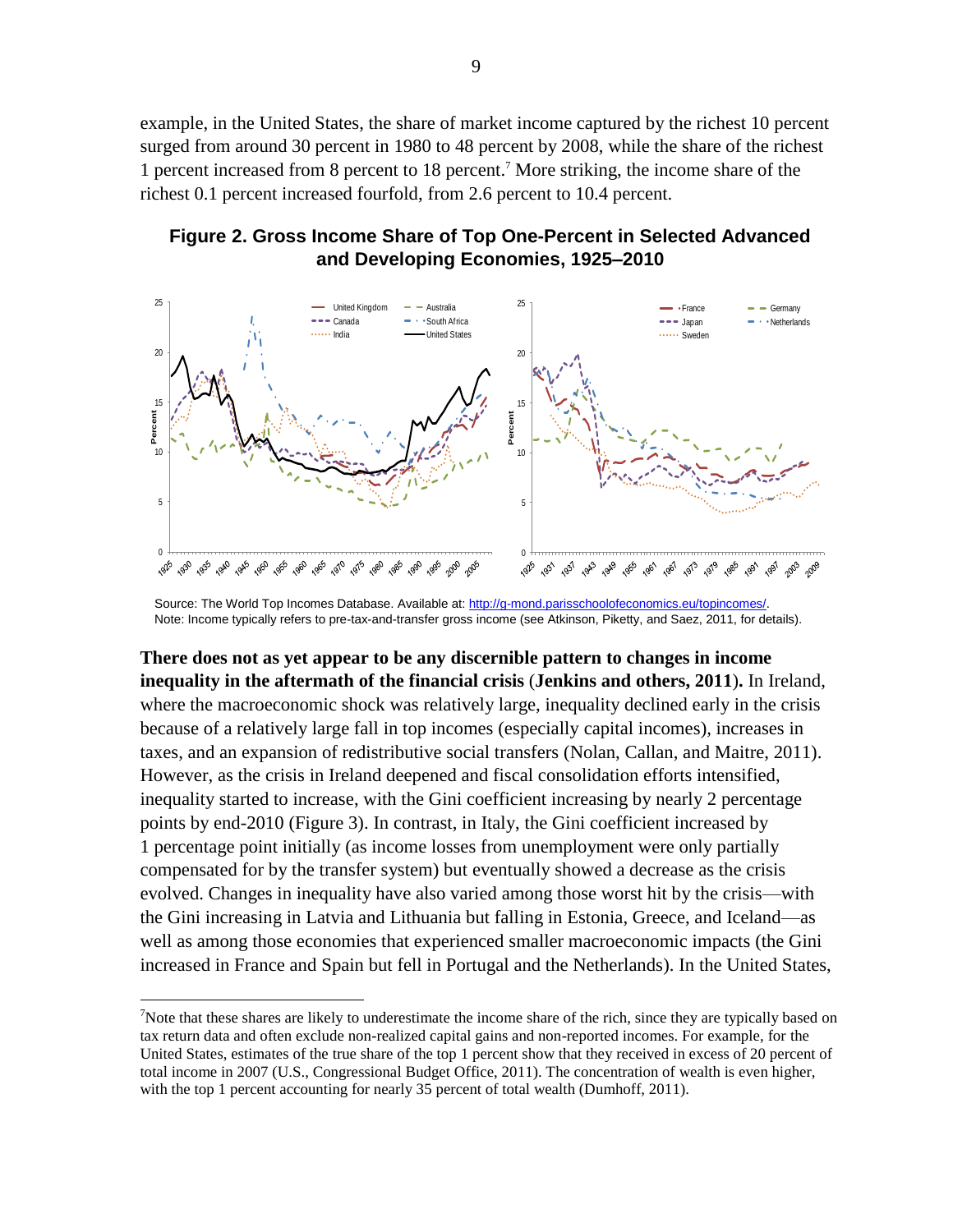the Gini changed little, with the expansion of public transfers offsetting the inequality impact of high unemployment during the crisis (Thompson and Smeeding, 2011). Experience with past crises suggests that the distributional effects of such a crisis can take many years to work their way through the system (Atkinson and Morelli, 2011).

**Figure 3. Disposable Income Inequality Trends Since the Financial Crisis, 2007–2010**



Source: Staff estimates. Gini coefficients are taken from Eurostat for all countries except the United States, for which they are taken from Thompson and Smeeding (2011).

#### **III. FISCAL POLICY AND INCOME INEQUALITY**

**Evaluating the impact of fiscal policies on the distribution of income requires comparing incomes in the presence of tax and transfer policies with those in the absence of such policies.** This comparison is complicated by the fact that the actual incidence of tax and transfer policies may differ from their statutory incidence. In principle, determining the actual incidence of fiscal policies requires specifying the structure of the economy (including the competitiveness of various sectors and the openness of the economy) and having information on the magnitude of consumers' and producers' behavioral responses to taxes and transfers. In practice, however, most studies focus on statutory incidence, since sufficient data on market structure and behavioral responses are often unavailable. In these studies, the incidence of commodity taxes is typically assumed to fall on consumers, that of factor taxes is assumed to fall on factor suppliers, and transfers to beneficiaries do not adjust their factor supplies. Virtually all studies reviewed below make such assumptions.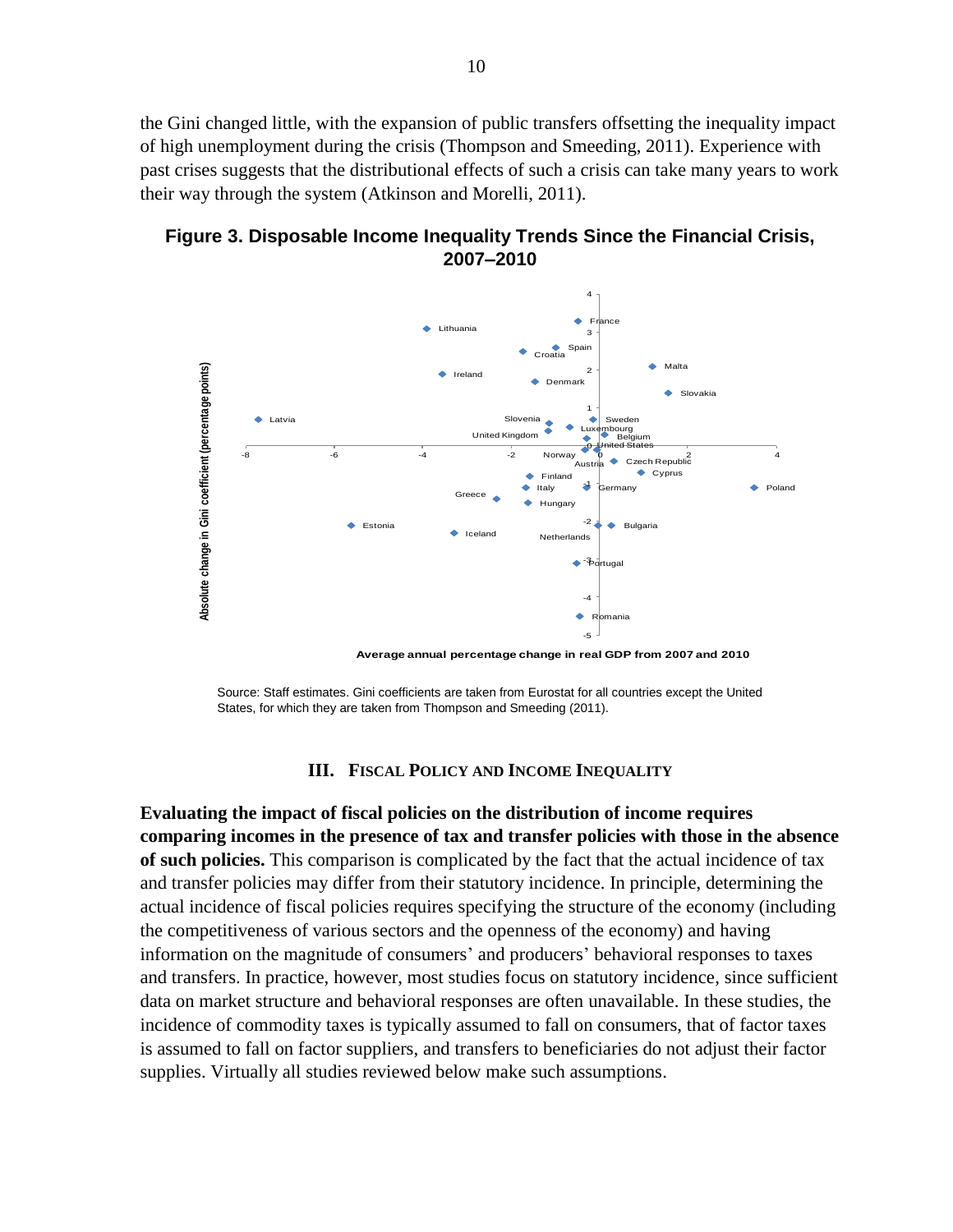#### **A. Advanced Economies**

**Fiscal policy has played a significant role in reducing income inequality in advanced economies, especially in economies with high initial pre-tax and transfer inequality.** In every year between 1985 and 2005, fiscal policy (i.e., direct income taxes and transfers) decreased the average Gini in 25 OECD countries by about one-third, that is, by around 15 percentage points (OECD, 2008, 2011a).<sup>8</sup> In 2005, for example, fiscal policy reduced income inequality by around 20 or more points in seven economies (Belgium, Denmark, Germany, Italy, Luxembourg, Poland, and the Slovak Republic) and by less than 10 points in five economies (Korea, Iceland, Ireland, Switzerland, and the United States). On average, the decrease in inequality brought about by tax and transfer policies was greater in economies with higher inequality of market income, so that differences across economies in inequality of disposable income are much smaller than differences in market income inequality. The distributive impact is even higher when indirect taxes and in-kind benefits are allowed for (see below).

**Most of the redistributive impact of fiscal policy is achieved through the expenditure side of the budget, especially non-means-tested transfers, although income taxes are also important in many economies.** On average, the redistribution achieved by public cash transfers is twice as large as that achieved through taxes (Figure 4)—only in the United States are taxes more redistributive than transfers (OECD, 2008).<sup>9</sup> This is in spite of the fact that the magnitude of direct taxes is typically substantially larger than that of public transfers. Non-means-tested transfers (including public pensions and universal child benefits) account for the bulk of the redistribution on the expenditure side, especially in the Nordic economies, Austria, Belgium, Poland, and Hungary (Immervoll and others, 2005; Paulus and others, 2009). On the tax side, income taxes achieve the greatest amount of redistribution—in fact, in most economies, the redistribution achieved through income taxes is even higher than for means-tested transfers.<sup>10</sup> Both the United Kingdom and Ireland stand out as the only economies where means-tested benefits are responsible for most of the redistribution.

<sup>&</sup>lt;sup>8</sup>This finding is also confirmed by Brandolini and Smeeding (2009) and Atta-Darkua and Barnard (2010) using different data sets.

<sup>9</sup>OECD (2008) also finds that, with the exception of the United States, transfers are responsible for most of the redistribution towards the bottom of the income distribution.

 $10$ The United States is an exception in that the income tax system plays a relatively strong role in redistributing income towards low-income families (OECD, 2008).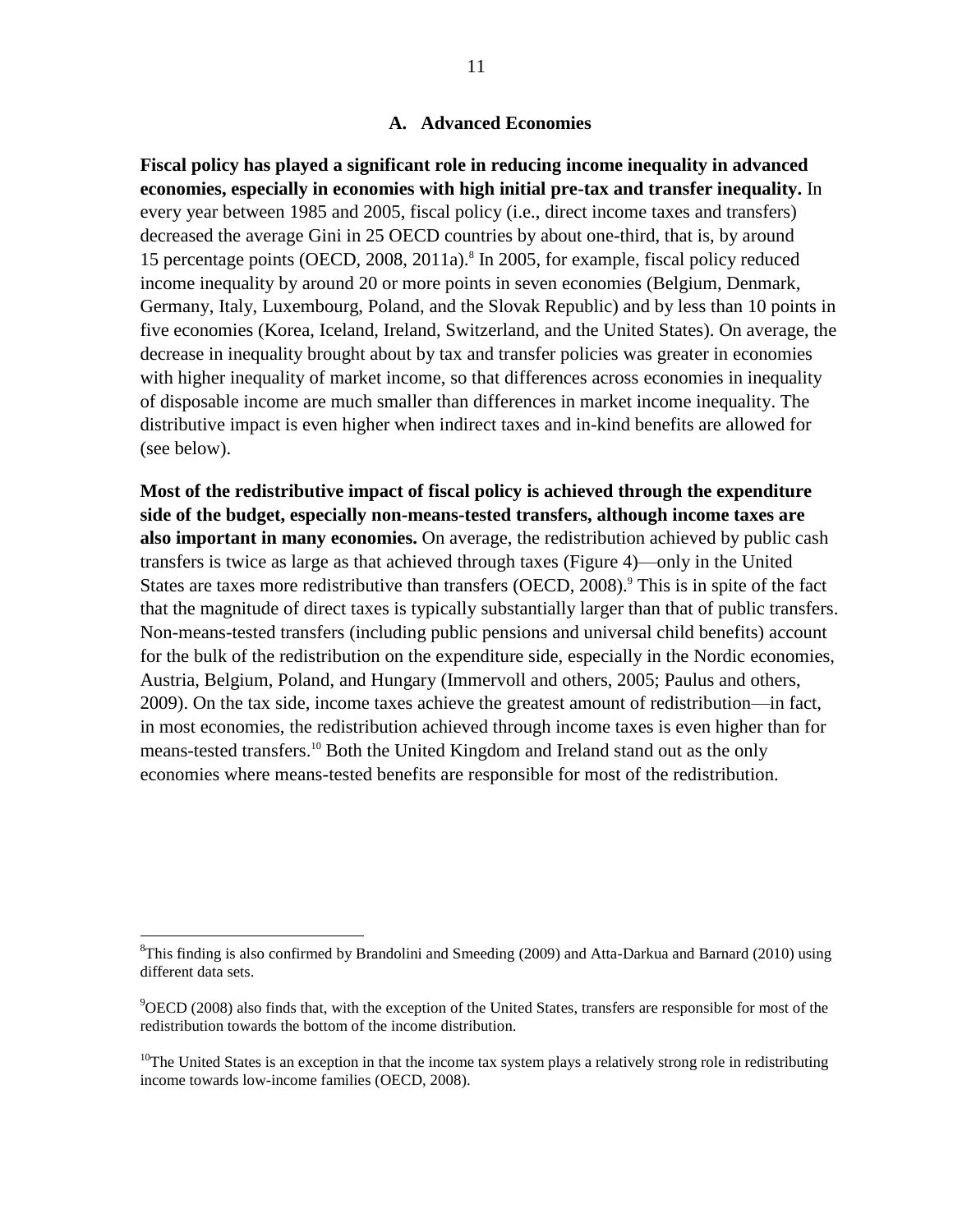

**Figure 4. Redistributive Impact of Income Taxes and Transfers in the EU for Early 2000s**

Source: Based on Table 5 in Paulus and others (2009). Note: Lines show the increase in the Gini coefficient of disposable income due to the removal of each tax and transfer. Policies simulated reflect those existing between 2000 and 2005, depending on the country.

#### **However, the redistributive impact of fiscal policy has decreased since the mid-1990s.**

Between the mid-1980s and mid-1990s, the Gini coefficient for market income increased by 3 percentage points, while that for disposable income increased by only 0.8 points (Figure 5). Over the same period, the *decrease* in inequality due to fiscal policy (i.e., the difference between the market income Gini and the disposable income Gini) increased by 2.2 percentage points, from 9.5 in the mid-1980s to 11.7 in the mid-1990s. As a result, fiscal policy offset 73 percent of the 3 percentage-point increase in market income inequality. Although the inequality of market income increased by less over the subsequent decade, the distributive impact of fiscal policy actually diminished. As a result, during the two decades from the mid-1980s to the mid-2000s, fiscal policy offset a much lower 53 percent of this increase, and market income inequality still grew by twice as much as redistribution.

**This fall in the redistributive impact of fiscal policy reflected policy reforms that reduced the overall progressivity of the tax-benefit system.** In the absence of policy reforms, the distributive impact of progressive tax-benefit systems tends to automatically increase as market income inequality increases (e.g., due to higher unemployment or increasing incomes of higher income groups). However, in many economies, reforms since the mid-1990s have reduced the generosity of social benefits, particularly unemployment and social assistance benefits, and have also reduced income tax rates, especially at higher income levels (OECD, 2011a).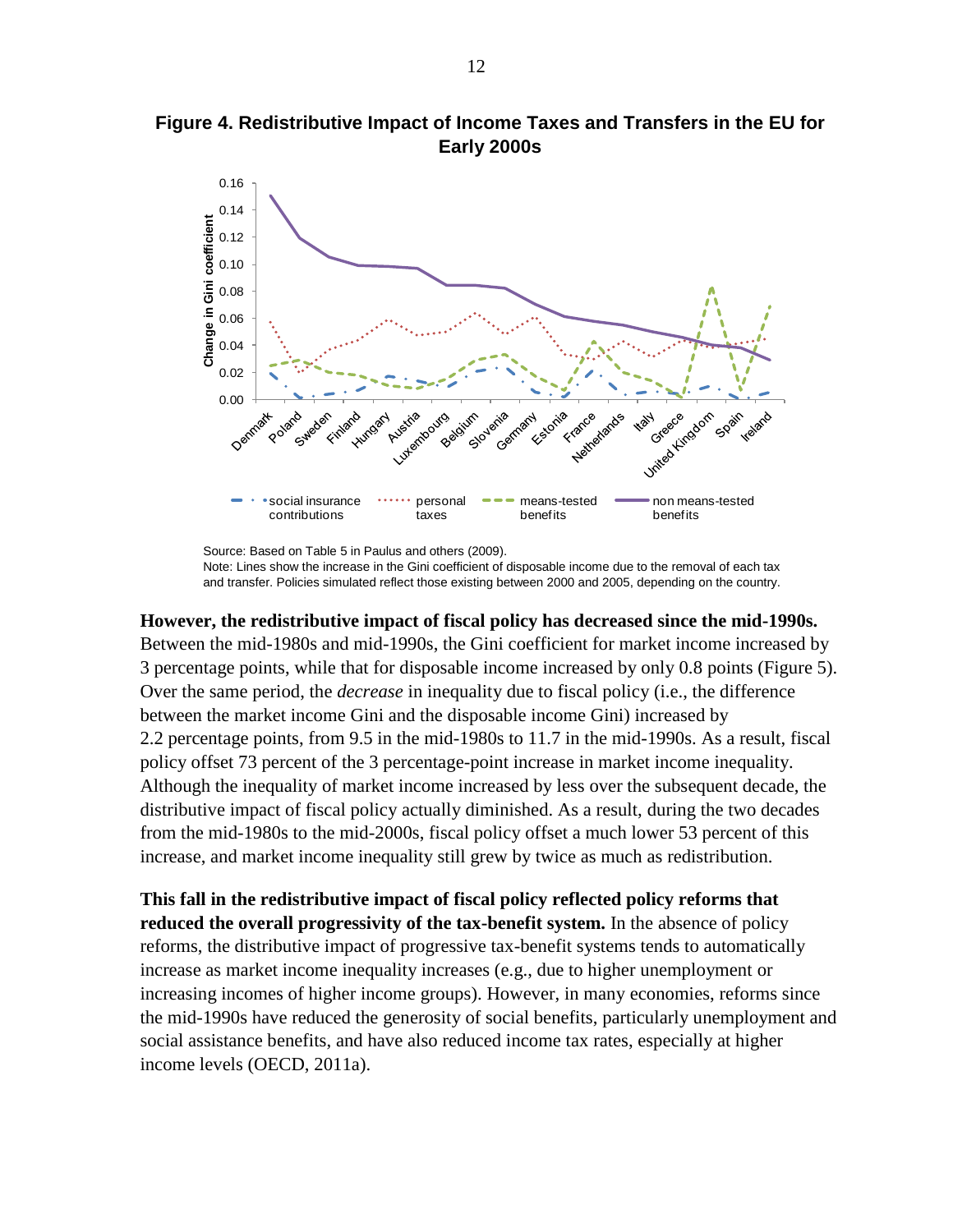

**Figure 5. Diminishing Redistributive Impact of Fiscal Policy Since Mid-1990s**

Source: Authors' calculations based on OECD (2011a, Table 7.2). Note: Fiscal distribution is defined as the ratio of the change in distributional impact of fiscal policy between two points of time (e.g., between mid-1980s and mid-1990s) to the change in market income inequality over the same periods, and therefore captures the percent of the increase in market income inequality that was offset by an increase in the distributive impact of fiscal policy. In both cases, changes are relative to the mid-1980s base.

**A key fiscal policy challenge is the need to balance often competing redistributive and efficiency objectives.** However, although redistribution through tax and benefit systems can dilute work incentives across the income distribution, improved design can reduce this equity-efficiency trade-off.

A large part of the efficiency cost arises from the use of means tested social benefits, that is, where benefits are withdrawn as earnings increase. This has provided large disincentives for low-skilled workers to take up employment opportunities (OECD, 2011b). In a study of European economies, Immervoll and others (2007) find that transferring an additional euro from high- to low-income individuals through traditional means-tested transfer programs results in a reduction in the welfare of high-income individuals by 2 to 4 euros in most economies. To reduce this equity-efficiency trade-off, many countries have introduced "inkind benefits" that link receipt of benefits to employment. Countries have also expanded the use of active labor market programs aimed at tightening rules for continued eligibility for unemployment benefits, including more intensive job search requirements and participation in training. However, designing and implementing such policies requires substantial administrative capacity.

Progressive income tax schedules can have similar disincentive effects among higher income groups. Such concerns motivated the reduction in top income tax rates in many economies during the 1980s, which was followed by relatively high income growth at the top of the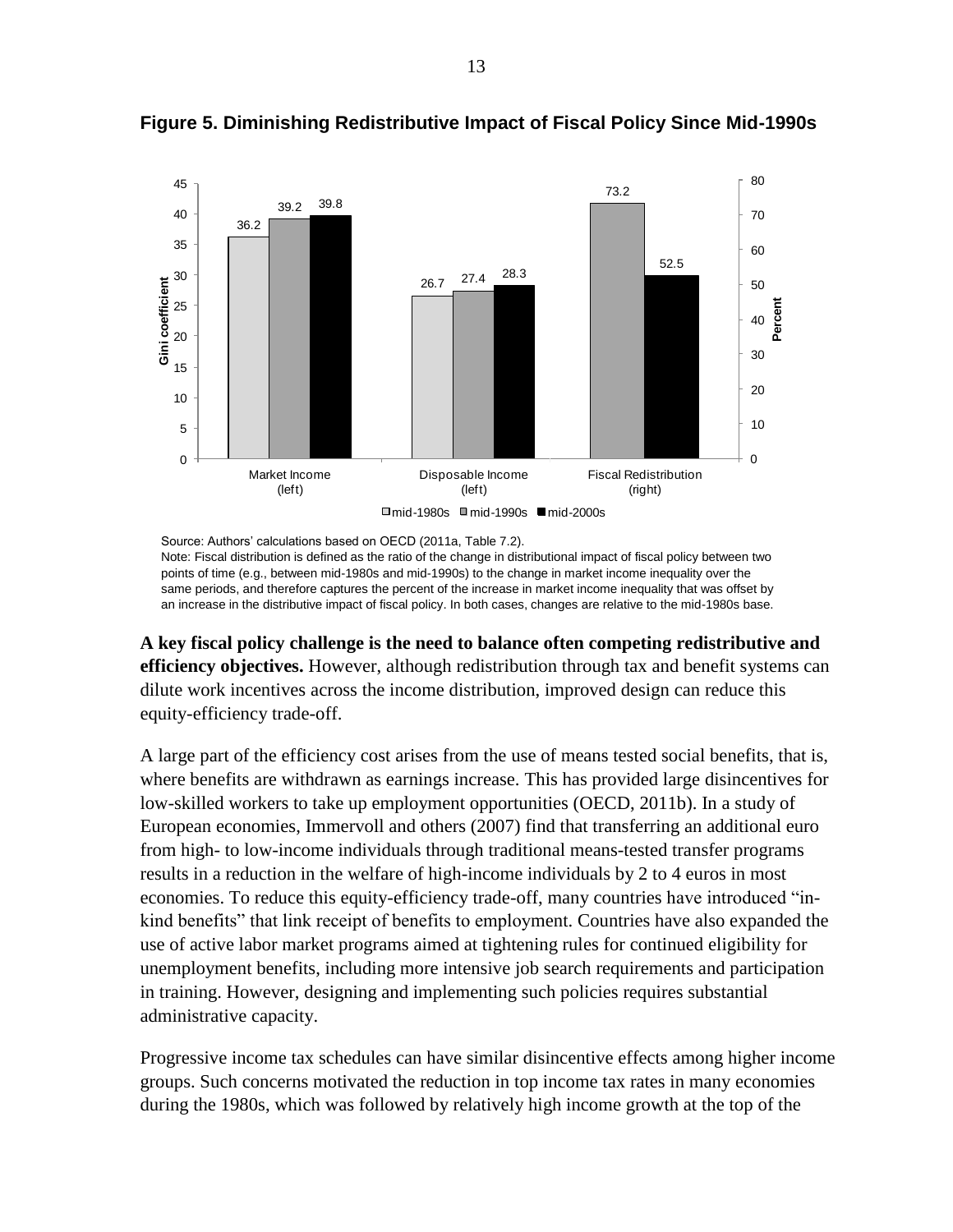income distribution (Saez, 2004; Atkinson and Leigh, 2010; Roine, Vlachos, and Waldenstrom, 2009). But recent research has argued that the efficiency cost of progressive taxation may be much smaller than previously thought. For instance, Piketty, Saez, and Stantcheva (2011) have argued that the absence of any correlation between rising top incomes and per capita GDP growth indicates that increases in top incomes primarily reflect rent-seeking behavior (i.e., income increases are achieved at the expense of other income groups) as opposed to productivity increases. This has led to calls for more progressive taxation on higher income groups, especially higher taxation of "high net wealth" individuals (Tanzi, 2011). However, existing opportunities for tax evasion and avoidance, which are typically greater for higher income groups, also need to be removed, since these can heavily distort the structure of remuneration in response to more progressive income taxation (e.g., through the shifting of remuneration toward stock options and capital gains) and also reduce the revenue potential and redistributive impact of income taxes (Gruber and Saez, 2002).

**The overall redistributive impact of fiscal policy is also influenced by both indirect taxes and in-kind transfers.** The above studies focused only on the impact of direct income taxes and transfers. Empirical evidence suggests that although indirect taxes tend to increase inequality, in-kind transfers (such as education and health spending) are highly redistributive.

- *Indirect taxes:* In an analysis of 12 European Union economies, the effective indirect tax rate, calculated as the share of consumption taxes in total household income, is on average three times higher for the bottom income decile than for the top decile (O'Donoaghue, Baldini and Mantovani, 2004). While both the value-added tax (VAT) and excise duties are regressive in all economies, excise taxes are especially regressive, their share in total income being four times higher in the bottom income decile than in the top decile.<sup>11</sup>
- *In-kind transfers:* A high share of public spending is allocated to the provision of education, health care, housing, and food transfers to the population (Garfinkel, Rainwater, and Smeeding, 2006; Brandolini and Smeeding, 2009; Aaberge and others,  $2010$ .<sup>12</sup> Each component of in-kind transfers tends to reduce inequality: public housing benefits tend to be targeted at low-income households, while public education and health services are disproportionately used by households with children and elderly who are typically concentrated in the lower parts of the disposable income distribution. On average, in-kind transfers decreased the Gini coefficient by 5.8 percentage points in five

 $11$ Similar results were found by Decoster and others (2009) for five economies (Belgium, Greece, Hungary, Ireland, and the United Kingdom) and in a review of studies of OECD economies by Warren (2008).

 $12$ As noted earlier, such spending can also have an important longer-term impact on the distribution of market incomes. For example, higher education spending can increase education outcomes in general, contribute to higher growth, and lead to a more equal distribution of income growth over time (Roll and Talbott, 2002; Harberger, 2003).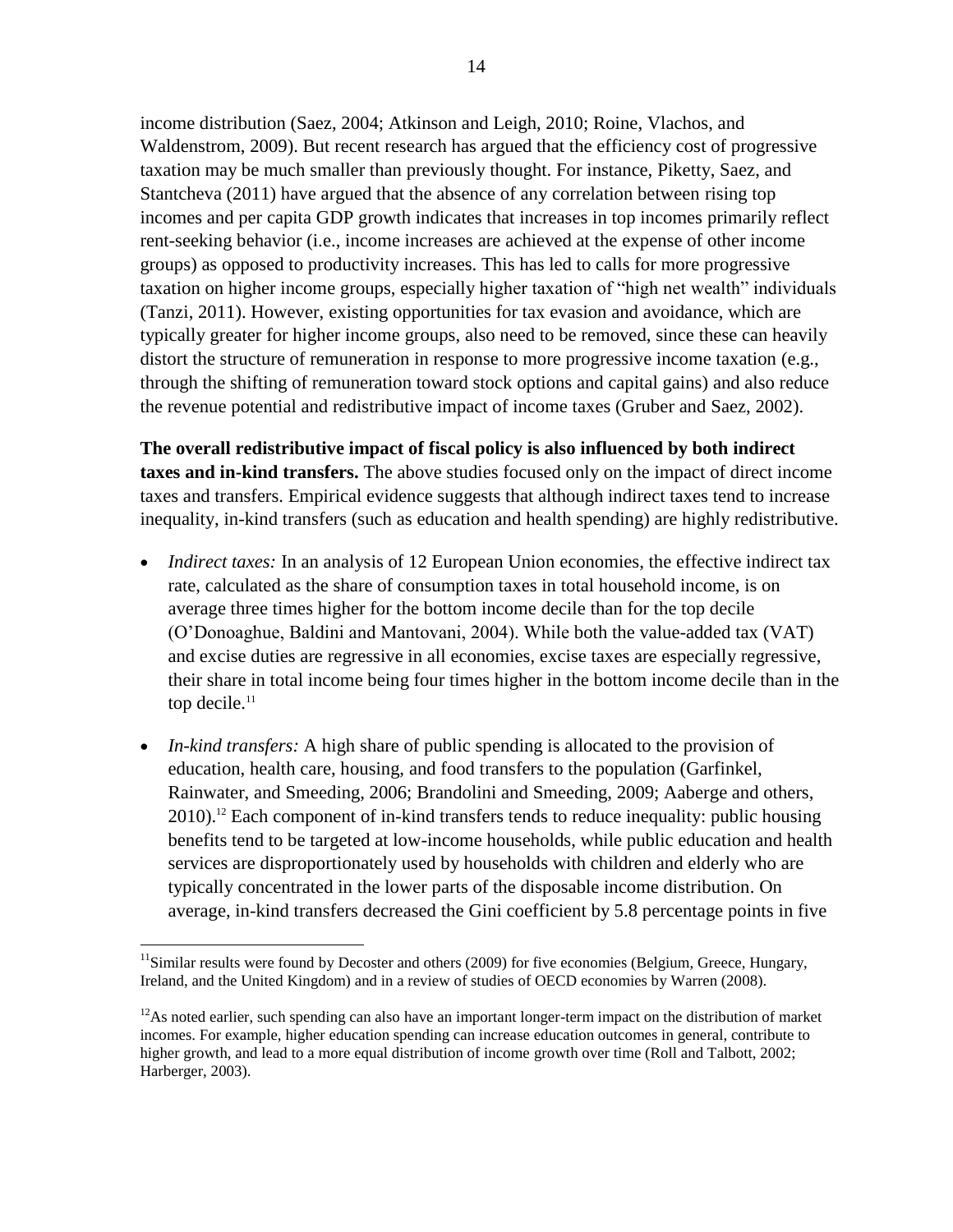European economies (Belgium, Germany, Greece, Italy, and the United Kingdom), with health (3.6 points) and education (2.2 points) accounting for virtually all of this impact (Paulus, Sutherland, and Tsakloglou, 2009).

**In addition, very few incidence studies include corporate income taxes, partly reflecting the difficulty associated with establishing where incidence lies.** In theory, the impact of corporate taxes on wages and capital income over the long run depends on the relative mobility of capital and labor across both sectors and economies (Auerbach, 2006). Where capital is more internationally mobile, the incidence of corporate taxes will tend to fall on wages to the extent that labor is immobile, with this impact being reduced when the home country is large enough to affect the international rate of return on capital. However, the taxation of "rents" (i.e., above normal profits) is still likely to fall on owners of capital. Recent empirical evidence on the long-run incidence of corporate taxes suggests that between 45 and 75 percent of the corporate tax burden falls on wages (Gentry, 2007; Arulampalam, Devereux and Maffini, 2010). Since wage earners typically have lower mean incomes than those with capital income, corporate income taxes may not be as progressive as would appear at first sight. But progressivity could be higher to the extent that low-skilled labor is a good substitute for capital.

#### **B. Developing Economies**

**The redistributive impact of fiscal policy in developing economies is severely restricted by lower overall levels of both taxes and transfers.** While average tax ratios for advanced economies exceed 30 percent of GDP, ratios in developing economies (excluding emerging Europe) generally fall in the range 15–20 percent of GDP (Figure 6). As a result, spending is also substantially lower in developing economies, but especially in Asia and the Pacific and in Sub-Saharan Africa, with low transfer spending explaining most of the difference. This substantially reduces the redistributive potential of fiscal policy in developing economies. For instance, almost three-quarters of the difference in disposable income inequality between Latin American economies and advanced economies can be explained by fiscal policy (Box 1).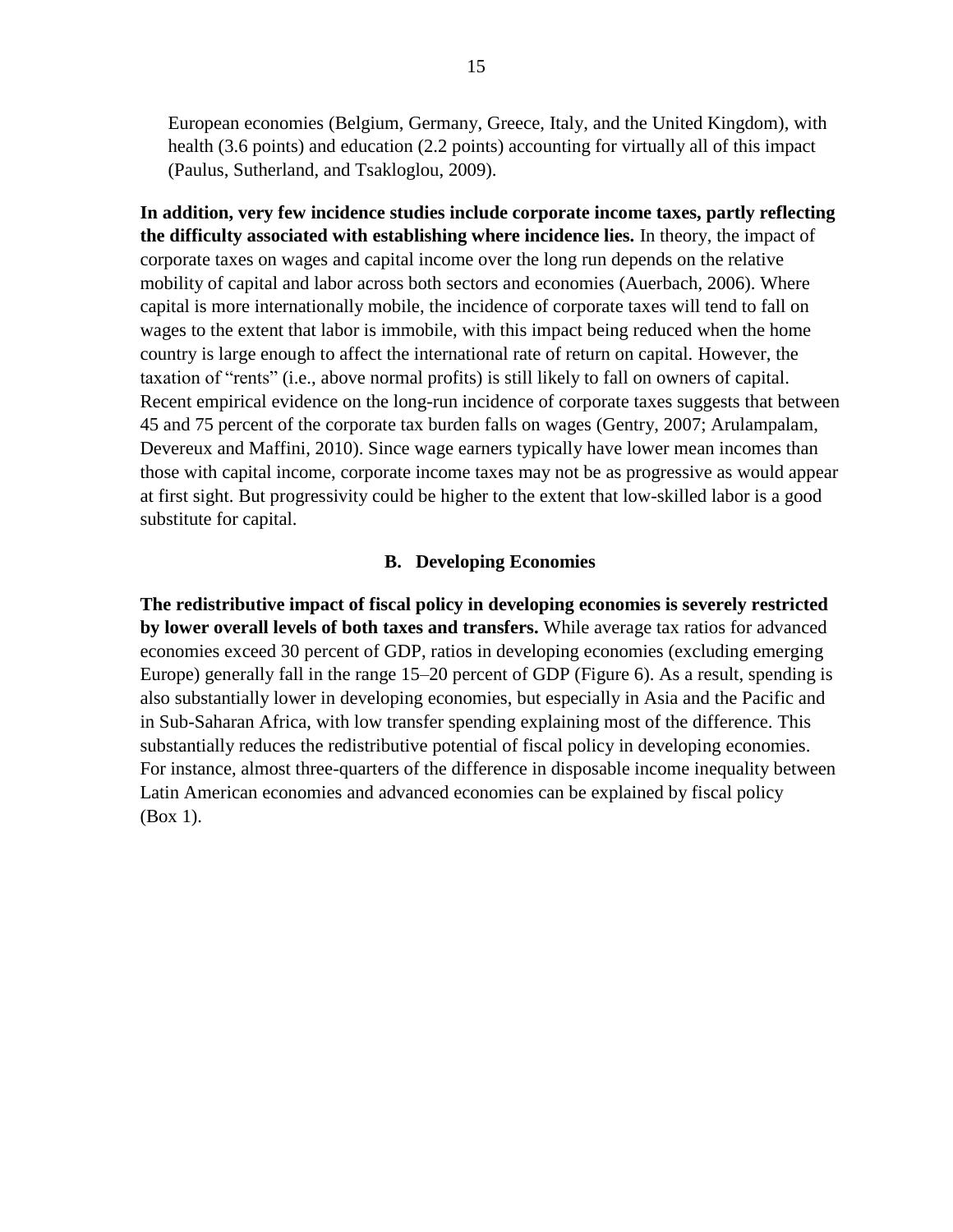

**Figure 6. Levels and Composition of Tax Revenues and Social Spending**

#### **Box 1. Fiscal Policy and Income Inequality in Latin America**

**Fiscal policy has been much less effective at decreasing income inequality in Latin America than in advanced economies.** Goñi, López and Servén (2008) find that, in the mid-2000s, the tax and transfer system decreased the average Gini (i.e., the difference between the Ginis for market and disposable incomes) in six Latin American economies (Argentina, Brazil, Chile, Colombia, Mexico, and Peru) by only about 2 percentage points, from 0.52 to 0.50—similar magnitudes are reported by Lustig and others (2011) using more recent data. This compares to a decrease of around 20 percentage points in 15 European economies, from 0.46 to 0.27. Almost three-quarters of the difference in the Ginis for disposable income between these Latin America and European countries (18 out of the 23 points) can therefore be explained by different fiscal policies.

**The ineffectiveness of fiscal policy in reducing income inequality reflects both low tax and spending levels and a less progressive tax and spending mix.** In spite of recent increases in the tax-to-GDP ratio, tax collections in the region are below the levels achieved in economies with similar levels of income, with the median being 4 percentage points lower (Goñi, López and Servén, 2008). Increases in the tax ratio have also been achieved through a greater reliance on regressive indirect taxes and a decreasing share of more progressive income taxation. The low tax ratio reflects narrow tax bases (due to tax evasion, numerous loopholes, a large informal sector and weak tax administrations) rather than low tax rates. These limitations also tend to decrease the redistributive impact of taxes. On the expenditure side, most Latin American economies spend substantially less on social transfers than advanced economies do (Lindert, Skoufias, and Shapiro, 2006); 7.6 percent of GDP in the above six economies compared to 16.3 percent in the 15 European economies. In addition, whereas social spending in Europe is distributed evenly across the income distribution, in Latin America the richest 40 percent of the income distribution capture over 70 percent of such spending.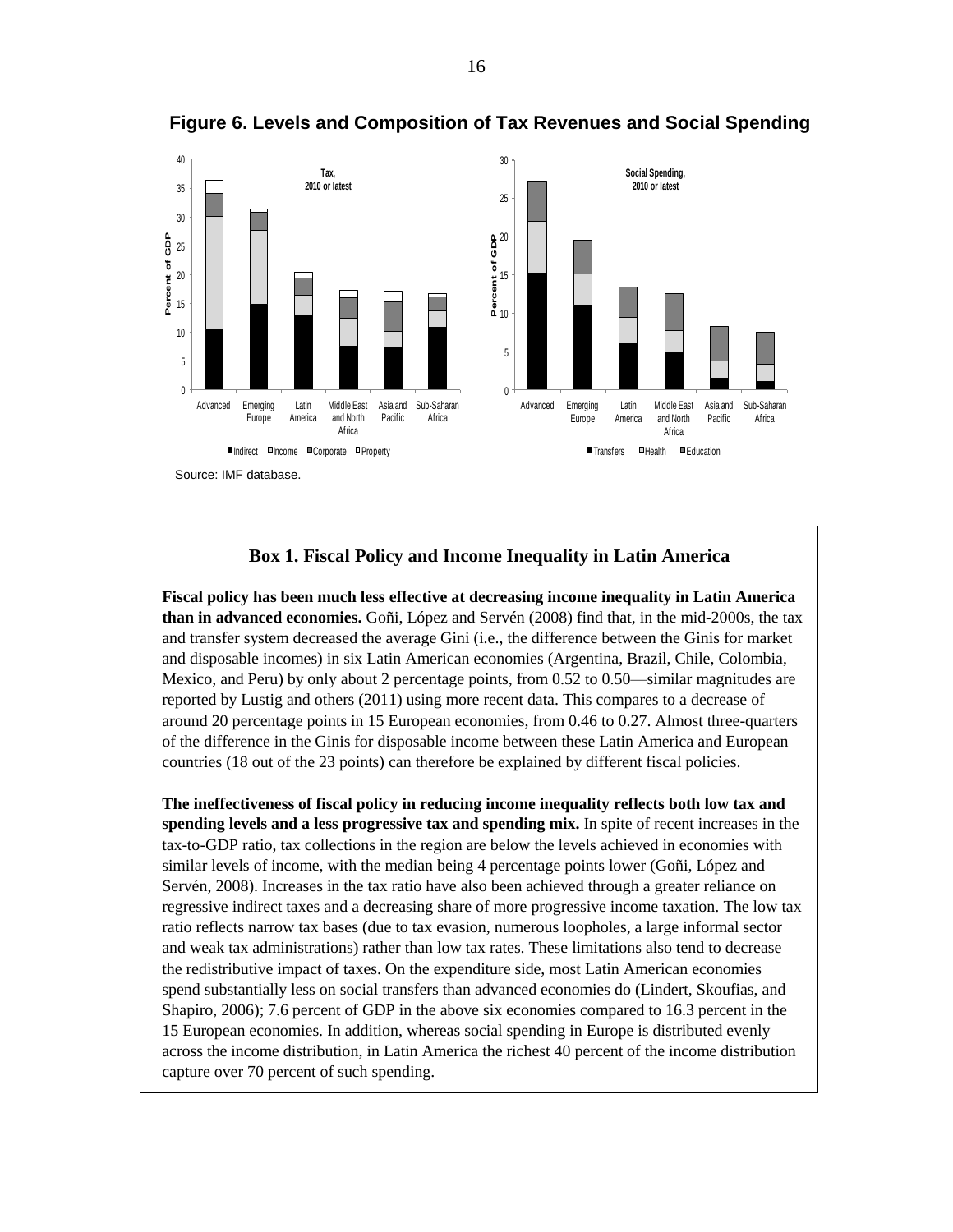**Low tax and spending levels are compounded by a heavy reliance on regressive tax instruments as well as by the low coverage and benefit levels of transfer programs.** 13

- *Indirect Taxes:* The redistributive potential of taxes in developing economies is limited by greater reliance on indirect taxes and narrower tax bases. Taxes have been found to have only a small impact on income inequality in developing economies, with the average Gini for disposable income of 0.34 being only slightly below the pre-tax income inequality of 0.38 (Chu, Davoodi, and Gupta, 2004). Taxes on imports, which continue to be important in low-income economies, often appear to be among the most regressive, while excise taxes—such as fuel, alcohol, and tobacco excises—tend to be progressive. Although the distributive impact of value-added taxes has been found to be mixed, there is strong evidence that the exemption of small businesses (including agriculture and the informal sector) can result in a progressive incidence (Jenkins, Jenkins, and Kuo, 2006).
- *Direct taxes*: In general, personal income and property taxes in developing economies are progressive. However, high levels of tax noncompliance combined with narrow tax bases—due to widespread exemptions and the preferential treatment of capital and other income—contribute to low income tax ratios, low income tax progressivity, and the overall regressivity of tax systems.<sup>14</sup> Resource taxation can be progressive as well as efficient, though it is applied mostly to foreign incomes.
- *Expenditures:* Both low spending and poor targeting limit the redistributive capacity of transfer programs. The existence of a large informal sector further complicates the development of such programs. In most developing economies, participation in social insurance schemes is restricted to high-income workers in the formal sector and to public sector employees. For example, in the early 2000s, the share of the population above the legal retirement age in receipt of a pension in developing economies was, on average, around 40 percent, as compared to 90 percent in European economies (ILO, 2010). Expenditure on social assistance programs is also often low and poorly targeted (Coady, Grosh, and Hoddinott, 2004; Weigand and Grosh, 2008). In many developing economies, the fiscal space for expanding more distributive social transfers is constrained by large expenditures on regressive universal price subsidies, especially energy price subsidies (Coady and others, 2010; Arze del Granado, Coady, and Gillingham, 2010).

**In-kind public spending has been found to be regressive in many developing economies, although individual components can be progressive.** In many economies, this regressivity reflects lack of access by low-income households to key public services such as education

<sup>&</sup>lt;sup>13</sup>Existing reviews of the distributional impact of taxes and transfers in developing economies include: Immervoll and others (2006), Gemmell and Morrissey (2005), Cubero and Hollar (2010), and Coady (2006).

 $14$ Although corporate income taxes are often progressive, they can be horizontally inequitable when levied only on large enterprises, allowing profitable medium-sized firms to escape the corporate tax net.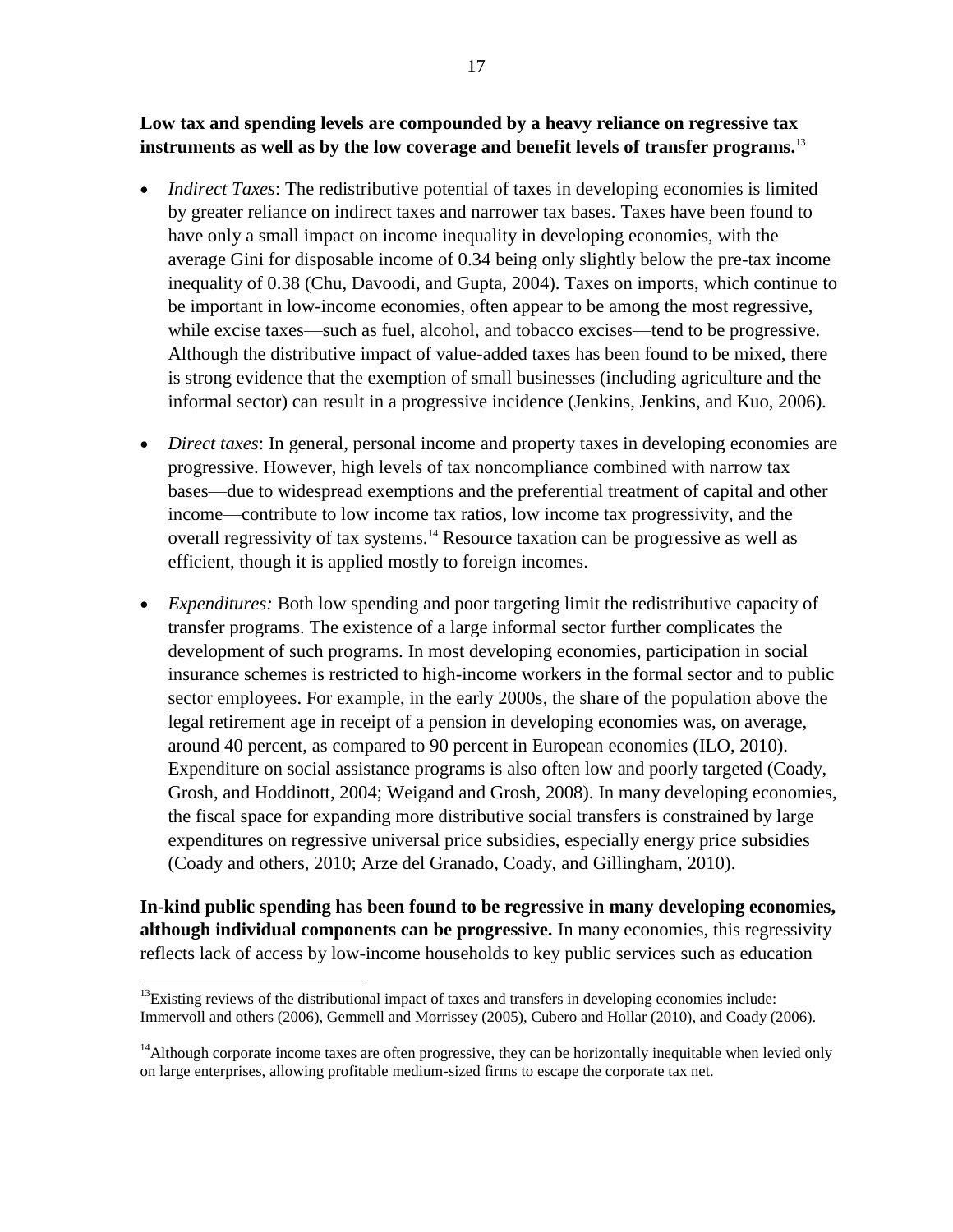and health. Aggregate education and health spending is regressive in many developing economies, especially in low-income countries (Figure 7). In health, the progressivity of primary health care spending is dominated by the regressivity of higher-level health spending. In education, the progressivity of primary education spending is dominated by the regressivity of secondary and tertiary education spending. However, increases in in-kind spending to finance the expansion of basic education and health services are likely to be much more progressively distributed than existing spending (van de Walle, 1995).





(Percent of Public Spending Going to Poorest 40 Percent of Households)

Source: Davoodi, Tiongson, and Asawanuchit (2010), Lustig and others (2011), and data provided by the World Bank.

**The recent expansion of "conditional cash transfer" programs provides a promising approach for enhancing the distributive power of public spending in developing economies.** These programs target income transfers at poor households and condition the continued receipt of the transfer on households investing in the education and health of family members. Such programs have been adopted in many developing economies, including some low-income African economies, albeit on a smaller scale (Fiszbein and Shady, 2009; Garcia and Moore, 2012). In Latin America, 17 economies are currently operating conditional cash transfer programs, with program expenditures typically falling below 1 percent of GDP. It has been estimated that the largest programs, in Brazil and Mexico, have reduced the Gini for disposable income by 2.7 percentage points, accounting for about a fifth of the decrease in the Gini coefficient between the mid-1990s and the mid-2000s (Soares and others, 2007). However, these programs are most cost-effective when targeted at the poorest households, which tend to be most disadvantaged in terms of human capital, so expansions need to be carefully designed in order to generate human capital impacts and avoid labor supply disincentives.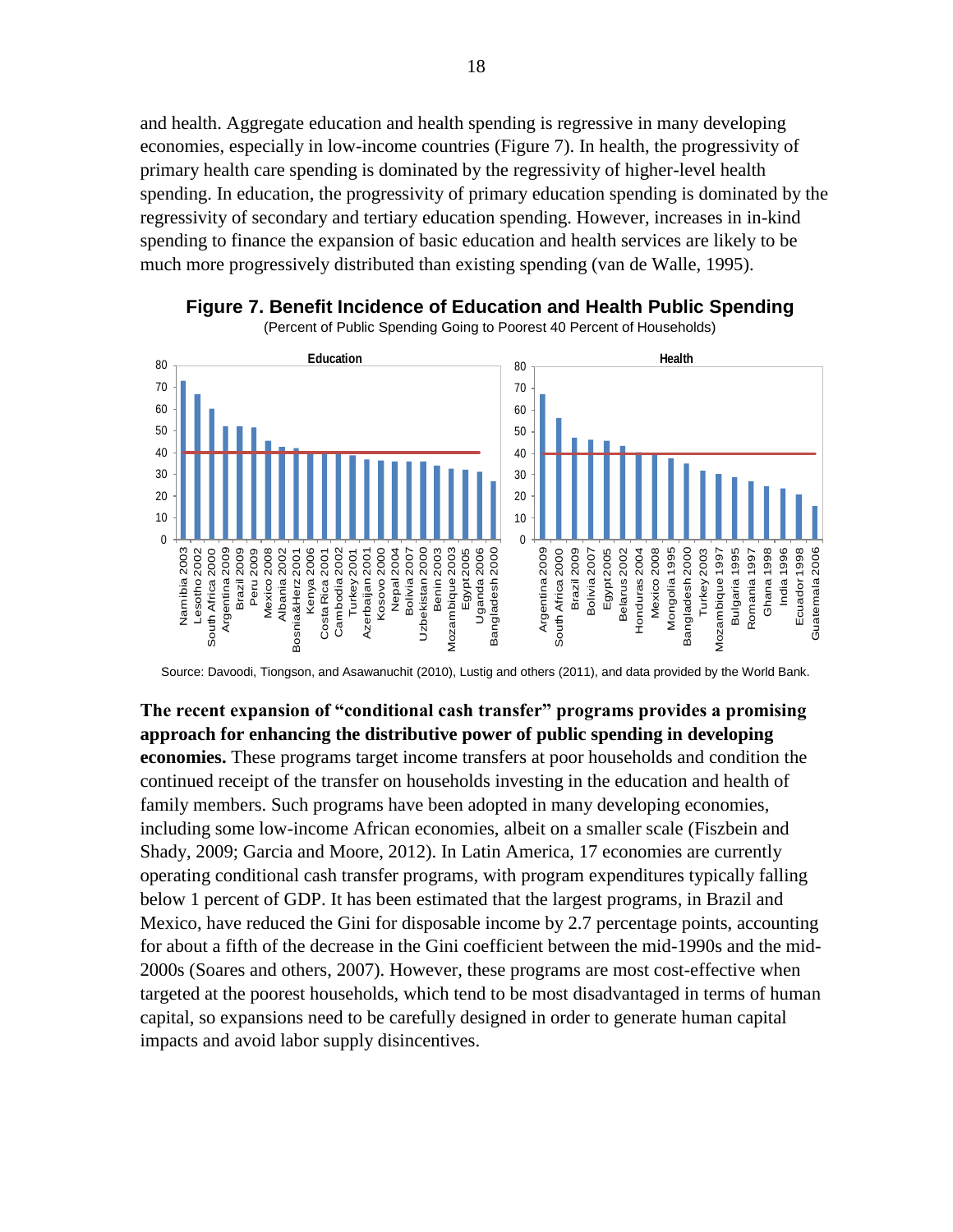#### **IV. FISCAL CONSOLIDATION AND INCOME INEQUALITY**

**Fiscal consolidation affects income inequality in two ways.** First, consolidation reduces output and increases unemployment in the short run (Blanchard and Perotti 2002; IMF 2010a, 2012), and this has typically been associated with a declining wage share. The declining wage share tends to increase inequality, given the relatively higher wage share in the total income of lower income groups (Rotemberg and Woodford, 1999; Jenkins and others, 2011). Increasing unemployment also tends to widen wage inequality, since low-wage workers are typically hit harder as employers hoard skilled labor and unskilled wages fall relative to skilled wages (Agenor, 2002; Mukoyama and Sahin, 2006). The duration and magnitude of these effects depends on the growth response and the employment intensity of this growth. Second, both the level and composition of tax and spending can be affected by fiscal consolidation. Income inequality will tend to increase the more fiscal adjustment relies on increasing regressive taxes (such as consumption taxes) or on cut-backs in progressive spending. The discussion below focuses on large fiscal consolidations, given that the inequality effects are likely to be more pronounced and many advanced countries will require sizeable fiscal adjustments over the coming decade.

#### **A. Advanced Economies**

**Episodes of large fiscal adjustment in advanced economies have been associated with sizeable increases in unemployment in the short term** (Figure 8).<sup>15</sup> In these cases, the distributive impact on household incomes in the short term depends on the size of automatic stabilizers, whether they are allowed to operate, and how quickly and strongly exports and private demand respond to reduced government demand. Increased expenditures on unemployment benefits help to contain the widening of income inequality, through their effect both in cushioning demand and in replacing lost wage incomes. But cut-backs in government services could worsen income distribution, given the heavy reliance of lowincome households on these services. The effects of fiscal consolidation on unemployment have tended to reverse over the longer term (Clinton and others, 2010), although this may be muted to the extent that there is a permanent downward shift in potential output.

**The mix of tax and spending measures during fiscal adjustment has also been an important determinant of the impact of consolidation on income inequality.** Large and durable fiscal adjustments have typically been associated with significant expenditure cuts, including in redistributive social transfers (Alesina and Perotti 1995; Alesina and Ardagna, 2009). Consistent with this, adjustments biased towards expenditure cuts have tended to exacerbate income inequality (Agnello and Sousa, 2012). However, protecting the most

<sup>&</sup>lt;sup>15</sup>A large fiscal consolidation is defined as one that lasts at least three years, where the cyclically adjusted primary balance (CAPB) improves by at least 5 percent of GDP, and where the cumulative change in the CAPB is not reversed by more than 1 percentage point from one year to the next.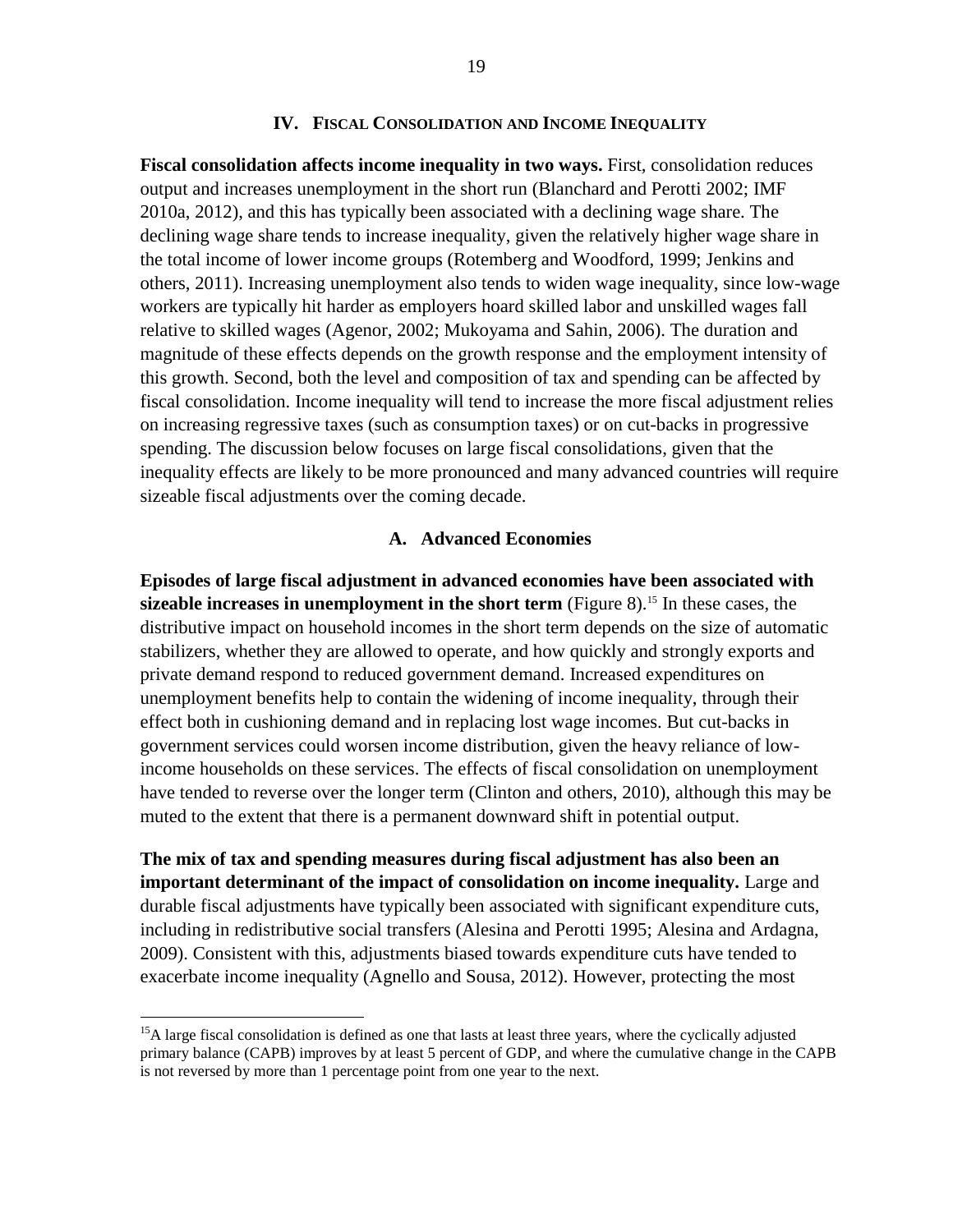progressive social benefits and improving targeting can minimize the impact of expenditure cuts on income inequality, as the experiences of Denmark, Germany, Iceland, and Sweden have demonstrated (OECD, 2008; IMF, 2001; IMF, 2012). This can be accomplished in a number of ways. First, greater reliance on progressive revenue measures can obviate the need for large cuts in social transfers, although the extent to which adjustment can be achieved through revenue measures is limited if taxes are already high (Baldacci, Gupta and Mulas-Granados, 2012). Second, removing opportunities for tax avoidance and evasion, practices that typically disproprtionately benefit higher-income groups, can simultaneously improve both the efficiency and the distributional impact of the tax system, as can a greater reliance on progressive wealth and property taxes than is currently the case (Norregaard, forthcoming). Third, broadening the scope of expenditure reforms to include military spending, subsidies (including tax expenditures), and public-sector wages, can also reduce the need for cuts in social transfers (IMF, 2010a). Finally, expanding active labor market programs (such as job-search support, targeted wage subsidies, and training programs) can help accelerate the fall in unemployment as economic growth resumes and avoid persistently high unemployment.



**Figure 8. Unemployment Rate Before, During, and After Large Fiscal Adjustments, Advanced Economies**

Source: IMF Fiscal Monitor, November 2010.

#### **B. Developing Economies**

**In developing economies, large fiscal adjustments have had relatively significant impacts** on the real economy and unemployment (Figure 9). However, reflecting the shorter duration of consolidation episodes in developing economies as compared to advanced economies, the increase in unemployment has also been of shorter duration. This contributes to better income distribution outcomes in the post-adjustment period. In addition, fiscal consolidation is often essential to reduce high inflation, which typically has adverse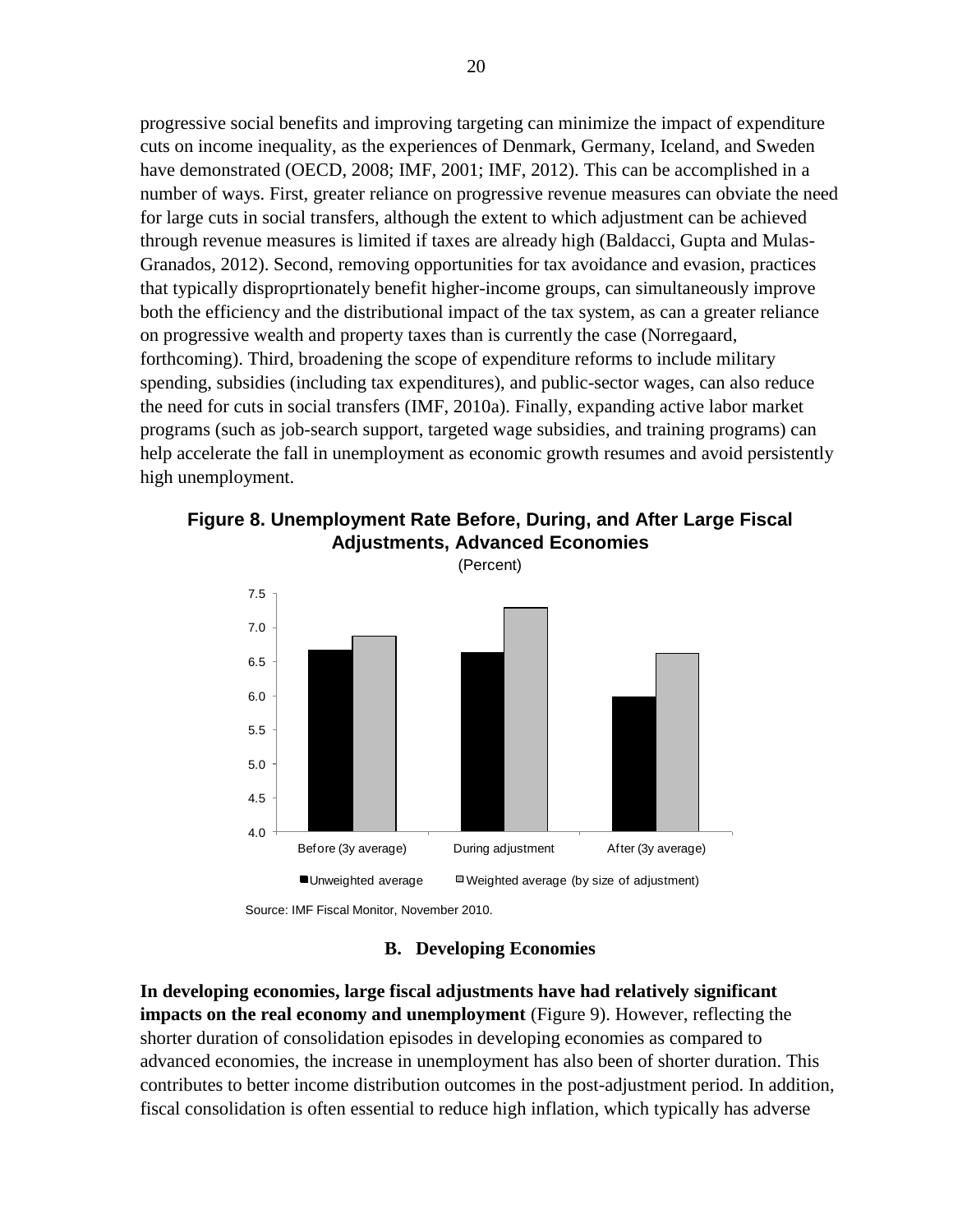effects on inequality (Agenor, 2004; Easterly and Fisher, 2001) and can help to address macroeconomic imbalances leading to improved employment prospects in the long term.

**Fiscal consolidation in developing economies can be designed to mitigate its adverse impact on inequality if it is accompanied by improvements in the progressivity of the overall tax and transfer system economies.** Since a large share of government spending in developing economies is not progressive (as discussed earlier), expenditure reductions implemented during fiscal adjustment can actually improve equity, depending on where consolidation is concentrated. Similarly, strengthening social safety nets can greatly enhance the capability of governments to protect vulnerable households during adjustment. However, to be sustainable, fiscal adjustment in developing economies is also likely to require revenue measures (Bevan, 2010; Gupta and others, 2005). Any adverse impact of tax measures on inequality can be mitigated if they are accompanied by tax reforms that enhance the efficiency and equity of the tax system, such as a greater reliance on progressive income taxation combined with the removal of opportunities for tax avoidance and evasion.



(Percent)



#### **V. SUMMARY AND CONCLUSIONS**

**Although fiscal policy has played a key role in reducing income inequality in advanced economies over recent decades, its redistributive impact has diminished since the mid-1990s.** The combination of progressive income taxes and highly redistributive transfers has decreased income inequality by about one third. The decrease is even greater when in-kind transfers, such as education and health spending, are included. However, since the mid-1990s, disposable-income inequality has increased more than market-income inequality due to the reduced generosity of redistributive social benefits and the diminished progressivity of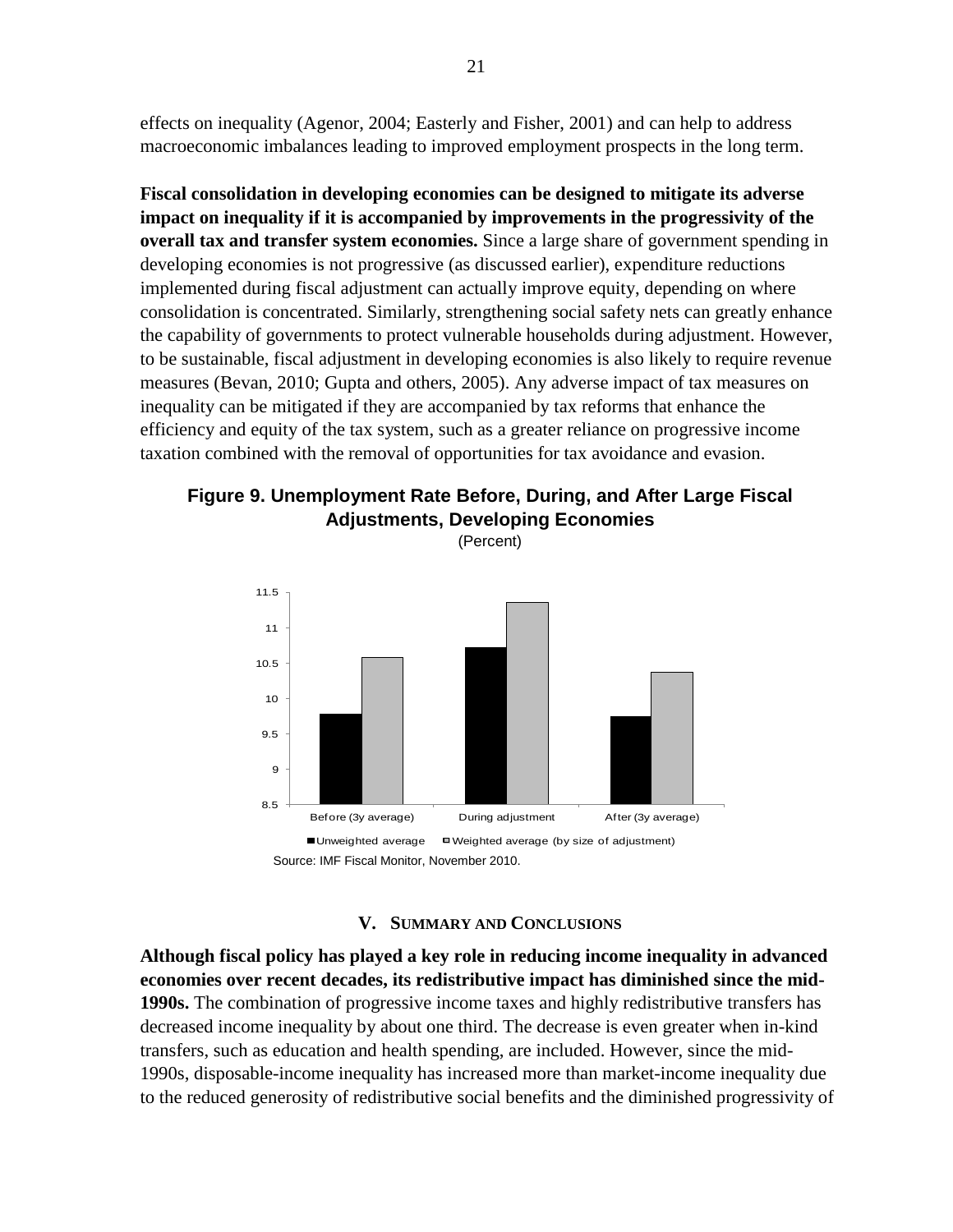income taxes. Addressing this decline in the redistributive impact of fiscal policy in the context of rising market-income inequality will require a combination of tax and expenditure policy measures, with due recognition of potential equity-efficiency trade-offs.

- *On the tax side*, a key issue will be the potential for increasing the redistributive impact of direct income taxes. Priority should be given to reducing opportunities for tax avoidance and evasion, practices that typically disproportionately benefit those at the top end of the income distribution. In addition, there may be scope for raising average and marginal tax rates in economies with relatively low rates. However, increasing the top marginal income tax rates applied to the richest one-percent of the population may require greater international cooperation to be effective.
- *On the expenditure side*, countries will need to avoid the continued decline in the most redistributive cash and in-kind transfers. While reforms aimed at enhancing the redistributive impact of transfers (e.g., through greater use of means-tested and in-work benefits) can help, the redistributive power of these transfers is limited by the work disincentives they can create.

**The measures described above will also contribute to reducing income inequality in advanced economies needing to implement fiscal consolidation over the medium term.** Over the short term, protecting the most redistributive social benefits (including unemployment benefits) until the economy recovers and unemployment starts to decline can help to cushion aggregate demand and mitigate adverse impacts on income inequality. In addition, expanding active labor market programs (such as job-search support, targeted wage subsidies, and training programs) can help to accelerate the decrease in unemployment as economic growth resumes and can help avoid persistently high unemployment levels. Over the medium term, somewhat greater reliance on tax measures, as well as broadening the coverage of expenditure reforms to include such items as military spending and subsidies, would obviate the need for large cuts in redistributive transfers.

**Enhancing the capability of fiscal policy to address income inequality in developing economies will require strengthening both their resource mobilization capacity as well as their capacity to use more progressive tax and spending instruments.** A significant proportion of the higher income inequality in developing economies, as compared to advanced economies, can be explained by the lower levels of taxation and public spending in developing economies, as well as their greater reliance on less progressive tax and spending instruments. Addressing these challenges will require raising tax revenues and spending them more efficiently and equitably.

 *On the tax side*, much can be done to improve the distributional impact of fiscal policy. In the short-term, resource mobilization efforts should focus on broadening income and consumption tax bases. Expanding corporate and personal income tax bases by reducing tax exemptions, closing loopholes, and improving tax compliance would raise revenues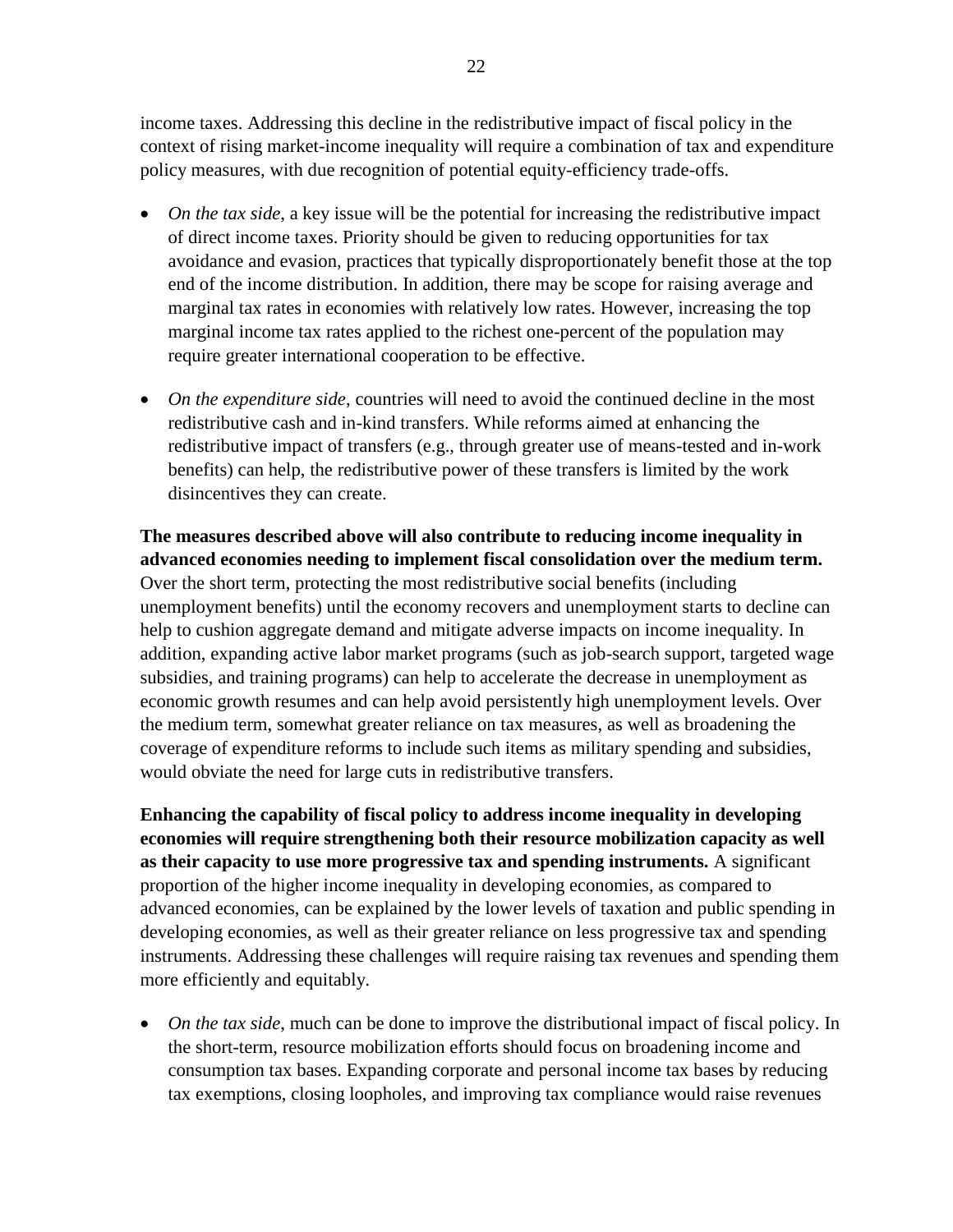to finance progressive transfers. Expanding the consumption tax base (e.g., through broader adoption of the value-added tax) would increase tax revenues, and these consumption taxes can also be designed to mitigate adverse distributional impacts (e.g., through appropriate treatment of small businesses and the application of excises to luxury goods).

• *On the expenditure side*, revenue constraints will require greater reliance on targeted (as opposed to universal) social expenditures aimed at protecting households from poverty and improving education and health outcomes among disadvantaged households. Eliminating fiscally costly and inefficient universal price subsidies (including tax expenditures) can generate substantial resources in the short term in many economies. The recent success of conditional cash transfer programs in many economies suggests that these programs should play a greater role in the social protection strategies in developing economies. Broadening the coverage of public pension systems would also have an important role in reducing inequality. Where expansion is constrained over the short term by administrative capacity and fiscal constraints, greater use of targeted social pensions may be warranted.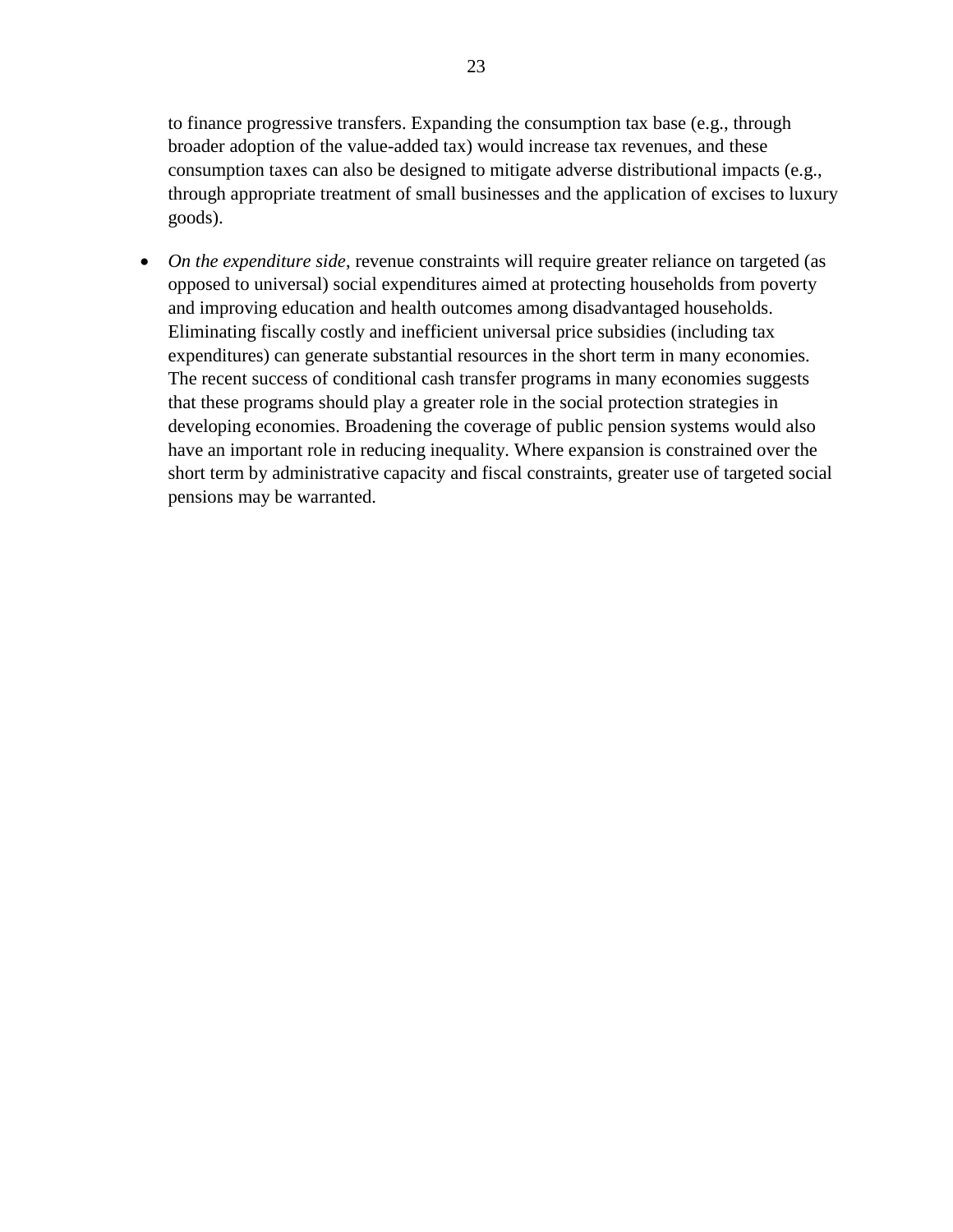#### **Appendix 1. Construction of the International Gini Database**

The inequality database assembled for this note covers 150 advanced and developing economies (see Appendix Table 1 below). Whereas data on disposable income inequality exists from 1980 for many advanced economies, for other regions estimates exist mostly from 1990 onwards. Furthermore, data limitations mean that assembling a panel of inequality estimates across regions and time requires combining estimates from different sources based on different underlying data. The Gini estimates presented below are drawn from five data sources. Priority was given to reporting estimates based on disposable income, otherwise estimates based on consumption or expenditure are used. Estimates for any one country are always for a single base, i.e., income, consumption and expenditure inequality are never mixed for a single country. All estimates reported are drawn from household surveys. For advanced, emerging Europe, and Latin America and the Caribbean economies, the Gini coefficients are based on disposable per capita income data. For the majority of other economies, estimates are based on per capita consumption or expenditures.

In Appendix Table 1, the "Source" column reports the sources from which the Gini estimates are obtained. The data sources used are: European Union Statistics on Income and Living Conditions (EU-SILC); Luxembourg Income Study (LIS); Organisation for Economic Cooperation and Development (OECD); Socio-Economic Database for Latin America and the Caribbean (SEDLAC); and the World Bank, World Development Indicators (WDI). For the majority of economies, a single data source is used for different years. For economies where the "Source" column indicates two sources, this reflects Gini estimates being drawn from separate sources for different years to allow for coverage of more recent years. For example, the main source of data for most advanced economies is LIS. However, at the time of writing, LIS only goes up to 2007, so to get Ginis for more recent years the absolute changes in the disposable income Gini coefficient according to EU-SILC (which only starts around 2006) is added to the Gini for 2007 from LIS. Validation tests were carried out to ensure comparability in the underlying data sources; these tests show that both the level and changes in Ginis in both databases are highly correlated.

The constructed Gini database is unbalanced in that Ginis do not exist for all economies over all years. Appendix Table 1 reports Ginis for 5-year windows, starting in 1980 and ending in 2010. This is constructed as follows: if the Gini for the reference year (e.g., 1990 or 1995) is available it is reported; otherwise the reported Gini is based on the nearest year (first below then above) to the reference year if available; otherwise it is based on the second years below or above.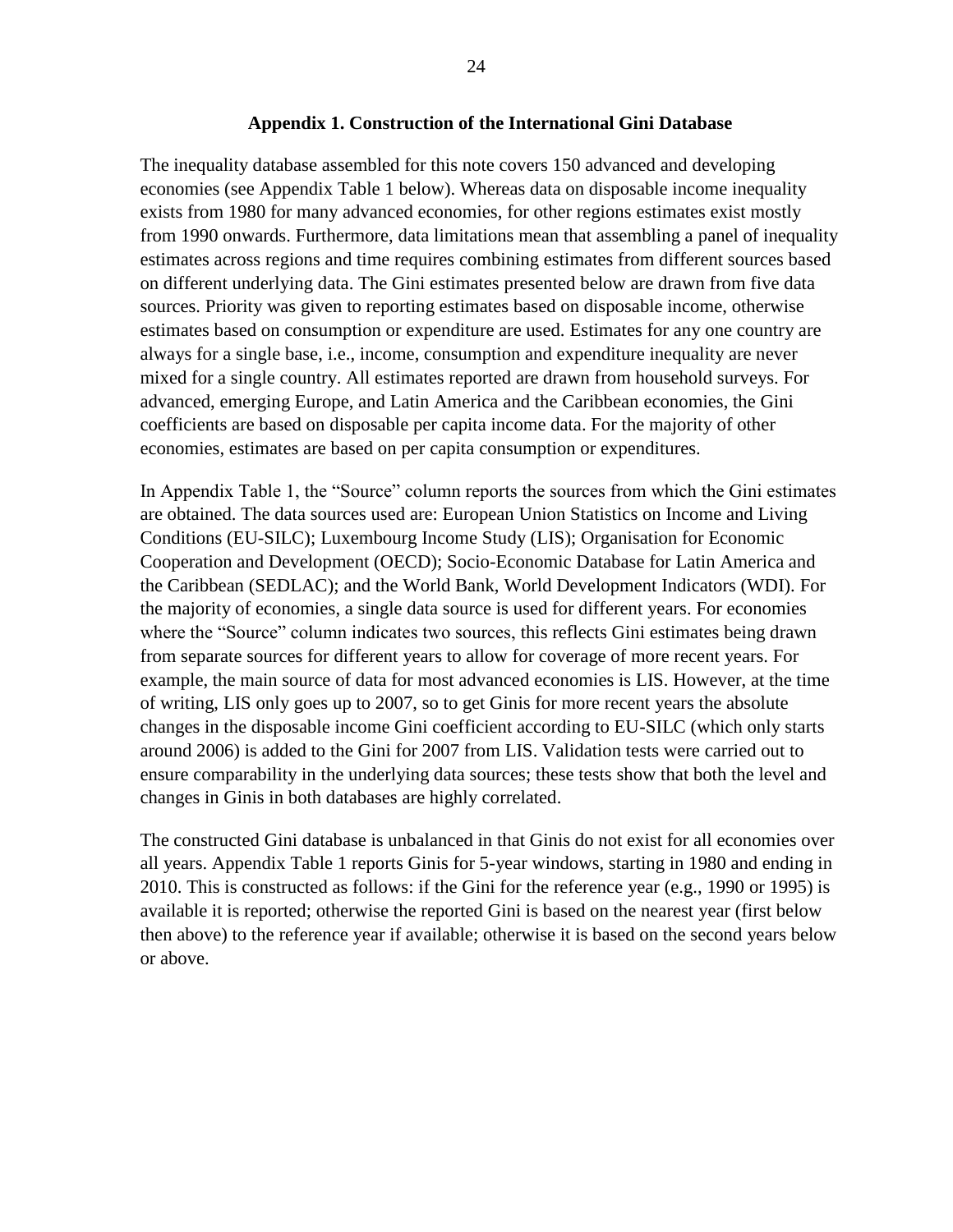|                      | 1980 | 1985 | 1990 | 1995 | 2000 | 2005 | 2010 | Latest | Year of<br>Available latest data | <b>Source</b> |
|----------------------|------|------|------|------|------|------|------|--------|----------------------------------|---------------|
| Advanced             | 27.2 | 27.3 | 28.1 | 29.4 | 29.8 | 30.1 | 30.1 |        |                                  |               |
| Australia            | 28.1 | 29.2 | 30.4 | 30.8 | 31.8 | 29.8 | 33.4 | 33.4   | 2008                             | LIS/OECD      |
| Austria              |      | 22.7 | 25.2 | 27.7 | 25.7 | 27.3 | 27.2 | 27.2   | 2010                             | LIS/EU        |
| Belgium              |      | 22.7 | 22.8 | 26.6 | 27.9 | 25.9 | 24.5 | 24.5   | 2010                             | LIS/EU        |
| Canada               | 28.4 | 28.3 | 28.1 | 28.4 | 31.5 | 31.5 | 31.9 | 31.9   | 2008                             | LIS/OECD      |
| Denmark              |      | 25.4 | 23.6 | 21.8 | 22.5 | 22.8 | 25.8 | 25.8   | 2009                             | LIS/EU        |
| Finland              |      | 20.9 | 21.0 | 21.7 | 24.6 | 25.7 | 25.1 | 25.1   | 2010                             | LIS/EU        |
| France               | 29.1 | 29.8 | 28.7 | 28.8 | 27.8 | 28.1 | 30.3 | 30.3   | 2010                             | LIS/EU        |
| Germany              | 24.4 | 26.5 | 25.8 | 27.0 | 26.6 | 28.9 | 32.1 | 32.1   | 2010                             | LIS/EU        |
| Greece               |      |      |      | 34.9 | 33.3 | 33.1 | 32.8 | 32.8   | 2010                             | LIS/EU        |
| Ireland              |      | 32.8 | 33.2 | 33.6 | 31.3 | 31.6 | 32.9 | 32.9   | 2010                             | LIS/EU        |
| Italy                |      | 30.6 | 29.7 | 33.8 | 33.3 | 33.4 | 31.8 | 31.8   | 2010                             | LIS/EU        |
| Japan                |      | 30.0 | 31.0 | 32.0 | 34.0 | 32.0 | 32.9 | 32.9   | 2008                             | OECD          |
| Luxembourg           |      | 23.7 | 23.9 | 23.5 | 26.0 | 26.8 | 28.2 | 28.2   | 2010                             | LIS/EU        |
| Netherlands          |      | 25.8 | 26.6 | 25.7 | 26.1 | 26.2 | 24.8 | 24.8   | 2010                             | LIS/EU        |
| New Zealand          |      | 27.0 | 32.0 | 34.0 | 34.0 | 34.0 | 33.0 | 33.0   | 2008                             | OECD          |
| Norway               | 22.3 | 23.3 | 23.1 | 23.8 | 25.0 | 28.6 | 24.0 | 24.0   | 2010                             | LIS/EU        |
| Portugal             |      |      | 33.0 | 36.0 | 36.0 | 38.0 | 33.2 | 33.2   | 2010                             | OECD          |
| Spain                | 31.8 | 31.1 | 30.3 | 35.3 | 33.6 | 32.6 | 34.7 | 34.7   | 2010                             | LIS/EU        |
| Sweden               | 19.7 | 21.8 | 22.9 | 22.1 | 25.2 | 23.7 | 24.4 | 24.4   | 2010                             | LIS/EU        |
| Switzerland          | 30.9 | 30.8 | 30.7 | 29.4 | 28.0 | 27.4 | 27.2 | 27.2   | 2010                             | LIS/EU        |
| United Kingdom       | 27.0 | 30.3 | 33.6 | 34.4 | 34.7 | 35.1 | 33.5 | 33.5   | 2010                             | LIS/EU        |
| <b>United States</b> | 30.1 | 33.5 | 33.8 | 36.3 | 36.8 | 38.8 | 38.6 | 38.6   | 2008                             | LIS/OECD      |
| Asia and Pacific     | 36.0 | 36.8 | 35.8 | 37.8 | 37.8 | 38.2 | 36.6 |        |                                  |               |
| Bangladesh           |      | 26.9 | 26.2 | 30.6 | 30.7 | 31.0 |      | 31.0   | 2005                             | WDI           |
| <b>Bhutan</b>        |      |      |      |      |      | 46.7 |      | 46.7   | 2003                             | WDI           |
| Cambodia             |      |      |      | 38.3 | 40.1 | 41.9 |      | 44.2   | 2007                             | WDI           |
| China                |      |      |      | 33.0 | 37.3 | 41.5 |      | 41.5   | 2005                             | <b>WDI</b>    |
| Hong Kong SAR, China |      |      |      | 43.4 |      |      |      |        |                                  | <b>WDI</b>    |
| India                |      |      |      | 32.0 | 34.4 | 36.8 |      |        |                                  | <b>WDI</b>    |
| Indonesia            |      |      | 35.0 | 38.0 | 35.0 | 39.4 |      | 37.6   | 2007                             | WDI           |
| Korea, Rep.          |      |      |      |      |      | 31.1 |      | 31.1   | 2006                             | <b>LIS</b>    |
| Lao PDR              |      |      | 30.4 | 34.9 | 32.6 |      |      | 32.6   | 2002                             | WDI           |
| Malaysia             |      | 48.6 | 46.2 | 48.5 | 43.2 | 37.9 |      | 37.9   | 2004                             | WDI           |
| Maldives             |      |      |      |      |      | 37.4 |      | 37.4   | 2004                             | <b>WDI</b>    |
| Mongolia             |      |      |      | 33.2 | 31.6 | 33.0 | 36.6 | 36.6   | 2008                             | <b>WDI</b>    |
| Nepal                |      |      |      | 37.7 | 42.5 | 47.3 |      | 47.3   | 2004                             | WDI           |
| Papua New Guinea     |      |      |      | 50.9 |      |      |      |        |                                  | <b>WDI</b>    |
| Philippines          |      | 41.0 | 43.8 | 42.9 | 46.1 | 44.0 |      |        |                                  | <b>WDI</b>    |
| Singapore            |      |      |      |      | 42.5 |      |      |        |                                  | <b>WDI</b>    |
| Sri Lanka            |      | 32.5 | 32.5 | 35.4 | 41.1 |      |      | 41.1   | 2002                             | <b>WDI</b>    |
| Taiwan               | 26.7 | 26.9 | 27.1 | 27.7 | 28.9 | 30.5 |      |        |                                  |               |
| Thailand             | 45.2 | 45.1 | 45.0 | 43.4 | 43.2 | 42.5 |      | 42.5   | 2004                             | WDI           |
| Timor-Leste          |      |      |      |      | 39.5 | 31.9 |      | 31.9   | 2007                             | <b>WDI</b>    |
| Vietnam              |      |      |      | 35.7 | 36.5 | 38.5 |      | 37.8   | 2006                             | WDI           |

**Appendix Table 1. Gini Coefficients for Advanced and Developing Economies, 1980–2010**

Note: Italics indicate an interpolated average. In Figure 1 and Table 1, for economies where a Gini coefficient is not available for 1990 (2005) from Appendix Table 1, the Gini for 1995 (2000) is used to calculate the average Gini for 1990 (2005) and the change in the Gini between 1990 and 2005. For 1990, the relevant economies are Portugal, Greece, India, Nepal, Vietnam, China, Mongolia, Armenia, Azerbaijan, Albania, Georgia, Slovenia, Bolivia, the Dominican Republic, Nicaragua, Peru, Jamaica, Cameroon, Central African Republic, Ethiopia, Cote d'Ivoire, Madagascar, Mozambique, Swaziland, and Burkina Faso. For 2005, the relevant economies are Laos, Russia, Mauritania, Tunisia, Turkmenistan, Cameroon, Guinea Bissau, Swaziland, and Tanzania.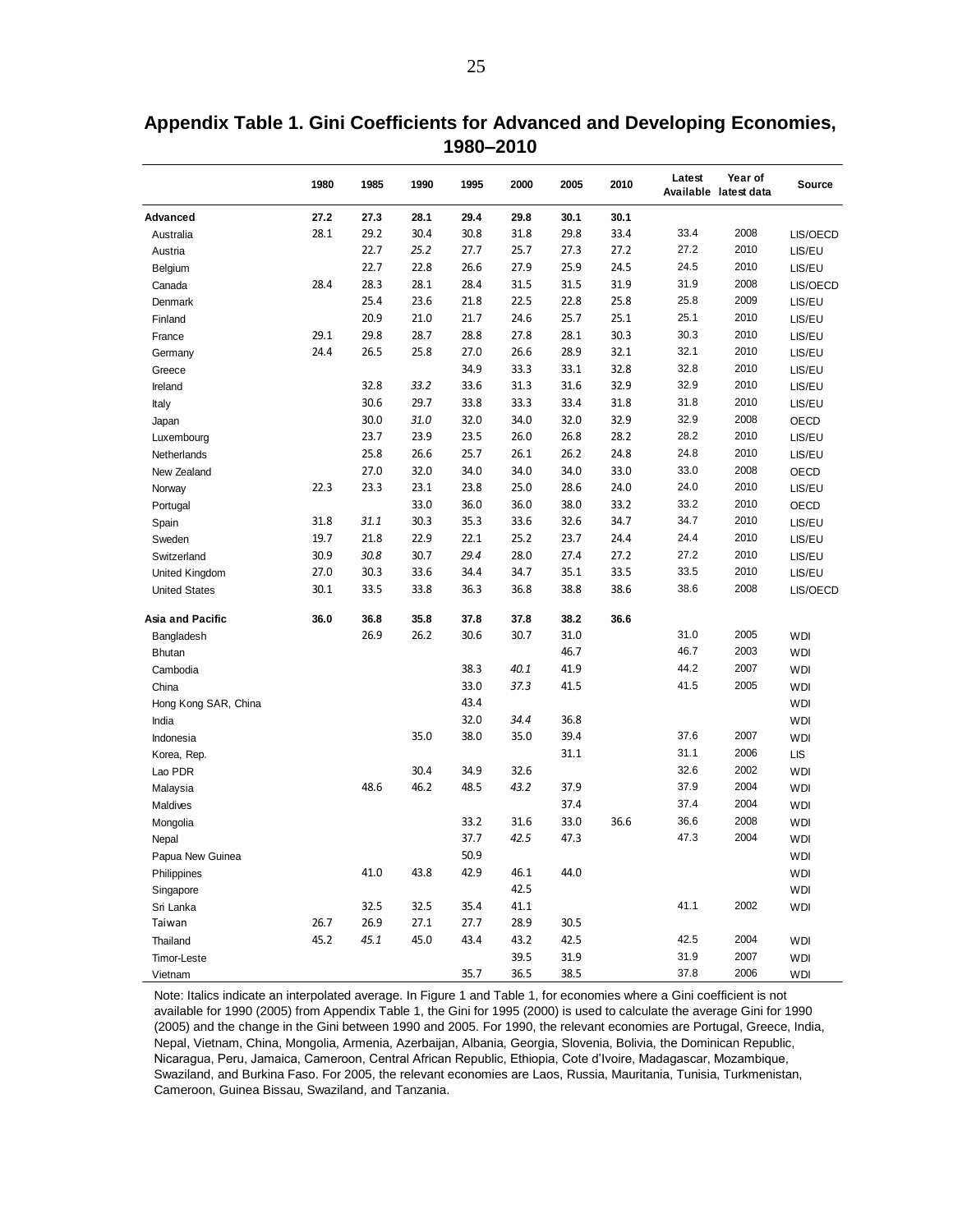|                                    | 1980 | 1985 | 1990 | 1995 | 2000 | 2005         | 2010 | Latest | Year of<br>Available latest data | <b>Source</b> |
|------------------------------------|------|------|------|------|------|--------------|------|--------|----------------------------------|---------------|
| <b>Emerging Europe</b>             |      | 35.3 | 26.5 | 32.8 | 33.0 | 33.1         | 32.3 |        |                                  |               |
| Albania                            |      |      |      | 29.1 | 28.2 | 33.0         |      | 33.0   | 2005                             | <b>WDI</b>    |
| Armenia                            |      |      |      | 44.4 | 36.1 | 32.0         |      | 30.2   | 2007                             | <b>WDI</b>    |
| Azerbaijan                         |      |      |      | 35.0 | 36.5 | 16.8         |      | 16.8   | 2005                             | <b>WDI</b>    |
| <b>Belarus</b>                     |      |      | 22.8 | 28.8 | 30.4 | 27.9         |      | 28.8   | 2007                             | <b>WDI</b>    |
| Bosnia and Herzegovina             |      |      |      |      | 28.0 | 35.8         | 35.8 | 36.3   | 2007                             | <b>WDI</b>    |
| <b>Bulgaria</b>                    |      |      | 23.4 | 31.1 | 34.3 | 30.2         | 38.4 | 38.4   | 2010                             | WDVEU         |
| Croatia                            |      |      | 22.8 | 27.1 | 31.3 | 29.0         | 30.5 | 30.5   | 2010                             | WDI/EU        |
| Czech Republic                     |      |      | 20.7 | 25.9 | 26.8 | 27.7         | 26.6 | 26.6   | 2010                             | LIS/EU        |
| Estonia                            |      |      |      |      | 36.1 | 30.7         | 27.9 | 27.9   | 2010                             | LIS/EU        |
| Georgia                            |      |      |      | 37.1 | 38.9 | 40.8         |      | 40.8   | 2005                             | <b>WDI</b>    |
| Hungary                            |      |      | 28.3 | 32.3 | 29.2 | 28.9         | 25.4 | 25.4   | 2010                             | LIS/EU        |
| Kazakhstan                         |      |      | 25.7 | 35.3 | 31.3 | 32.4         |      | 30.9   | 2007                             | <b>WDI</b>    |
| Latvia                             |      |      | 22.5 | 31.0 | 34.8 | 37.8         | 37.0 | 37.0   | 2010                             | WDI/EU        |
| Lithuania                          |      |      | 22.5 | 32.4 | 31.9 | 41.1         | 41.7 | 41.7   | 2010                             | WDI/EU        |
| Macedonia, FYR                     |      |      |      |      | 34.4 | 42.8         |      | 42.8   | 2006                             | <b>WDI</b>    |
| Moldova                            |      |      | 29.2 | 36.9 | 36.5 | 35.6         |      | 37.4   | 2007                             | <b>WDI</b>    |
| Montenegro                         |      |      |      |      |      | 36.9         |      | 36.9   | 2007                             | <b>WDI</b>    |
| Poland                             |      | 27.1 | 27.4 | 31.8 | 28.9 | 37.6         | 33.1 | 33.1   | 2010                             | LIS/EU        |
| Romania                            |      |      |      | 27.7 |      |              |      |        |                                  | <b>LIS</b>    |
|                                    |      |      | 39.5 | 44.7 | 43.4 |              |      | 43.4   | 2000                             | LIS           |
| <b>Russian Federation</b>          |      |      |      |      |      |              | 28.2 | 28.2   | 2008                             | WDI/EU        |
| Serbia                             |      |      |      |      |      |              |      |        |                                  | <b>LIS</b>    |
| Slovak Republic                    |      |      | 18.9 | 24.1 |      |              |      |        |                                  | <b>LIS</b>    |
| Slovenia                           |      |      |      | 25.0 | 24.9 | 26.0         | 26.0 | 26.0   | 2005                             |               |
| Turkey                             |      | 43.6 | 42.6 | 41.5 | 42.7 | 43.2         | 41.2 | 41.2   | 2006                             | <b>WDI</b>    |
| Ukraine                            |      |      | 24.5 | 35.1 | 29.0 | 28.2         | 27.6 | 27.6   | 2008                             | WDI/EU        |
| <b>Latin America and Caribbean</b> | 46.4 | 49.5 | 47.7 | 51.0 | 52.0 | 50.1         | 47.7 |        |                                  |               |
| Argentina                          | 37.6 | 40.5 | 44.2 | 46.0 | 48.3 | 46.9         | 42.0 | 42.0   | 2010                             | <b>SEDLAC</b> |
| <b>Belize</b>                      |      |      |      | 58.0 | 49.9 |              |      |        |                                  | <b>SEDLAC</b> |
| Bolivia                            |      |      |      | 50.9 | 56.2 | 56.4         |      | 55.1   | 2007                             | <b>SEDLAC</b> |
| <b>Brazil</b>                      | 55.3 | 53.2 | 58.8 | 57.6 | 57.0 | 54.7         | 52.0 | 52.0   | 2009                             | <b>SEDLAC</b> |
| Chile                              |      | 54.8 | 53.7 | 53.5 | 54.0 | 50.5         | 50.6 | 50.6   | 2009                             | <b>SEDLAC</b> |
| Colombia                           |      |      | 48.3 | 53.5 | 55.3 | 55.1         |      | 55.8   | 2007                             | <b>SEDLAC</b> |
| Costa Rica                         |      |      | 42.2 | 43.0 | 43.9 | 45.3         | 48.5 | 48.5   | 2009                             | <b>SEDLAC</b> |
| Dominican Republic                 |      |      |      | 45.6 | 50.3 | 47.9         | 46.8 | 46.8   | 2009                             | <b>SEDLAC</b> |
| Ecuador                            |      |      |      |      | 57.3 | 51.5         | 46.7 | 46.7   | 2009                             | SEDLAC        |
| El Salvador                        |      |      | 50.5 | 47.5 | 49.8 | 47.7         | 44.6 | 44.6   | 2008                             | SEDLAC        |
| Guatemala                          |      |      |      |      | 51.6 | 51.2         |      | 51.6   | 2006                             | SEDLAC        |
| Guyana                             |      |      | 49.9 |      |      |              |      |        |                                  | SEDLAC        |
| Haiti                              |      |      |      |      | 58.5 |              |      | 58.5   | 2001                             | <b>SEDLAC</b> |
| Honduras                           |      |      | 49.4 | 53.2 | 52.8 | 54.1         | 53.8 | 53.8   | 2009                             | SEDLAC        |
| Jamaica                            |      |      | 56.5 | 66.3 | 57.0 |              |      | 58.0   | 2002                             | SEDLAC        |
| Mexico                             |      | 46.3 | 51.1 | 50.2 | 51.9 | 45.7         | 51.6 | 51.6   | 2008                             | WDI           |
|                                    |      |      |      | 54.3 | 47.9 |              |      | 50.0   | 2005                             |               |
| Nicaragua                          |      |      | 53.5 | 53.2 | 54.4 | 50.0<br>51.6 | 49.5 | 49.5   | 2009                             | SEDLAC        |
| Panama                             |      |      |      |      |      |              |      | 48.9   | 2009                             | SEDLAC        |
| Paraguay                           |      |      | 39.3 | 56.5 | 54.1 | 51.1         | 48.9 |        |                                  | SEDLAC        |
| Peru                               |      |      |      | 51.4 | 48.7 | 49.6         | 46.8 | 46.8   | 2009                             | SEDLAC        |
| St. Lucia                          |      |      |      | 42.6 |      |              |      |        |                                  | WDI           |
| Suriname                           |      |      |      |      | 61.9 |              |      |        |                                  | SEDLAC        |
| Trinidad and Tobago                |      |      | 41.4 |      |      |              |      |        |                                  | <b>WDI</b>    |
| Uruguay                            |      |      | 40.4 | 40.2 | 42.0 | 42.4         | 42.3 | 42.3   | 2009                             | SEDLAC        |
| Venezuela, RB                      |      |      | 39.9 | 44.2 | 41.8 | 45.5         |      | 41.2   | 2006                             | SEDLAC        |

**Appendix Table 1.** (Continued)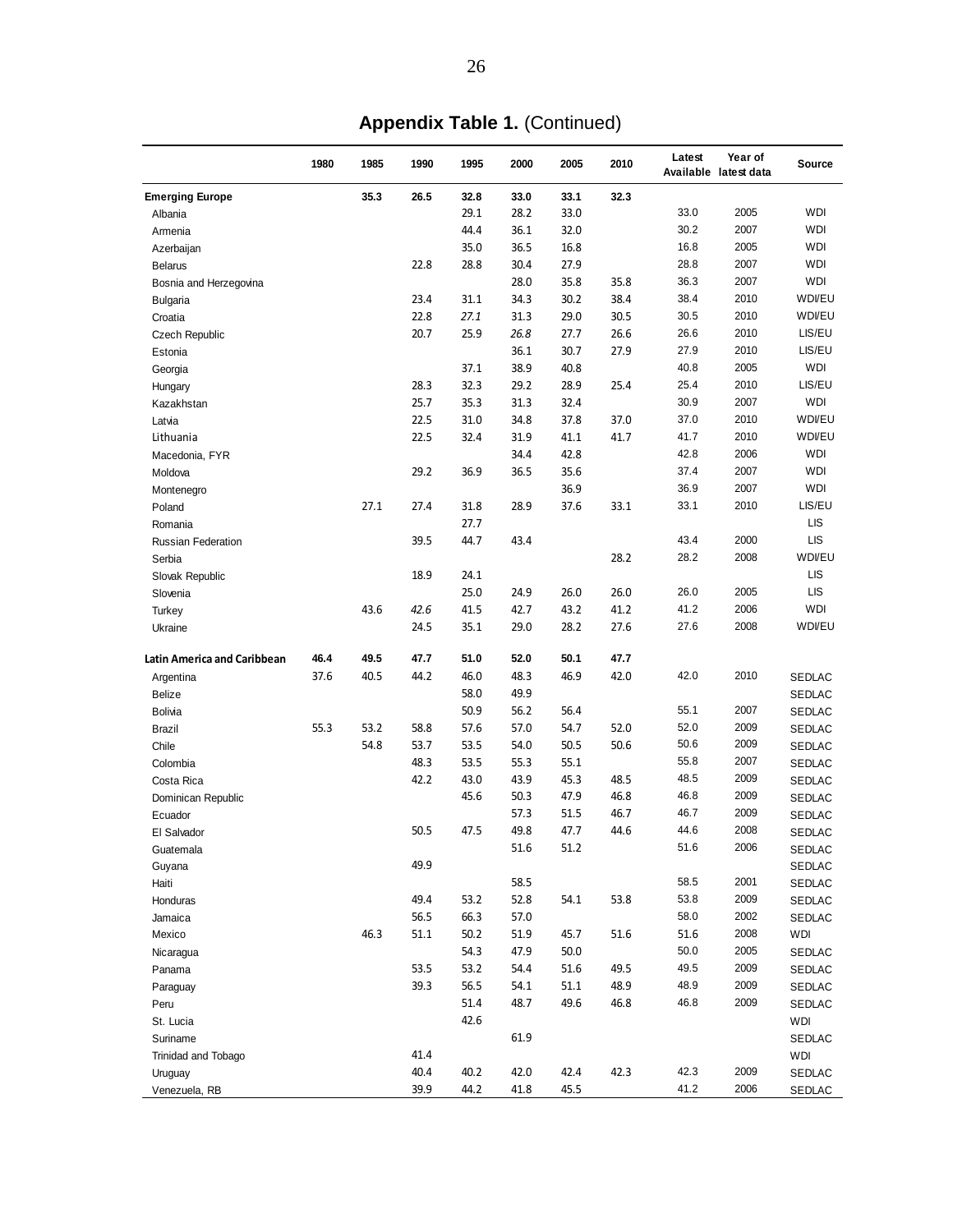|                              | 1980 | 1985 | 1990 | 1995 | 2000 | 2005 | 2010 | Latest | Year of<br>Available latest data | Source     |
|------------------------------|------|------|------|------|------|------|------|--------|----------------------------------|------------|
| Middle East and North Africa | 30.3 | 39.2 | 37.0 | 37.2 | 37.2 | 36.3 |      |        |                                  |            |
| Algeria                      |      |      | 40.1 | 35.3 |      |      |      |        |                                  | <b>WDI</b> |
| Djibouti                     |      |      |      | 36.8 | 39.9 |      |      | 39.9   | 2002                             | <b>LIS</b> |
| Egypt, Arab Rep.             |      |      | 32.0 | 30.1 | 32.8 | 32.1 |      | 32.1   | 2005                             | <b>WDI</b> |
| Iran, Islamic Rep.           |      | 47.4 | 43.6 | 43.0 | 44.1 | 38.3 |      | 38.3   | 2005                             | <b>WDI</b> |
| <b>Israel</b>                | 30.3 | 30.8 | 30.5 | 33.6 | 34.5 | 37.0 | 36.3 | 36.3   | 2008                             | <b>WDI</b> |
| Jordan                       |      | 36.1 | 43.4 | 36.4 | 37.1 | 37.7 |      | 37.7   | 2006                             | <b>WDI</b> |
| Kyrgyz Republic              |      |      | 47.7 | 53.7 | 34.6 | 32.9 |      | 33.5   | 2007                             | <b>WDI</b> |
| Mauritania                   |      | 43.9 | 40.6 | 37.3 | 39.0 |      |      | 39.0   | 2000                             | <b>WDI</b> |
| Morocco                      |      | 39.2 | 39.2 | 39.6 | 40.0 | 40.9 |      | 40.9   | 2007                             | <b>WDI</b> |
| Pakistan                     |      | 33.4 | 33.2 | 29.5 | 33.0 | 31.2 |      | 31.2   | 2005                             | <b>WDI</b> |
| Qatar                        |      |      |      |      |      | 41.1 |      | 41.1   | 2007                             | <b>WDI</b> |
| Tajikistan                   |      |      |      |      | 31.5 | 33.6 |      | 33.6   | 2004                             | <b>WDI</b> |
| Tunisia                      |      | 43.4 | 40.2 | 41.7 | 40.8 |      |      | 40.8   | 2000                             | <b>WDI</b> |
| Turkmenistan                 |      |      | 26.2 | 35.4 | 40.8 |      |      |        |                                  | <b>WDI</b> |
| Uzbekistan                   |      |      | 25.0 | 32.5 | 40.0 | 36.7 |      | 36.7   | 2003                             | <b>WDI</b> |
| Yemen, Rep.                  |      |      | 39.5 | 36.4 | 33.4 | 37.7 |      | 37.7   | 2005                             | <b>WDI</b> |
| Sub-Saharan Africa           | 39.6 | 43.8 | 47.2 | 47.1 | 46.1 | 43.6 |      |        |                                  |            |
| Angola                       |      |      |      |      | 58.6 |      |      | 58.6   | 2000                             | <b>WDI</b> |
| Benin                        |      |      |      |      |      | 38.6 |      | 38.6   | 2003                             | <b>WDI</b> |
| Botswana                     |      | 54.2 | 57.6 | 61.0 |      |      |      |        |                                  | <b>WDI</b> |
| Burkina Faso                 |      |      |      | 50.7 | 46.9 | 39.6 |      | 39.6   | 2003                             | <b>WDI</b> |
| Burundi                      |      |      | 33.3 | 37.9 | 42.4 | 33.3 |      | 33.3   | 2006                             | <b>WDI</b> |
| Cameroon                     |      |      |      | 46.8 | 44.6 |      |      | 44.6   | 2001                             | <b>WDI</b> |
| Cape Verde                   |      |      |      |      | 50.4 |      |      | 50.4   | 2001                             | <b>WDI</b> |
| Central African Republic     |      |      |      | 61.3 | 52.5 | 43.6 |      | 43.6   | 2003                             | <b>WDI</b> |
| Chad                         |      |      |      |      |      | 39.8 |      | 39.8   | 2003                             | <b>WDI</b> |
| Comoros                      |      |      |      |      |      | 64.3 |      | 64.3   | 2004                             | <b>WDI</b> |
| Congo, Dem. Rep.             |      |      |      |      |      | 44.4 |      | 44.4   | 2006                             | <b>WDI</b> |
| Congo, Rep.                  |      |      |      |      |      | 47.3 |      | 47.3   | 2005                             | <b>WDI</b> |
| Cote d'Ivoire                |      | 41.2 | 36.9 | 36.7 | 46.1 |      |      | 48.4   | 2002                             | <b>WDI</b> |
| Ethiopia                     | 32.4 |      |      | 40.0 | 30.0 | 29.8 |      | 29.8   | 2005                             | <b>WDI</b> |
| Gabon                        |      |      |      |      |      | 41.5 |      | 41.5   | 2005                             | <b>WDI</b> |
| Gambia, The                  |      |      |      |      | 50.2 | 47.3 |      | 47.3   | 2003                             | <b>WDI</b> |
| Ghana                        |      |      | 36.0 | 38.4 | 40.8 | 42.8 |      | 42.8   | 2006                             | <b>WDI</b> |
| Guinea                       |      |      | 47.2 | 40.3 | 41.8 | 43.3 |      | 43.3   | 2003                             | <b>WDI</b> |
| Guinea-Bissau                |      |      | 56.2 | 47.8 | 35.5 |      |      | 35.5   | 2002                             | <b>WDI</b> |
| Kenya                        |      |      | 57.5 | 42.1 | 44.9 | 47.7 |      | 47.7   | 2005                             | <b>WDI</b> |
| Lesotho                      |      | 56.0 | 59.6 | 63.2 | 57.8 | 52.5 |      | 52.5   | 2003                             | <b>WDI</b> |
| Liberia                      |      |      |      |      |      | 52.6 |      | 52.6   | 2007                             | <b>WDI</b> |
| Madagascar                   | 46.9 |      |      | 42.6 | 44.6 | 47.2 |      | 47.2   | 2005                             | WDI        |
| Malawi                       |      |      |      |      | 50.3 | 39.0 |      | 39.0   | 2004                             | <b>WDI</b> |
| Mali                         |      |      | 36.5 | 50.6 | 40.0 | 39.0 |      | 39.0   | 2006                             | <b>WDI</b> |
| Mozambique                   |      |      |      | 44.5 | 45.8 | 47.1 |      | 47.1   | 2003                             | <b>WDI</b> |
| Namibia                      |      |      |      | 74.3 |      |      |      |        |                                  | <b>WDI</b> |
| Niger                        |      |      | 36.1 | 41.5 | 42.7 | 43.9 |      | 43.9   | 2005                             | <b>WDI</b> |
| Nigeria                      |      | 38.7 | 42.6 | 46.5 | 44.7 | 42.9 |      | 42.9   | 2004                             | <b>WDI</b> |
| Rwanda                       |      | 28.9 |      | 23.3 | 46.7 |      |      | 46.7   | 2000                             | <b>WDI</b> |
| Sao Tome and Principe        |      |      |      |      | 50.6 |      |      | 50.6   | 2001                             | <b>WDI</b> |
| Senegal                      |      |      | 54.1 | 41.4 | 41.3 | 39.2 |      | 39.2   | 2005                             | <b>WDI</b> |
| Sierra Leone                 |      |      | 62.9 | 52.7 | 47.6 | 42.5 |      | 42.5   | 2003                             | <b>WDI</b> |
| South Africa                 |      |      |      | 56.6 | 57.8 |      |      | 57.8   | 2000                             | <b>WDI</b> |
| Swaziland                    |      |      |      | 60.7 | 50.7 |      |      | 50.7   | 2001                             | <b>WDI</b> |
| Tanzania                     |      |      | 33.8 | 34.2 | 34.6 |      |      | 34.6   | 2000                             | <b>WDI</b> |
| Togo                         |      |      |      |      |      | 34.4 |      | 34.4   | 2006                             | <b>WDI</b> |
| Uganda                       |      |      | 44.4 | 37.1 | 43.1 | 42.6 |      | 42.6   | 2005                             | <b>WDI</b> |
| Zambia                       |      |      | 60.5 | 49.8 | 53.4 | 50.7 |      | 50.7   | 2004                             | <b>WDI</b> |
| Zimbabwe                     |      |      |      | 50.1 |      |      |      |        |                                  | <b>WDI</b> |

**Appendix Table 1.** (Continued)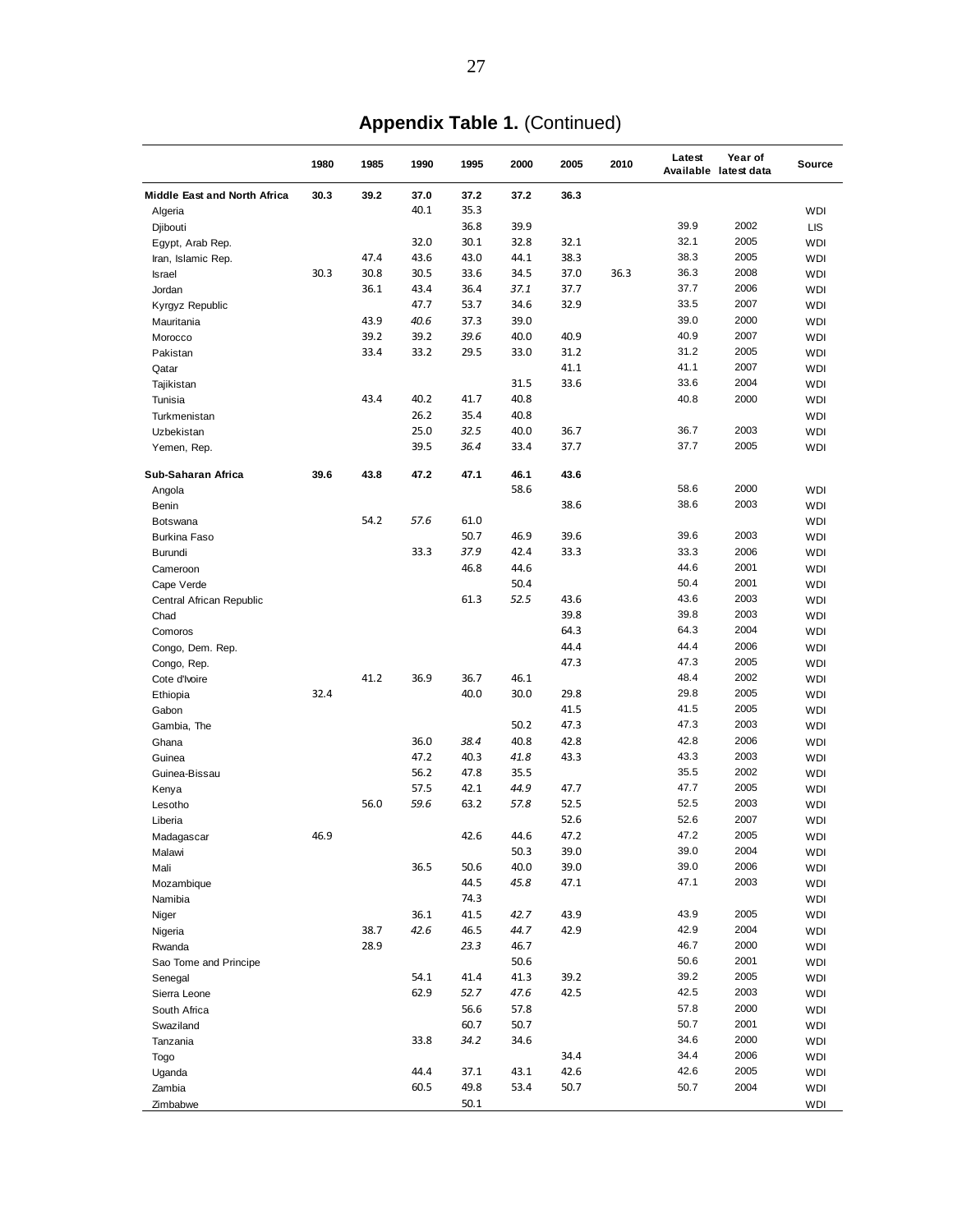#### **References**

- Aaberge, R., M. Bhuller, A. Langørgen, and M. Mogstad, 2010, "The Distributional Impact of Public Services When Needs Differ," Journal of Public Economics, Vol. 94, Nos. 9–10, pp. 549–62.
- Agenor, P.R., 2002, "Business Cycles, Economic Crises, and the Poor," *Journal of Economic Policy Reform*, Vol. 5, No. 3, pp. 145–60.
- $-$ , 2004, "Macroeconomic Adjustment and the Poor: Analytical Issues and Cross-Country Evidence," *Journal of Economic Surveys*, Vol. 18, No. 3, pp. 351–408.
- Agnello, L., and R. Sousa, 2012, "How Does Fiscal Consolidation Impact on Income Inequality," Banque de France Working Paper 382, available at: <http://ssrn.com/abstract=2060097> or [http://dx.doi.org/10.2139/ssrn.2060097.](http://dx.doi.org/10.2139/ssrn.2060097)
- Alesina, A., and S. Ardagna, 2009, "Large Changes in Fiscal Policy: Taxes Versus Spending," NBER Working Paper 15438 (Cambridge: National Bureau of Economic Research).
- Alesina, A., and R. Perotti, 1995, "Fiscal Expansions and Adjustments in OECD Countries," *Economic Policy*, Vol. 10, No. 21, pp. 205–48.
- Arulampalam, W., M. Devereux, and G. Maffini, 2010, "The Direct Incidence of Corporate Income Tax on Wages," IZA Discussion Paper 5293 (Bonn: Institute for the Study of Labor).
- Arze del Granado, J., D. Coady, and R. Gillingham, 2010, "The Unequal Benefits of Fuel Subsidies: A Review of Evidence for Developing Countries," IMF Working Paper 10/202 (Washington: International Monetary Fund).
- Atkinson, A., 1997, "Bringing Income Distribution in from the Cold," *Economic Journal*, Vol. 107, No. 441, pp. 297–321.
- Atkinson, A., and A. Leigh, 2010, "The Distribution of Top Incomes in Five Anglo-Saxon Countries Over the Twentieth Century," IZA Discussion Paper 4937 (Bonn: Institute for the Study of Labor).
- Atkinson, A., and S. Morelli, 2011, "Economic Crises and Inequality," UNDP Research Paper 2011/06 (New York: United Nations).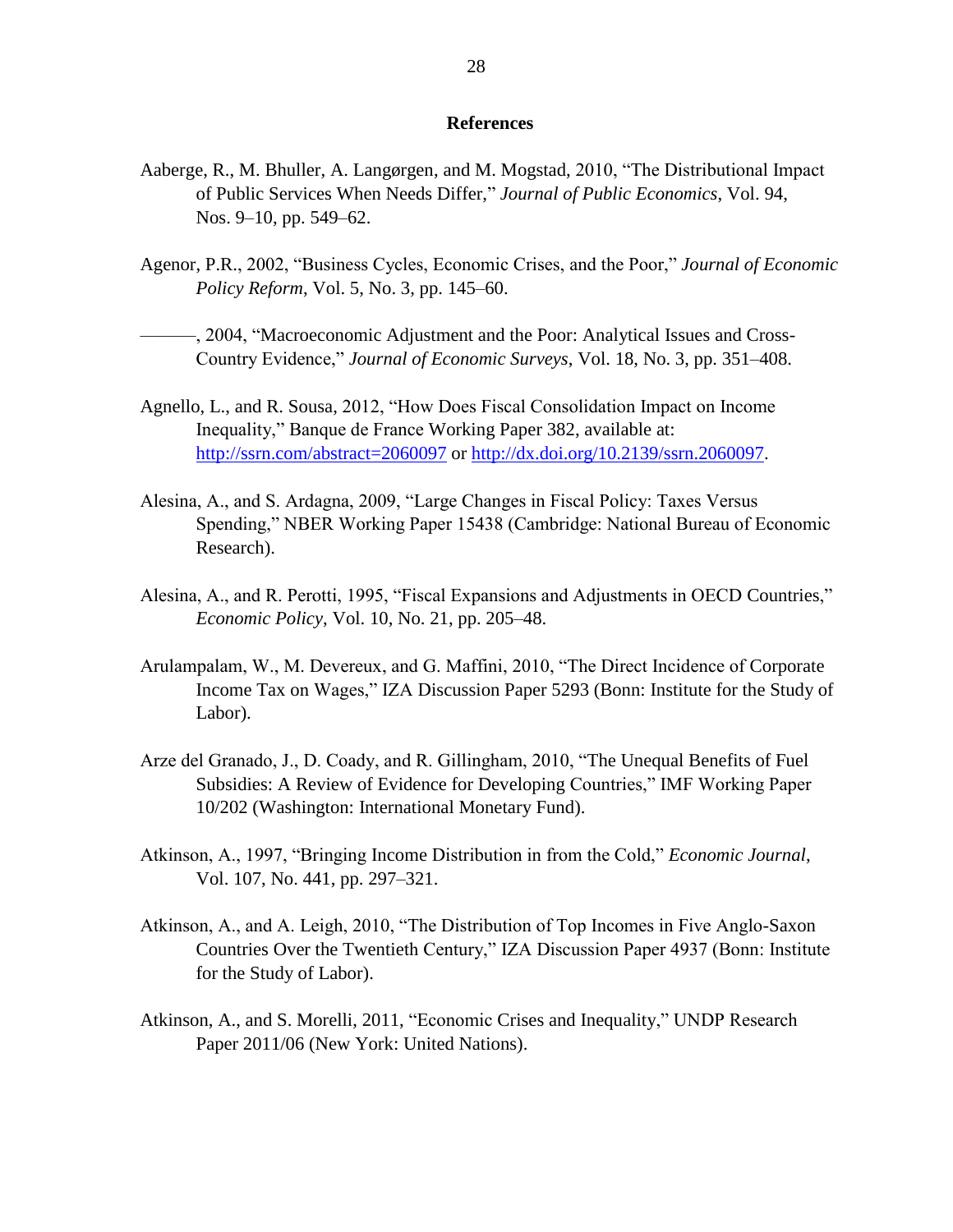- Atkinson, A., T. Piketty, and E. Saez, 2011, "Top Incomes in the Long-Run of History," *Journal of Economic Literature*, Vol. 49, No. 1, pp. 3–71.
- Atta-Darkua, V., and A. Barnard, 2010, "Distributional Effects of Direct Taxes and Social Transfers (Cash Benefits)," in *Income and Living Conditions in Europe*, ed. by A. Atkinson and B. Malier (Brussels: European Union).
- Auerbach, A., 2006, "Who Bears the Corporate Tax? A Review of What We Know," in *Tax Policy and the Economy*, Vol. 20, ed. by J. Poterba (Cambridge: MIT Press).
- Baldacci, E., S. Gupta, and C. Mulas-Granados, 2012, "Reassessing the Fiscal Mix for Successful Debt Reduction," *Economic Policy*, Vol. 71 (July), forthcoming.
- Barro, R., 2000, "Inequality and Growth in a Panel of Countries," *Journal of Economic Growth*, Vol. 5 (March), pp. 5–32.
- Berg, A., and J. Ostry, 2011, "Inequality and Unsustainable Growth: Two Sides of the Same Coin?" IMF Staff Discussion Note 11/08 (Washington: International Monetary Fund).
- Bevan, D., 2010, "Fiscal Implications of the Global Economic and Financial Crisis for Low-Income Countries," Department of Economics paper prepared for the U.K. Department for International Development (Oxford: Oxford University). Available at: [http://www.dfid.gov.uk/r4d/PDF/Outputs/EcoDev\\_misc/60740-Fiscal-Implications-](http://www.dfid.gov.uk/r4d/PDF/Outputs/EcoDev_misc/60740-Fiscal-Implications-Bevan-03-10.pdf)[Bevan-03-10.pdf](http://www.dfid.gov.uk/r4d/PDF/Outputs/EcoDev_misc/60740-Fiscal-Implications-Bevan-03-10.pdf)
- Blanchard, O., and R. Perotti, 2002, "An Empirical Characterization of the Dynamic Effects of Changes in Government Spending and Taxes on Output,‖ *Quarterly Journal of Economics*, Vol. 107, No. 4, pp. 1329–68.
- Boadway, R. W., and M. Keen, 2000, "Redistribution," Chapter 12 in *The Handbook of Income Distribution*, Vol. 1, ed. by A. B. Atkinson and F. Bourguignon, pp. 677–789.
- Bourguignon, F., and L. A. Pereira da Silva, 2003, "A Compendium of Existing Techniques, Introduction in the Impact of Economic Policies on Poverty and Income Distribution," in *Evaluating the Poverty and Distributional Impact of Economic Policies* (Washington: World Bank).
- Brandolini, A., and T. Smeeding, 2009, "Income Inequality in Richer and OECD Countries," Chapter 4 in *The Oxford Handbook of Economic Inequality,* ed. by W. Salverda, B. Nolan, and T. M. Smeeding (Oxford: Oxford University Press).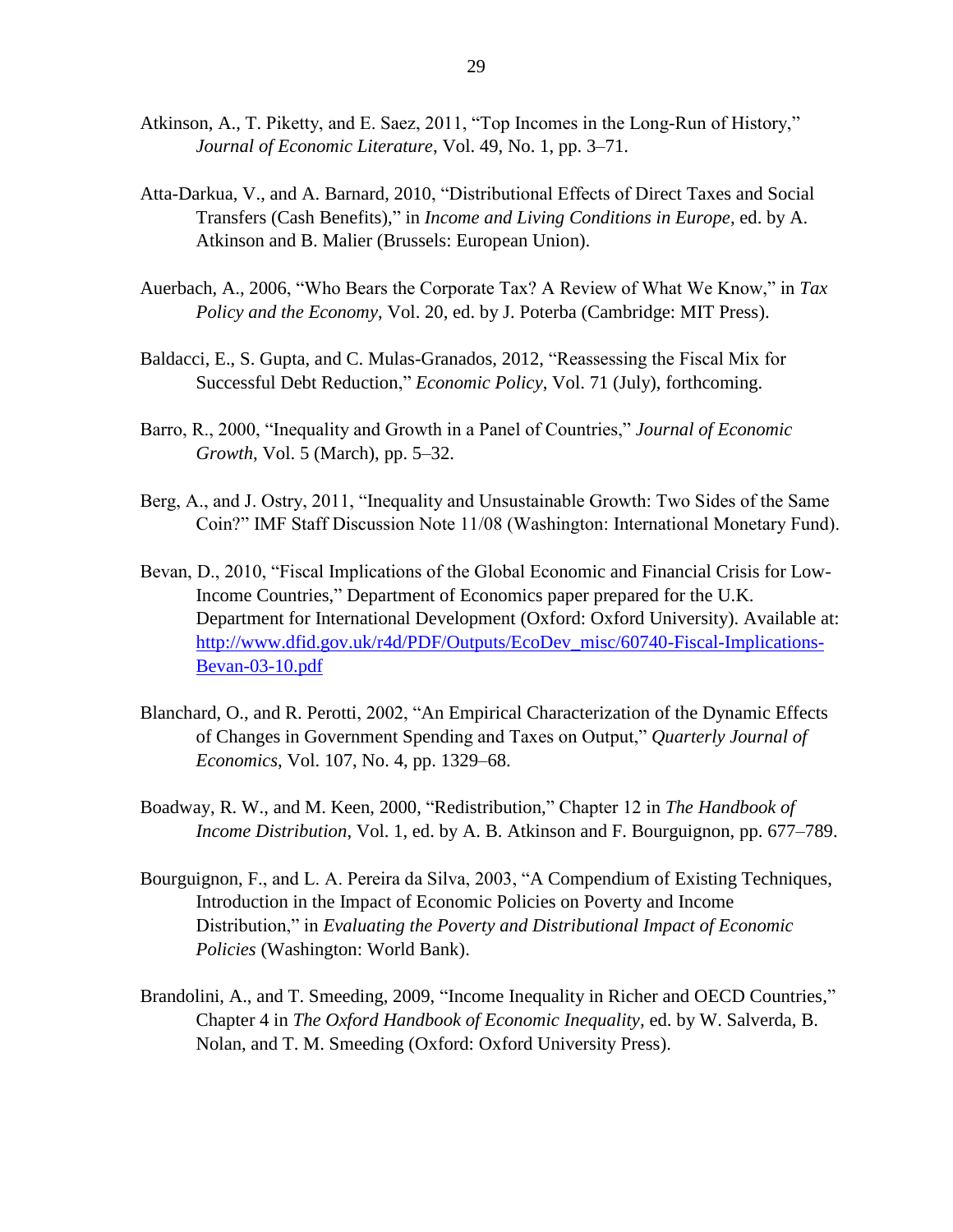- Chu, K-Y., H. Davoodi, and S. Gupta, 2004, "Income Distribution and Tax and Government Social-Spending Policies in Developing Countries," in *Inequality, Growth, and Poverty in an Era of Liberalization and Globalization*, ed. by Giovanni Andrea Cornia (New York: Oxford University Press).
- Clinton, K., M. Kumhof, D. Laxton, and S. Mursula, 2010, "Budget Consolidation: Short-Term Pain and Long-Term Gain," IMF Working Paper 10/163 (Washington: International Monetary Fund).
- Coady, D., 2006, "The Distributional Impacts of Indirect Tax and Public Pricing Reforms," in *Analyzing the Distributional Impact of Reforms: A Practitioner's Guide to Pension, Health, Labor Market, Public Sector Downsizing, Taxation, Decentralization and Macroeconomic Modeling,* Volume 2, ed. by A. Coudouel and S. Paternostro (Washington: World Bank).
- Coady, D., R. Gillingham, R. Ossowski, J. Piotrowski, S. Tareq, and J. Tyson, 2010, "Petroleum Product Subsidies: Costly, Inequitable, and Rising," IMF Staff Position Note SPN/10/05 (Washington: International Monetary Fund).
- ———, M. Grosh, and J. Hoddinott, 2004, ―Targeting Outcomes, Redux,‖ *World Bank Research Observer*, Vol. 19, No. 1, pp. 61–85.
- Credit Suisse Research Institute, 2010, *Global Wealth Report*, October. Available at: [https://www.credit-suisse.com/news/en/media\\_release.jsp?ns=41610.](https://www.credit-suisse.com/news/en/media_release.jsp?ns=41610)
- Cubero, R., and I. Hollar, 2010, "Equity and Fiscal Policy: The Income Distribution Effects of Taxation and Social Spending in Central America," IMF Working Paper WP/10/112 (Washington: International Monetary Fund).
- Davoodi, H. R., E. Tiongson, and S. Sachjapinan Asawanuchit, 2010, "Benefit Incidence of Public Education and Health Spending Worldwide: Evidence from a New Database," *Poverty and Public Policy*, Vol. 2, No. 2.
- Decoster, A., J. Loughrey, C. O'Donoghue, and D. Verwerft, 2009, "Microsimulation of Indirect Taxes,‖ AIM-AP-Project Paper, *International Journal of Microsimulation*, Vol. 4, No. 2, pp. 41–56.
- Dumhoff, G. W., 2011, "Wealth, Income, and Power," in *Who Rules America*? *Challenges to Corporate and Class Dominance*, University of California Santa Cruz Department of Sociology. Availabe at: [http://www2.ucsc.edu/whorulesamerica/power/wealth.html.](http://www2.ucsc.edu/whorulesamerica/power/wealth.html)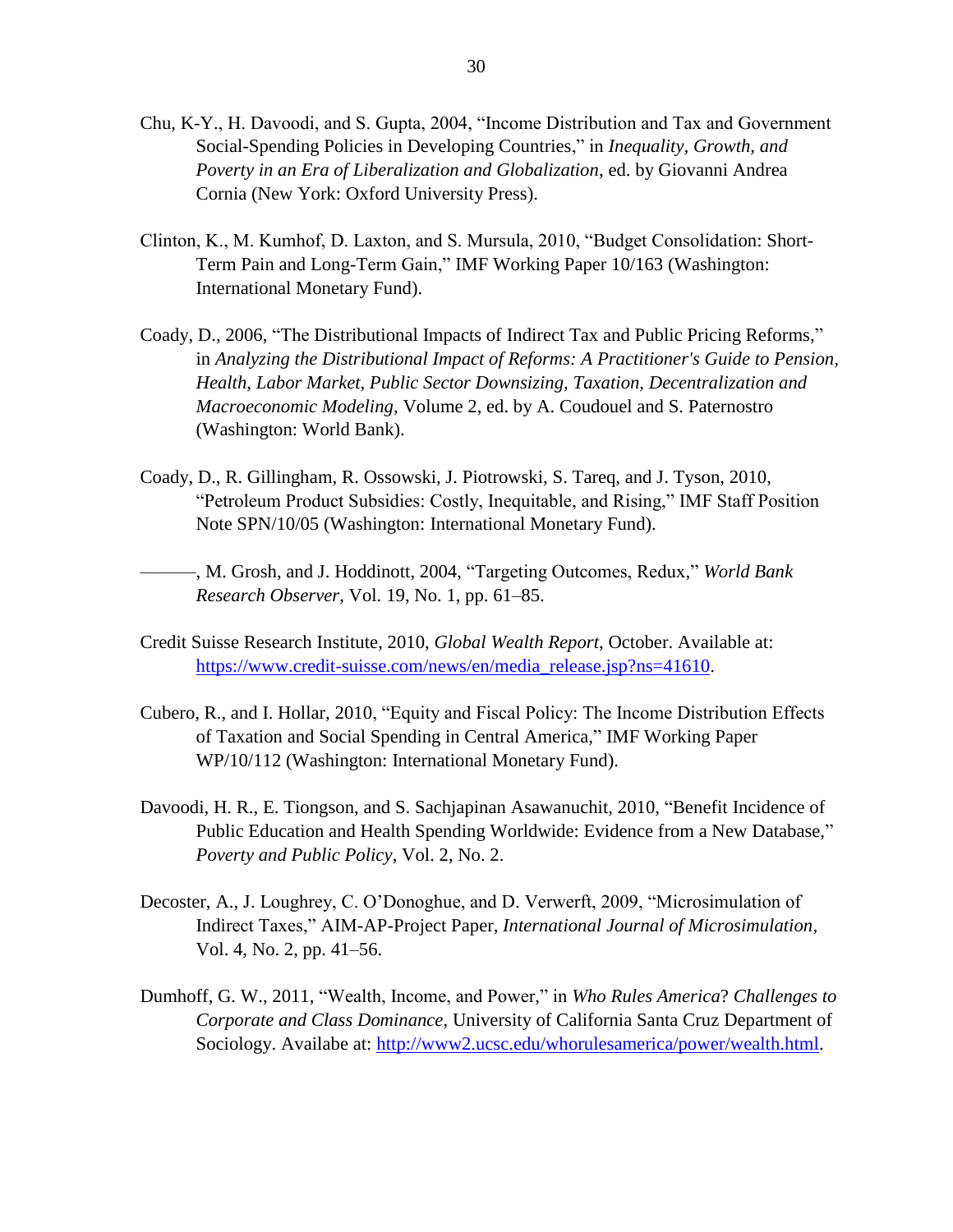- Easterly, W., and S. Fisher, 2001, "Inflation and the Poor," *Journal of Money, Credit and Banking*, Vol. 33, pp. 160–78.
- European Commission, 2012, EUROSTAT Statistics on Income, Social Inclusion and Living Conditions. Available at: [http://epp.eurostat.ec.europa.eu/portal/page/portal/income\\_social\\_inclusion\\_living\\_co](http://epp.eurostat.ec.europa.eu/portal/page/portal/income_social_inclusion_living_conditions/introduction) [nditions/introduction.](http://epp.eurostat.ec.europa.eu/portal/page/portal/income_social_inclusion_living_conditions/introduction)
- Fiszbein, A., and N. Shady, 2009, *Conditional Cash Transfers: Reducing Present and Future Poverty* (Washington: World Bank).
- Fitoussi, J-P., and F. Saraceno, 2009, "How Deep Is a Crisis? Policy Responses and Structural Factors Behind Diverging Performances," OFCE Document de Travail 2009–31 (Paris: Center for Economic Research).
- Forbes, K., 2000, "A Reassessment of the Relationship Between Inequality and Growth," *American Economic Review*, Vol. 90, No. 4, pp. 869–87.
- Galbraith, J.K., 2009, "Inequality, Unemployment and Growth: New Measures and Old Controversies," *[Journal of Economic Inequality](http://www.springerlink.com/content/111137/?p=06e9b3101527442ea76d05b544d71d69&pi=0)*, Vol. 7, No. 2, pp. 189–206.
- Garcia, M., and C. Moore, 2012, *The Cash Dividend: The Rise of Cash Transfer Programs in Sub-Saharan Africa (Directions in Development)* (Washington: World Bank).
- Garfinkel, I., L. Rainwater, and T. M. Smeeding, 2006, "A Re-examination of Welfare States and Inequality in Rich Nations: How In-Kind Transfers and Indirect Taxes Change the Story,‖ *Journal of Policy Analysis and Management*, Vol. 25, No. 4 (Autumn), pp. 897–919.
- Gemmell, N., and O. Morrissey, 2005, "Distribution and Poverty Impacts of Tax Structure Reform in Developing Countries: How Little We Know," *Development Policy Review*, Vol. 23, No. 2, pp. 131–44.
- Gentry, W., 2007, "A Review of the Evidence on the Incidence of the Corporate Income Tax," U.S. Department of the Treasury, Office of Tax Analysis, Paper 101 (Washington: Department of the Treasury).
- Goñi, E., J. Lopéz, and L. Servén, 2008, "Fiscal Distribution and Income Inequality in Latin America," Policy Research Working Paper 4487 (Washington: World Bank).
- Gruber, J., and E. Saez, 2002, "The Elasticity of Taxable Income: Evidence and Implications," *Journal of Public Economics*, Vol. 84, No. 1, pp. 1–32.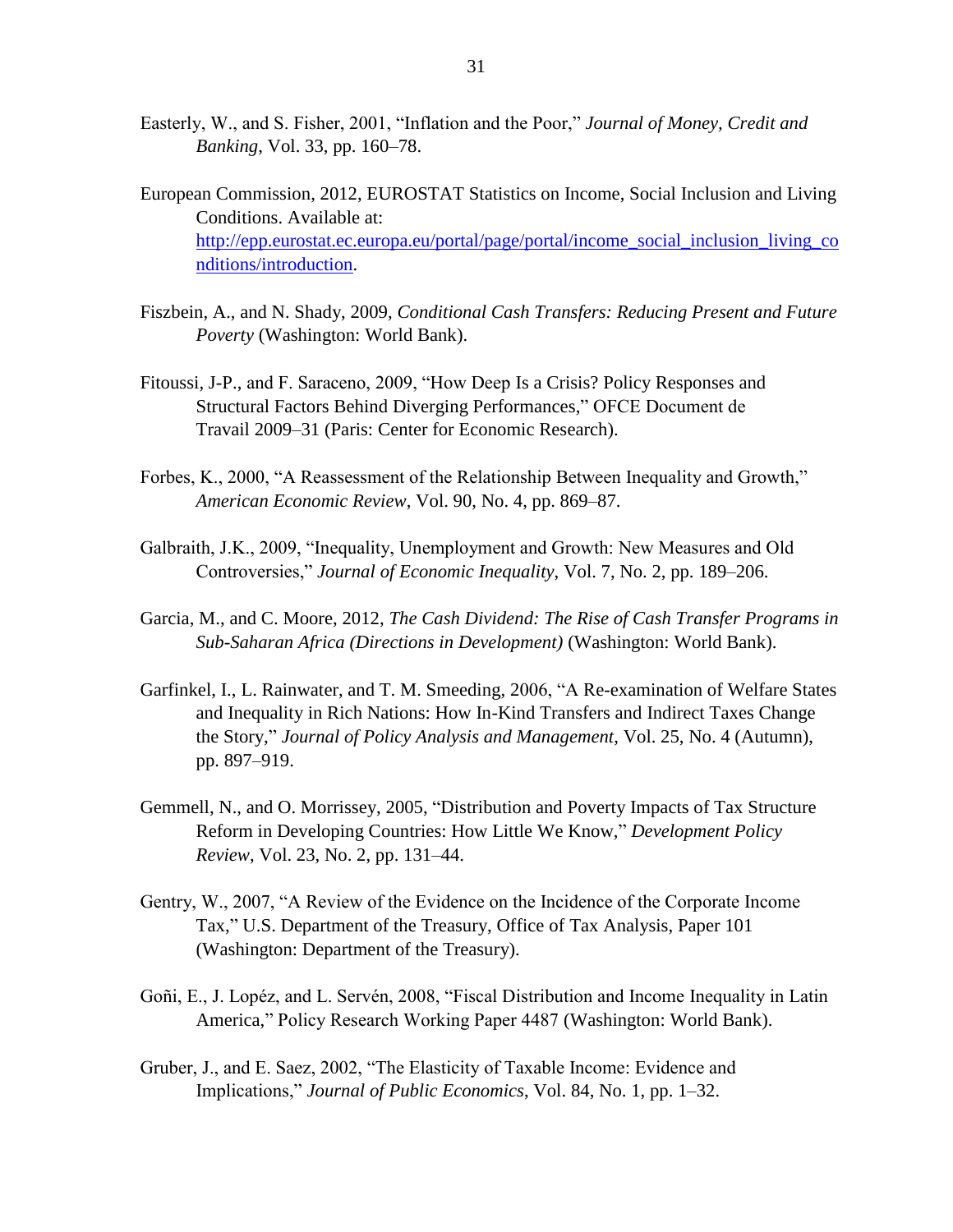- Gupta, S., B. Clements, E. Baldacci, and E. Tiongson, 2005, "What Sustains Fiscal Consolidations in Emerging Market Countries?" *International Journal of Finance & Economics*, Vol. 10, No. 4, pp. 307–21.
- Harberger, A.C., 2003, "Reflections on Distributional Considerations and the Public Finances," Paper prepared for a course on Practical Issues of Tax Policy in Developing Countries (Washington: World Bank).
- Ilzetzki, E., E. Mendoza, and C. Végh, 2010, "How Big (Small?) Are Fiscal Multipliers?" CEP Discussion Paper 1016 (London: Centre for Economic Performance).
- Immervoll, H., H. Kleven, C. Kreiner, and E. Saez, 2007, "Welfare Reform in European Countries: A Microsimulation Analysis," *Economic Journal*, Vol. 117 (January), pp. 1–44.
- Immervoll, H., H. Levy, C. Lietz, D. Mantovani, C. O'Donoghue, H. Sutherland, and G. Verbist, 2005, "Household Incomes and Redistribution in the European Union: Quantifying the Equalising Properties of Taxes and Benefits," EUROMOD Working Paper EM9/05 (Essex: University of Essex).
- –, 2006, "Household Incomes and Redistribution in the European Union: Quantifying the Equalising Properties of Taxes and Benefits," in *The Distributional Effects of Government Spending and Taxation*, ed. by D. B. Papadimitriou (Hampshire: Palgrave Macmillan).
- Immervoll, H., and L. Richardson, 2011, "Redistribution Policy and Inequality Reduction in OECD Countries: What Has Changed in Two Decades," OECD Social, Employment, and Migration Working Paper 122 (Paris: Organization for Economic Cooperation and Development).
- International Labor Organization (ILO), 2010, "World Social Security Report 2010/11: Providing Coverage in Times of Crisis and Beyond" (Geneva).
- International Monetary Fund, 2001, "Sweden: Selected Issues—The Role of Government," IMF Staff Country Report 01/169 (Washington).
- $-$ , 2010a, "Strategies for Fiscal Consolidation in the Post-Crisis World," IMF Policy Paper 10/11 (Washington: International Monetary Fund). Available at: [www.imf.org/external/np/pp/eng/2010/020410a.pdf.](http://www.imf.org/external/np/pp/eng/2010/020410a.pdf)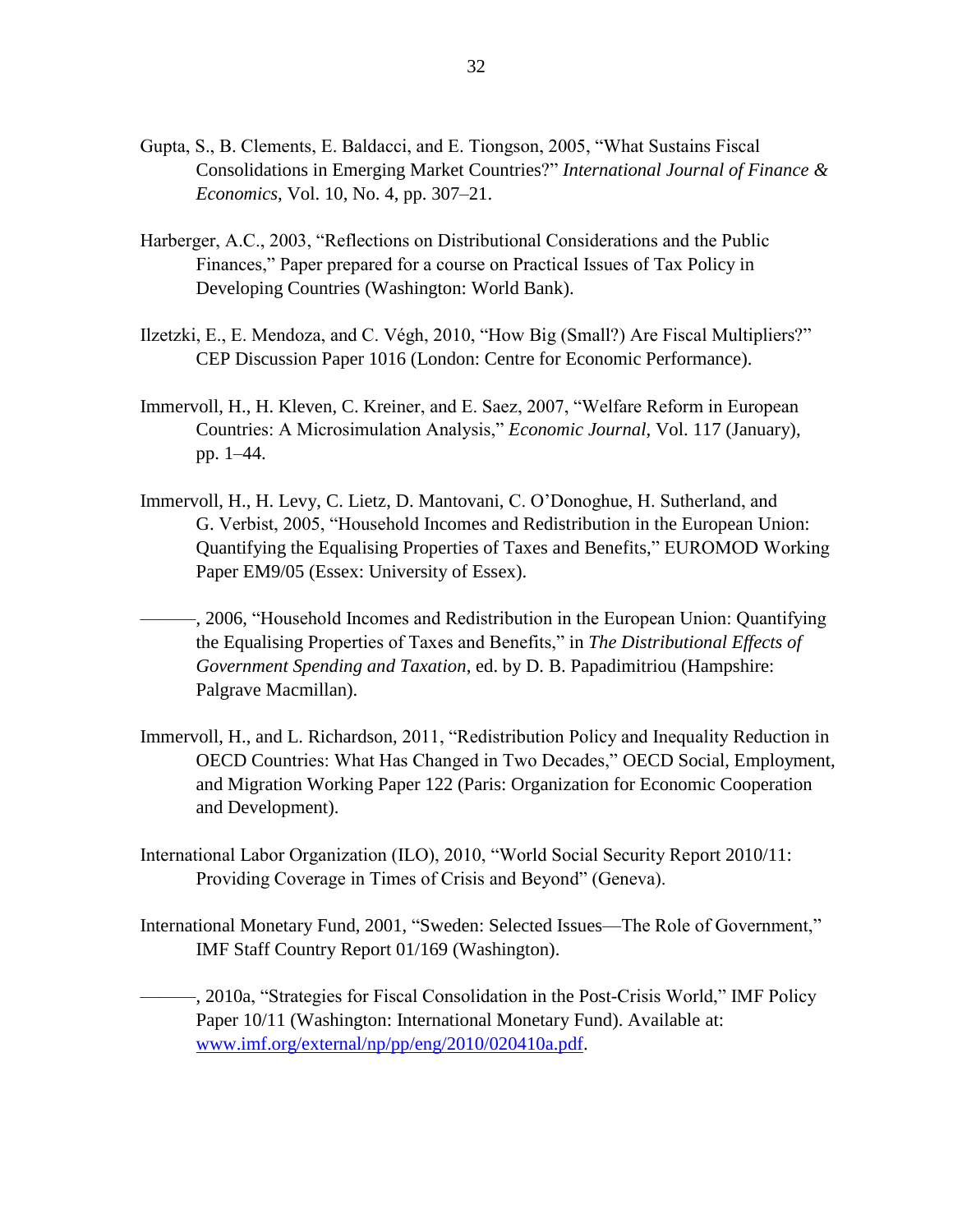––––––, 2010b, *Fiscal Monitor: Shifting Gears Tackling Changes on the Road to Fiscal Adjustment*. Available at: [http://www.imf.org/external/pubs/ft/fm/2011/01/pdf/fm1101.pdf.](http://www.imf.org/external/pubs/ft/fm/2011/01/pdf/fm1101.pdf)

- ––––––, 2012, *Iceland: Staff Report for 2012 Article IV Consultation,* IMF Country Report 12/89 (Washington: International Monetary Fund). Available at: [http://www.imf.org/external/pubs/cat/longres.aspx?sk=25853.0.](http://www.imf.org/external/pubs/cat/longres.aspx?sk=25853.0)
- Jenkins, S., A. Brandolini, J. Micklewright, and B. Nolan, 2011, in *The Great Recession and the Distribution of Household Income* (Milan: Fondazione Rodolfo Debenedetti).
- Jenkins, G., H. Jenkins, and C.-Y. Kuo, 2006, "Is the Value Added Tax Naturally Progressive?" Working Paper 1059 (Kingston: Queen's University).
- Krueger, A., 2012, "The Rise and Consequences of Inequality in the United States," paper presented to the Center for American Progress, Washington, January 12.
- Kumhof, M., and R. Rancière, 2010, "Inequality, Leverage, and Crises," IMF Working Paper 10/268 (Washington: International Monetary Fund).
- Liebman, J., 2002, "The Optimal Design of the Earned Income Tax Credit," in *Making Work Pay: The Earned Income Tax Credit and Its Impact on America's Families*, ed. by B. Meyer and D. Hotz-Eakin (New York: Russell Sage Foundation).
- Lindert, K., E. Skoufias, and J. Shapiro, 2006, "Redistributing Income to the Poor and the Rich: Public Transfers in Latin America and the Caribbean" (Washington: World Bank).
- Lustig, N., S. Higgins, M. Jaramillo, W. Jimenez, G. Molina, V. Paz Arauco, C. Pereira, C. Pessino, J. Scott, and E. Yañez, 2011, "Fiscal Policy and Income Distribution in Latin America: Challenging the Conventional Wisdom," Tulane Economics Working Paper 1124 (New Orleans: Tulane University).
- Luxembourg Income Study Database, 2012, "Inequality and Poverty—Key Figures," Available at: [http://www.lisdatacenter.org/data-access/key-figures/inequality-and](http://www.lisdatacenter.org/data-access/key-figures/inequality-and-poverty/)[poverty/.](http://www.lisdatacenter.org/data-access/key-figures/inequality-and-poverty/)
- Mocan, H. N., 1999, "Structural Unemployment, Cyclical Unemployment, and Income Inequality,‖ *The Review of Economics and Statistics*, Vol. 81, No. 1, pp. 122–34.
- Mukoyama, T., and A. Sahin, 2006, "Costs of Business Cycles for Unskilled Workers," *Journal of Monetary Economics*, Vol. 53, No. 8, pp. 2179–193.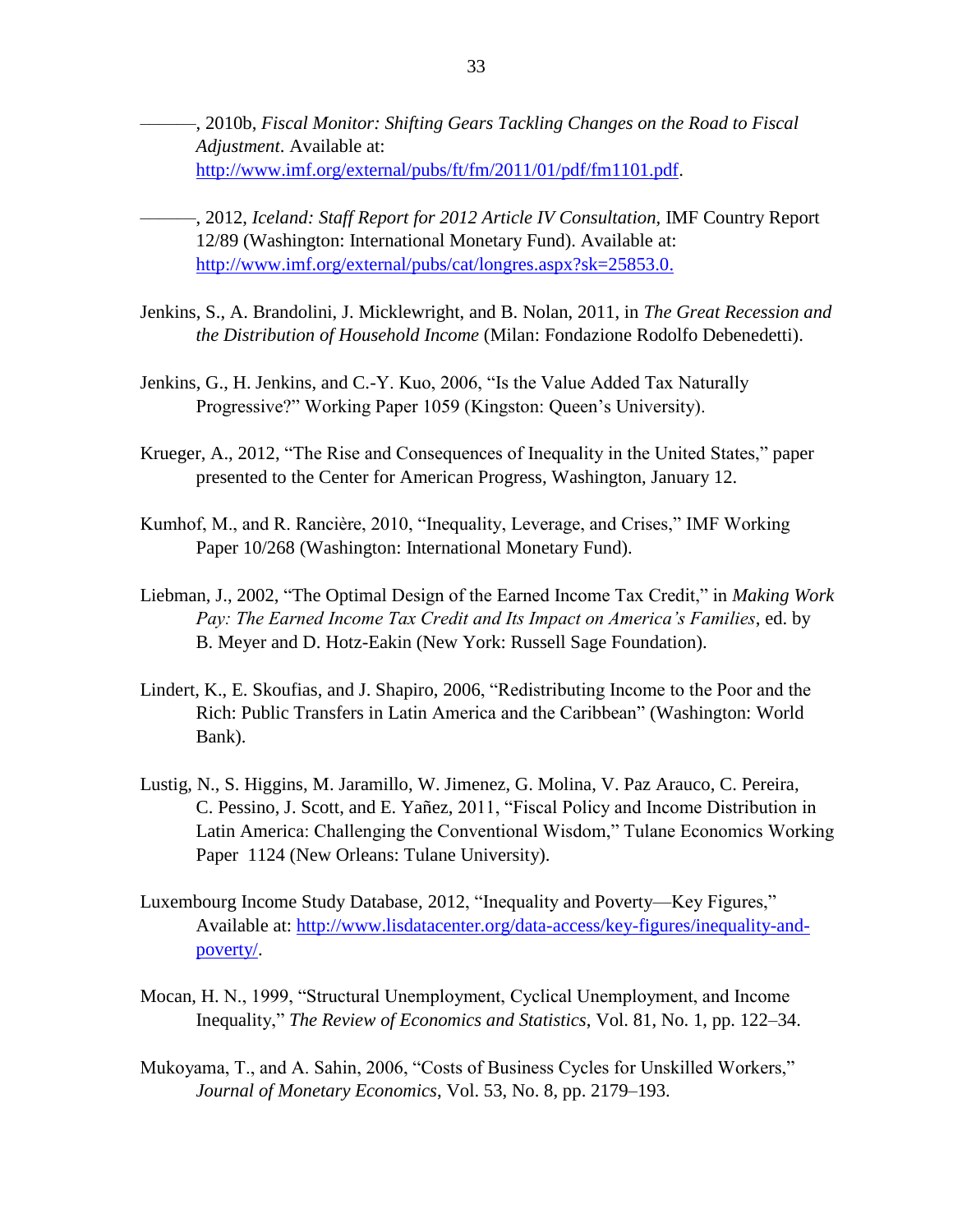- Nolan, B., T. Callan, B. Maitre, 2011, "Country Case Study—Ireland," in *The Great Recession and the Distribution of Household Income*, ed. by Jenkins, Brandolini, Micklewright, and Nolan (Milan: Fondazione Rodolfo Debenedetti).
- Norregaard, J., forthcoming, "Taxing Immovable Property: Revenue Potential and Implementation Challenges," Staff Discussion Note (Washington: International Monetary Fund).
- O'Donoaghue, C., M. Baldini, and D. Mantovani, 2004, "Modelling the Redistributive Impact of Indirect Taxes in Europe: An Application of EUROMOD," Euromod Working Paper EM7/01 (Colchester: University of Essex).
- Organization for Economic Cooperation and Development (OECD), 2008, *Growing Unequal? Income Distribution and Poverty in OECD Countries (Paris).*
- —, 2010, "Income Distribution and growth: Outline and Literature Review, Working Party No. 1 on Macroeconomic and Structural policy Analysis," Economics Department Working Paper ECO/CPE/WP1(2010)16 (Paris).
- ———, 2011a, *Divided We Stand: Why Inequality Keeps Rising* (Paris).
- ———, 2011b, "Taxation and Employment," *OECD Tax Policy Studies*, No.21 (Paris).
- Paulus, A., M. Čok, F. Figari, P. Hegedüs, N. Kump, O. Lelkes, H. Levy, C. Lietz, S. Lüpsik, D. Mantovani, L. Morawski, H. Sutherland, P. Szivos, and A. Võrk, 2009, "The Effects of Taxes and Benefits on Income Distribution in the Enlarged EU," EUROMOD Working Paper EM8/09 (Essex: University of Essex).
- Paulus, A., H. Sutherland, and P. Tsakloglou, 2009, "The Distributional Impact of In-Kind Public Benefits in European Countries," EUROMOD Working Paper EM10/09 (Essex: University of Essex).
- Piketty, T., E. Saez, and S. Stantcheva, 2011, "Optimal Taxation of Top Labor Incomes: A Tale of Three Elasticities," CEPR Discussion Paper 8675 (London: Centre for Economic Policy Research).
- Rajan, R., 2010, *Fault Lines: How Hidden Fractures Still Threaten the World Economy* (Princeton: Princeton University Press).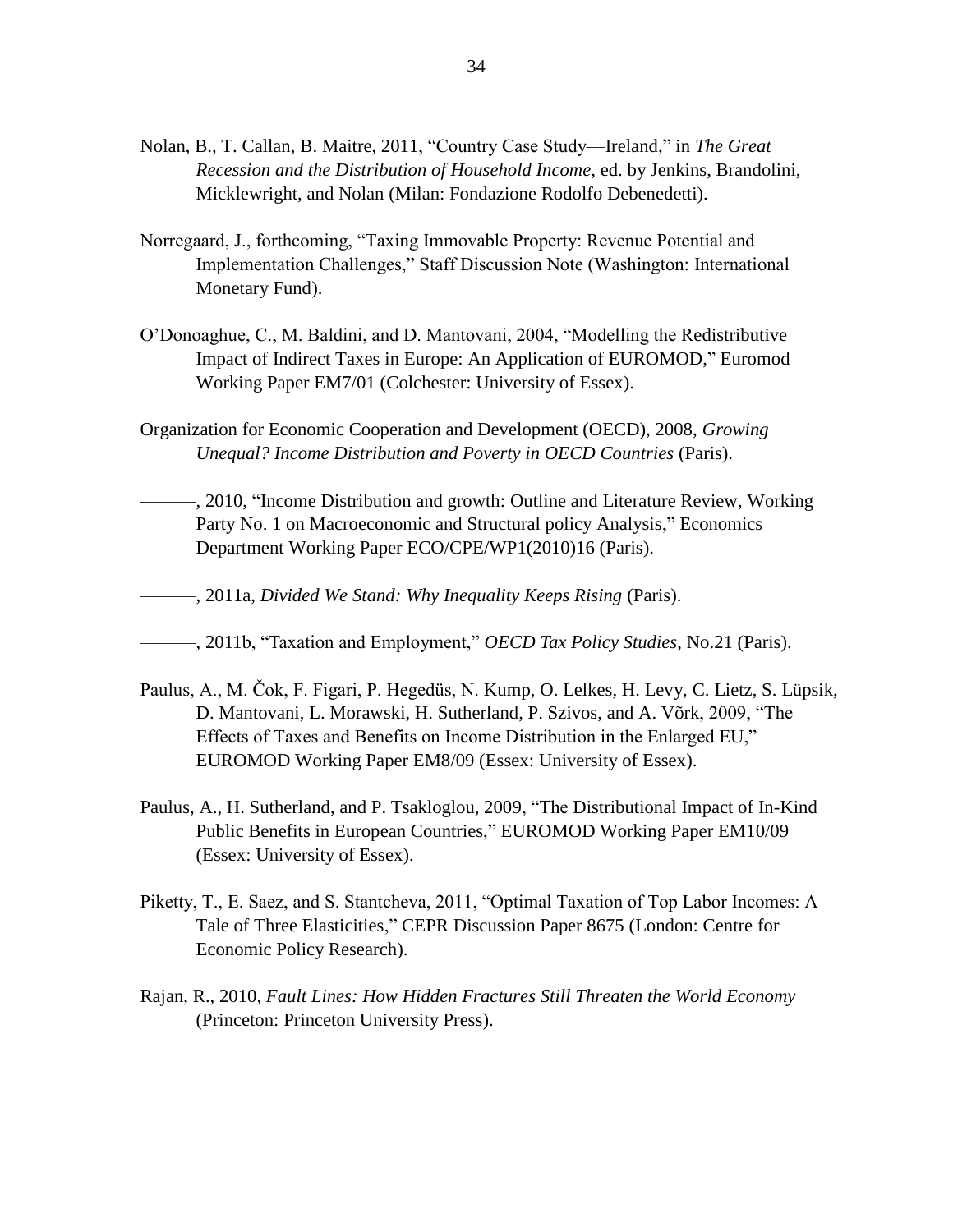- Roine, J., J. Vlachos, and D. Waldenström, 2009, "The Long-Run Determinants of Inequality: What We Can Learn From Top Income Data," *Journal of Public Economics*, Vol. 92, Nos. 1–2, pp. 366–87.
- Roll, R., and J. Talbott, 2002, "The End of Class Warfare: An Examination of Income Disparity," Finance Working Paper 05–02 (Los Angeles: UCLA).
- Rotemberg, J.J., and M. Woodford, 1999, "The Cyclical Behavior of Prices and Costs," in *Handbook of Macroeconomics*, ed. by J.B. Taylor and M. Woodford, Vol. 1, pp. 1051–135.
- Saez, E., 2004, "Reported Incomes and Marginal Tax Rates, 1960–2000: Evidence and Policy Implications," in *Tax Policy and the Economy*, Vol. 18, ed. by J. Poterba (Cambridge: MIT Press).
- Socio-Economic Database for Latin America and the Caribbean (SEDLAC), 2010, *A Guide to the SEDLAC Socio-Economic Database for Latin America and the Caribbean*, (Washington: World Bank).
- Soares, S., R. Osório, F. Soares, M. Medeiros, and E. Zepeda, 2007, "Conditional Cash Transfers in Brazil, Chile, and Mexico: Impacts Upon Inequality," IPC Working Paper 35 (Brasilia: International Poverty Centre).
- Tanzi, V., 2011, "Equity, Transparency, Cooperation and the Taxation of High Net Worth Individuals," Paper presented at the Fourth International Tax Dialogue on "Tax and Equality," New Delhi, India, December 7–9.
- Tanzi, V., and K-Y. Chu (eds.), 1998, *Income Distribution and High Quality Growth*, (Washington: International Monetary Fund).
- Tanzi, V., K-Y. Chu, and S. Gupta (eds.), 1999, *Economic Policy and Equity* (Washington: International Monetary Fund).
- Thompson, J., and T. Smeeding, 2011, "Country Case Study—USA," The Great Recession *and the Distribution of Household Income*, ed. by S. P. Jenkins, A. Brandolini, J. Micklewright, and B. Nolan (Milan: Fondazione Rodolfo Debenedetti).
- United States (U.S.), Congressional Budget Office, 2011, "Trends in the Distribution of Household Income between 1979 and 2007," October.